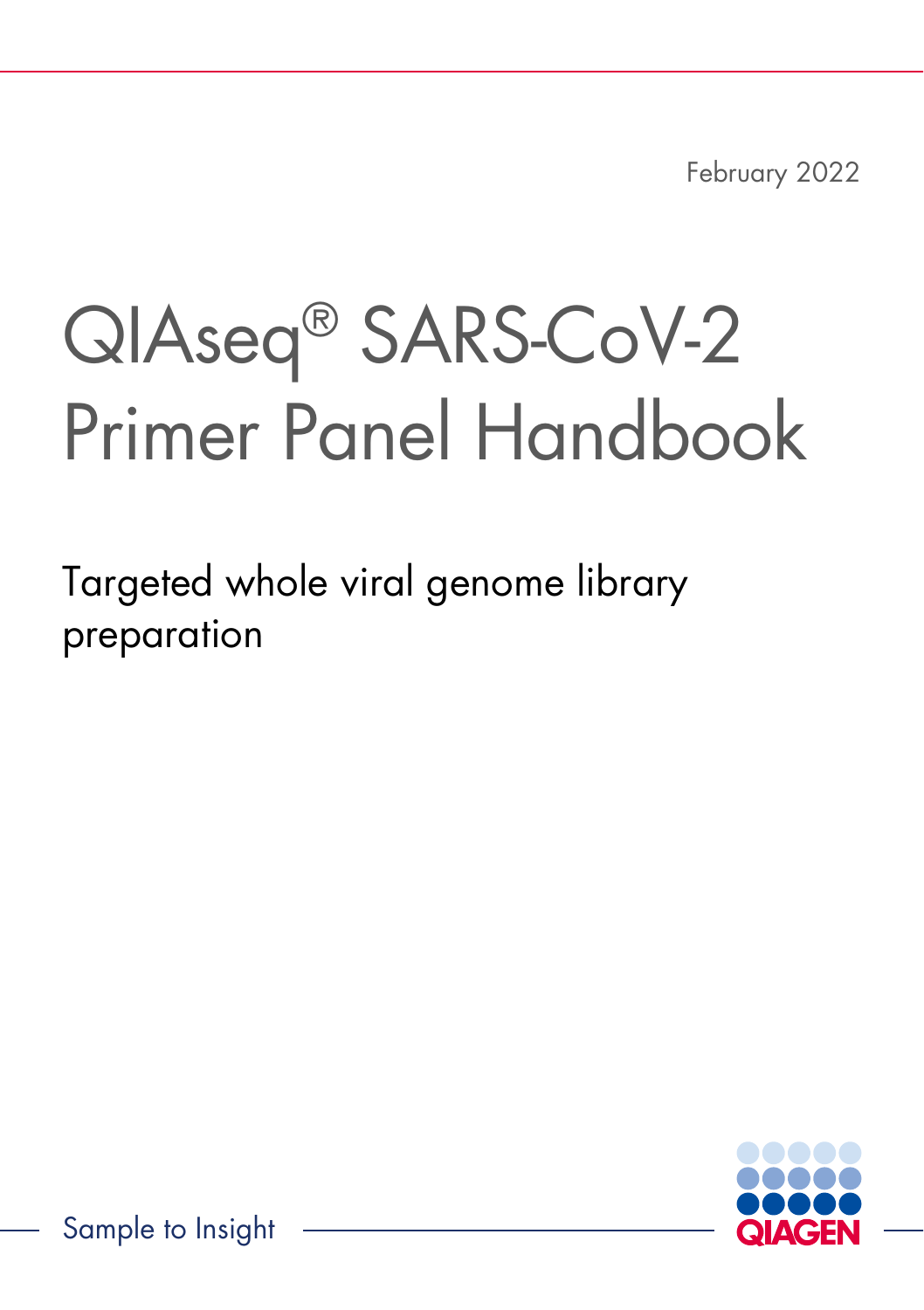### Contents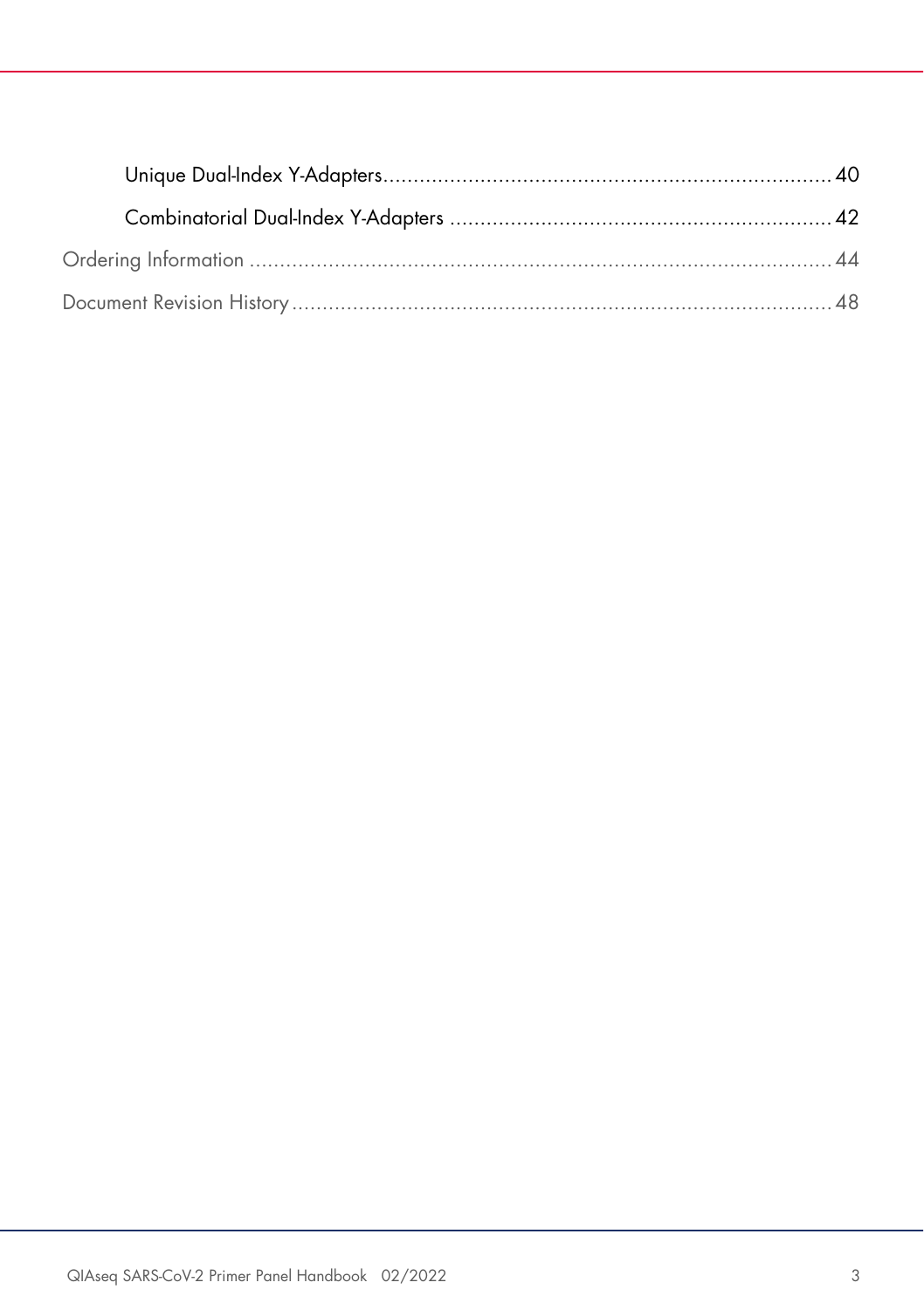### <span id="page-3-0"></span>Kit Contents

| <b>QIAseg SARS-CoV-2 Primer Panel</b> | (24)              | (96)                       |
|---------------------------------------|-------------------|----------------------------|
| Catalog no.                           | 333895            | 333896                     |
| Number of reactions                   | 24                | 96                         |
| <b>RP</b> Primer                      | $1 \times 12 \mu$ | $1 \times 96$ µ            |
| <b>EZ Reverse Transcriptase</b>       | $1 \times 36$ µ   | $1 \times 150 \mu$         |
| RNase Inhibitor                       | $1 \times 96$ µ   | $1 \times 144$ µ           |
| Multimodal RT Buffer, 5x              | $2 \times 60 \mu$ | $1 \times 480$ µ           |
| QIAseq 2X HiFi MM                     | $1 \times 720$ µ  | $2 \times 1440 \text{ pl}$ |
| QIAseq SARS-CoV-2 Pool 1*             | $1 \times 90 \mu$ | $1 \times 360$ µ           |
| QIAseq SARS-CoV-2 Pool 2*             | $1 \times 90 \mu$ | $1 \times 360$ µ           |
| Nuclease-free Water                   | 1 tube            | 10 <sub>m</sub>            |

\* Based on primer sequences and a study [\(1\)](#page-38-1) from the ARTIC network. In addition, coverage of region 19205-19616 has been augmented. Materials 333895 and 333896 contain the ARTIC V3 Panel Design.

| QIAseq SARS-CoV-2 Region Booster<br>Catalog no. | (96)<br>333897    |
|-------------------------------------------------|-------------------|
| Number of reactions                             | 96                |
| ARTIC Region Booster Pool 1*                    | $1 \times 360$ pl |
| ARTIC Region Booster Pool 2*                    | $1 \times 360$ µ  |

\* Booster primers intended for use with the ARTIC V3 Workflow (333896).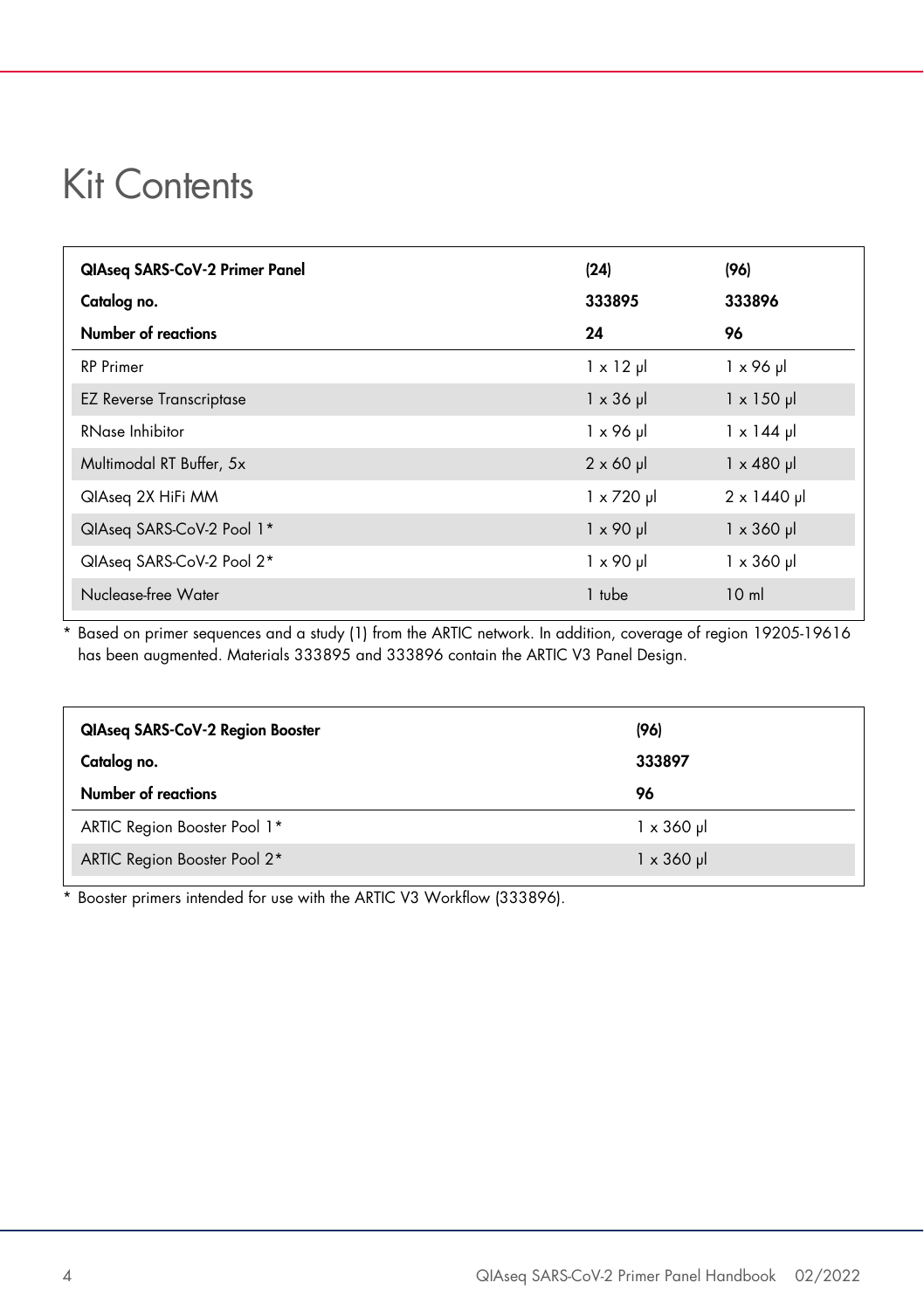| QIAseq SARS-CoV-2 ARTIC Panel   | (96)               |
|---------------------------------|--------------------|
| Catalog no.                     | 333883             |
| Number of reactions             | 96                 |
| <b>RP</b> Primer                | $1 \times 96$ pl   |
| <b>EZ Reverse Transcriptase</b> | $1 \times 150 \mu$ |
| RNase Inhibitor                 | $1 \times 144$ µ   |
| Multimodal RT Buffer, 5x        | $1 \times 480$ µ   |
| QIAseq 2X HiFi MM               | $2 \times 1440$ pl |
| ARTIC Primer Pool 1*            | $1 \times 360$ µ   |
| ARTIC Primer Pool 2*            | $1 \times 360$ µ   |
| Nuclease-free Water             | 10 <sub>m</sub>    |

\* Configurable material that contains customer selected version of ARTIC Primer panel designed. This product contains ARTIC V4.1 or above.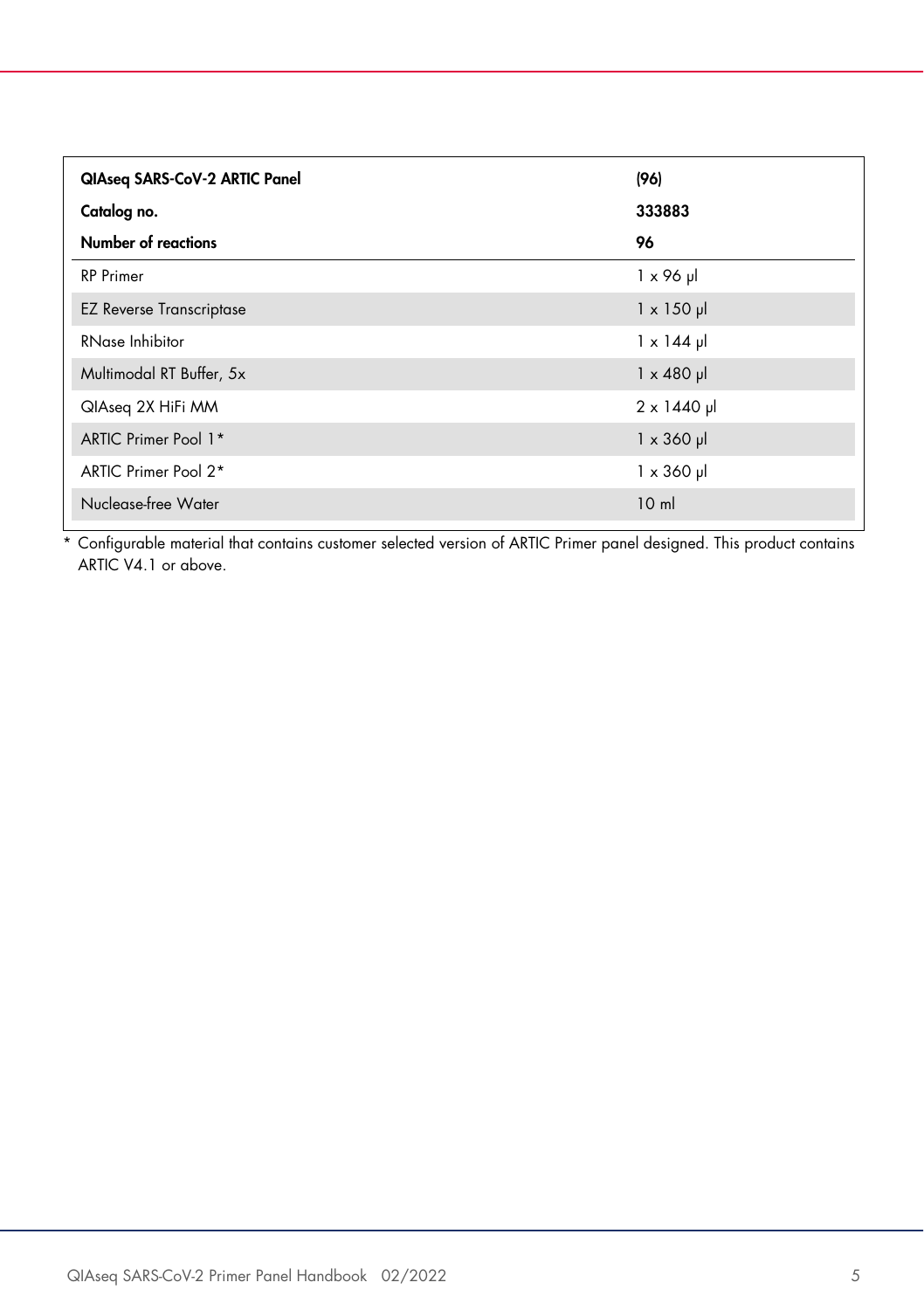### <span id="page-5-0"></span>Important: Additional Required Products

- QIAseq FX DNA Library CDI Kit (QIAGEN, cat. no. 180483 or 180484) or QIAseq FX DNA Library UDI Kit (QIAGEN, cat. no. 180477, 180479, 180480, 180481, or 180482)
- Agencourt® AMPure® XP Beads (Beckman Coulter®, cat. no. A63880 or A63881) for bead-based library purification
- Buffer EB (QIAGEN, cat. no. 19086)
- Optional product: QIAseq Library Quant Assay Kit (QIAGEN, cat. no. 333314) or QIAseq Library Quant Array Kit (QIAGEN, cat. no. 333304)

Qubit® dsDNA HS Assay Kit (Thermo Fisher Scientific, cat. no. Q32851 or Q32854)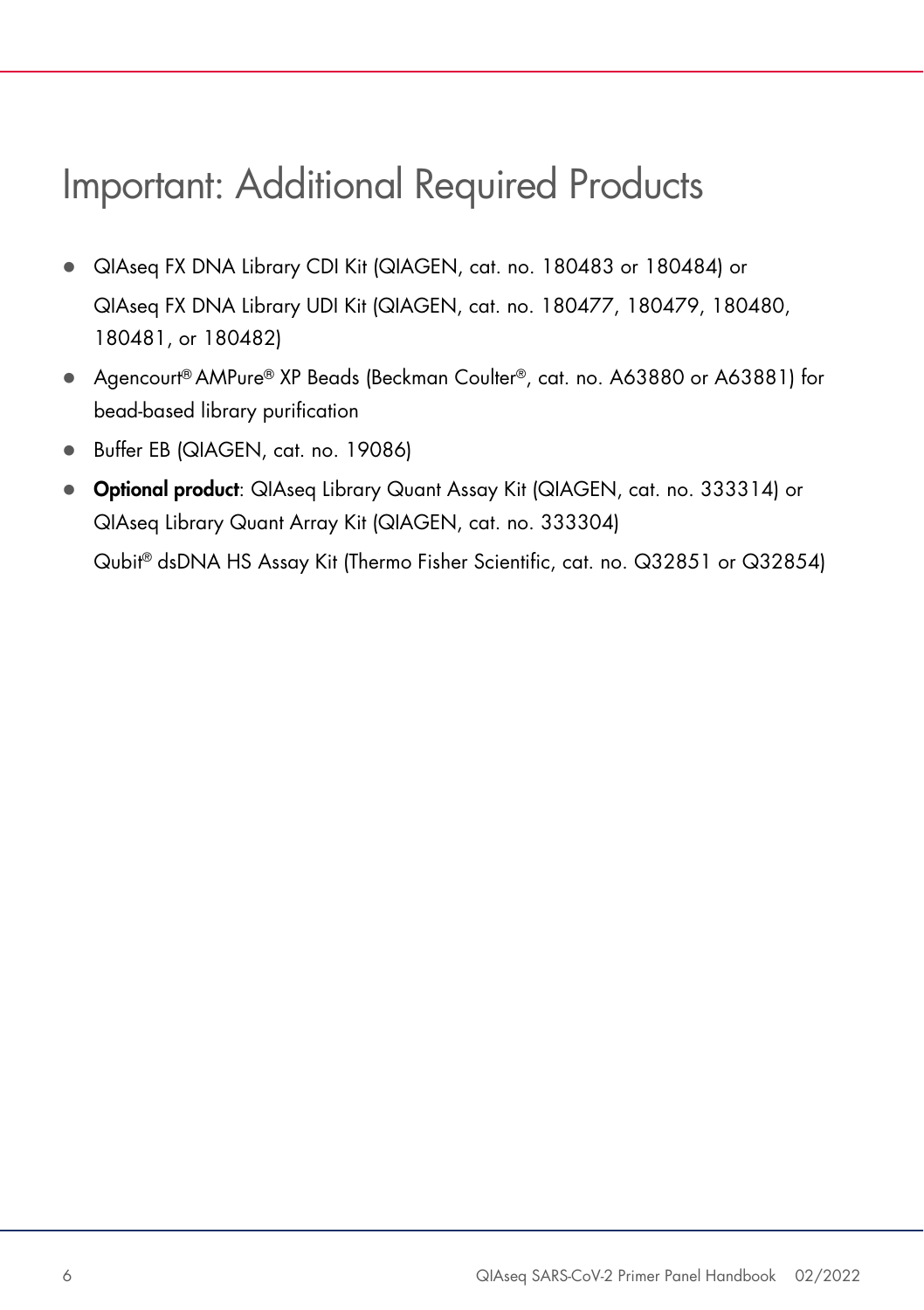# <span id="page-6-0"></span>Shipping and Storage

The QIAseq SARS-CoV-2 Primer Panel, ARTIC Region Booster Panel, or ARTIC Panel should be stored immediately upon receipt at –30 to −15°C.

### <span id="page-6-1"></span>Intended Use

The QIAseq SARS-CoV-2 Primer Panel, ARTIC Region Booster Panels, and ARTIC Panels are intended for molecular biology applications. The QIAseq SARS-CoV-2 Primer Panel, ARTIC Region Booster Panels, and ARTIC Panels are not intended for the diagnosis, prevention, or treatment of a disease.

All due care and attention should be exercised in the handling of the products. We recommend all users of QIAGEN products to adhere to the NIH guidelines that have been developed for recombinant DNA experiments, or to other applicable guidelines.

# <span id="page-6-2"></span>Safety Information

When working with chemicals, always wear a suitable lab coat, disposable gloves, and protective goggles. For more information, please consult the appropriate safety data sheets (SDSs). These are available online in convenient and compact PDF format at www.qiagen.com/safety where you can find, view, and print the SDS for each QIAGEN kit and kit component.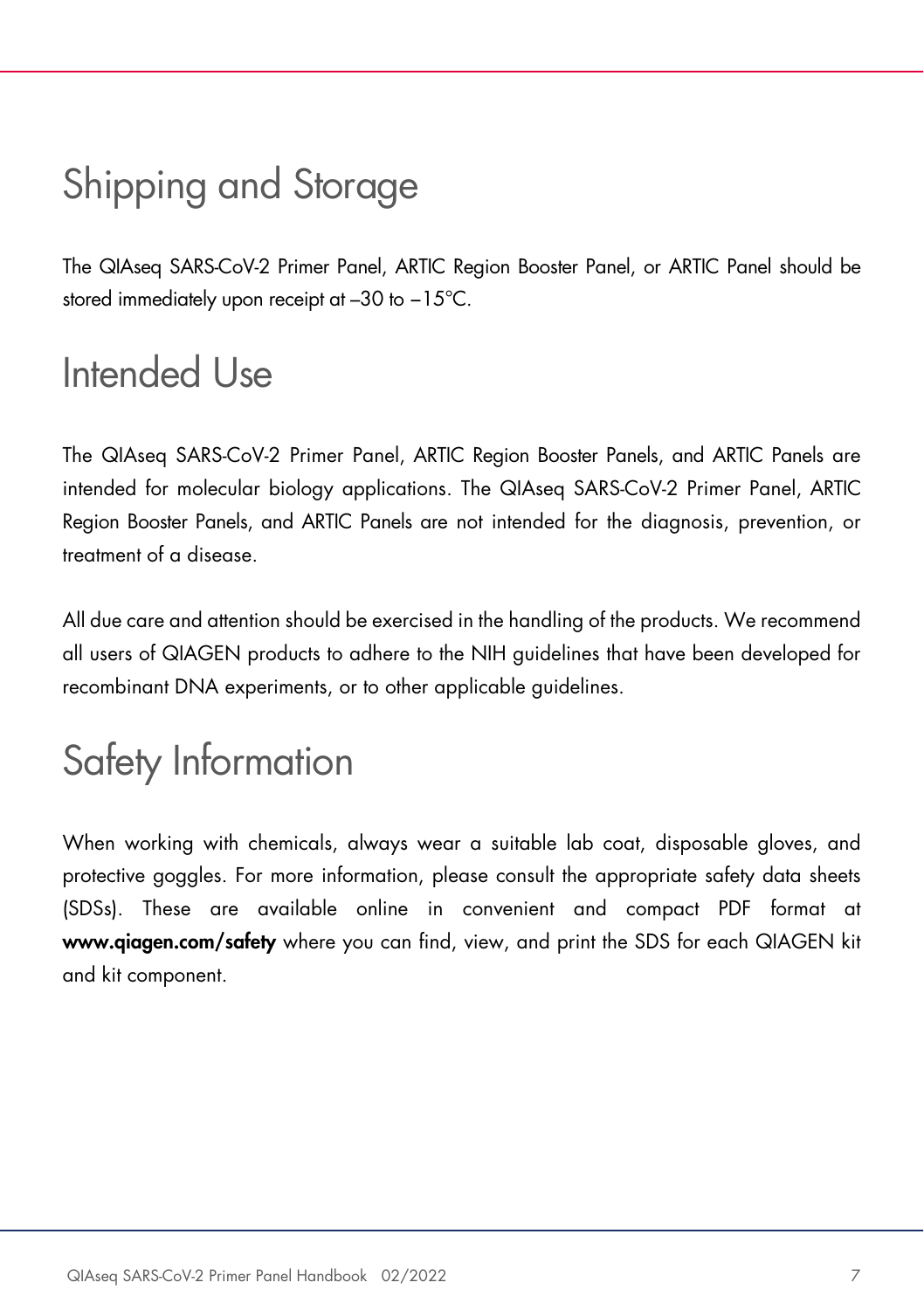# <span id="page-7-0"></span>Quality Control

In accordance with QIAGEN's ISO-certified Quality Management System, each lot of the QIAseq SARS-CoV-2 Primer Panel, ARTIC Region Booster Panels, and ARTIC Panel are tested against predetermined specifications to ensure consistent product quality.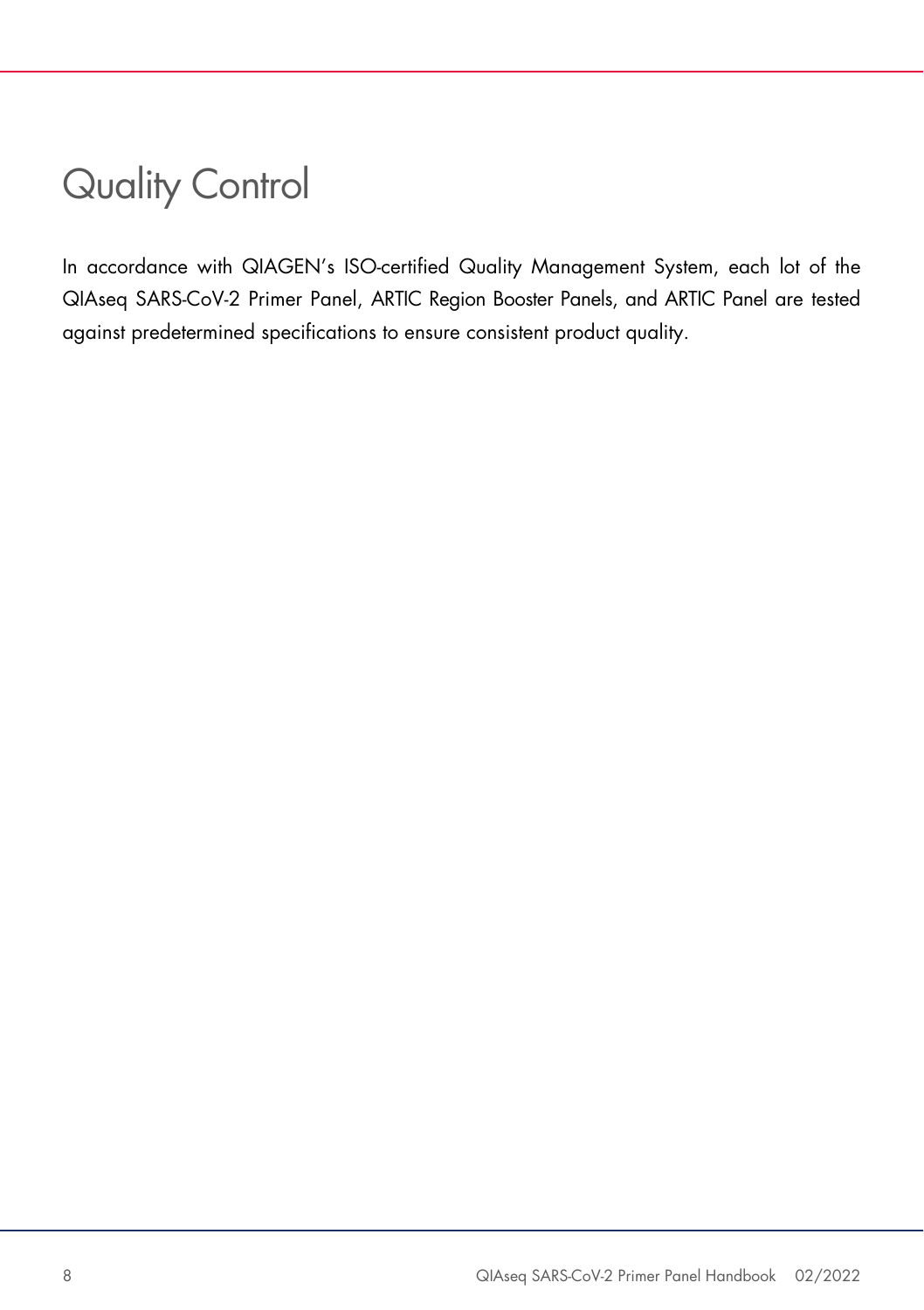### <span id="page-8-0"></span>Introduction

This kit is specially designed to aid in the research of the SARS-CoV-2 virus, which is the causative agent of coronavirus disease 2019 (COVID-19). Viruses consist of nucleic acid (viral genome) and a limited number of proteins that aid with entry into the host cells, replication of the genome, and production of virions. While viral genomes can be composed of RNA or DNA, SARS-CoV-2 is encoded by RNA. The size of the entire SARS-CoV-2 virus genome is under 30 kb and can be mixed with host RNA when isolating from a human sample, making it challenging to reconstruct the whole genome of the virus.

While next-generation sequencing (NGS) has become a vital tool, library preparation remains a key bottleneck in the NGS workflow. The QIAseq SARS-CoV-2 Primer panels and boosters are multiplexed PCR primer sets for whole-genome amplification of SARS-CoV-2, which produce approximately 400 bp amplicons in two PCR enrichment pools that tile the SARS-CoV-2 genome. Products 333895 and 333896 are based on ARTIC V3 primer sequences and a study [\(1\)](#page-38-1) from the ARTIC network. In addition, coverage of region 19205-19616 has been augmented. The ARTIC V3 S Gene Booster (cat. no. 333897 SBP-101Z) is based in part on primer sequences from the ARTIC network V4 build, and it is designed to augment coverage of the S gene imparted by products 333895 and 333896. The ARTIC V3 S Gene Booster avoids high frequency variants in Alpha, Beta, Gamma, Delta, as well as B.1.429, B.1.525, and B.1.617.1. ARTIC V4.1 Panel (or above) (cat. no. 333883) is based on ARTIC network primer sequences. Using the QIAseq FX DNA Library Kit, the amplicons from the QIAseq SARS-CoV-2 Primer Panel are brought within the length requirements to perform sequencing on Illumina® instruments.

The QIAseq FX technology incorporates enzymatic DNA fragmentation into a streamlined, optimized protocol that does not require sample cleanup between fragmentation and adapter ligation, which saves time and prevents errors. Optimized enzyme and buffer compositions ensure efficient library construction with a wide range of input amounts and high sequencing library yield. The streamlined QIAseq FX protocol can be performed optionally at room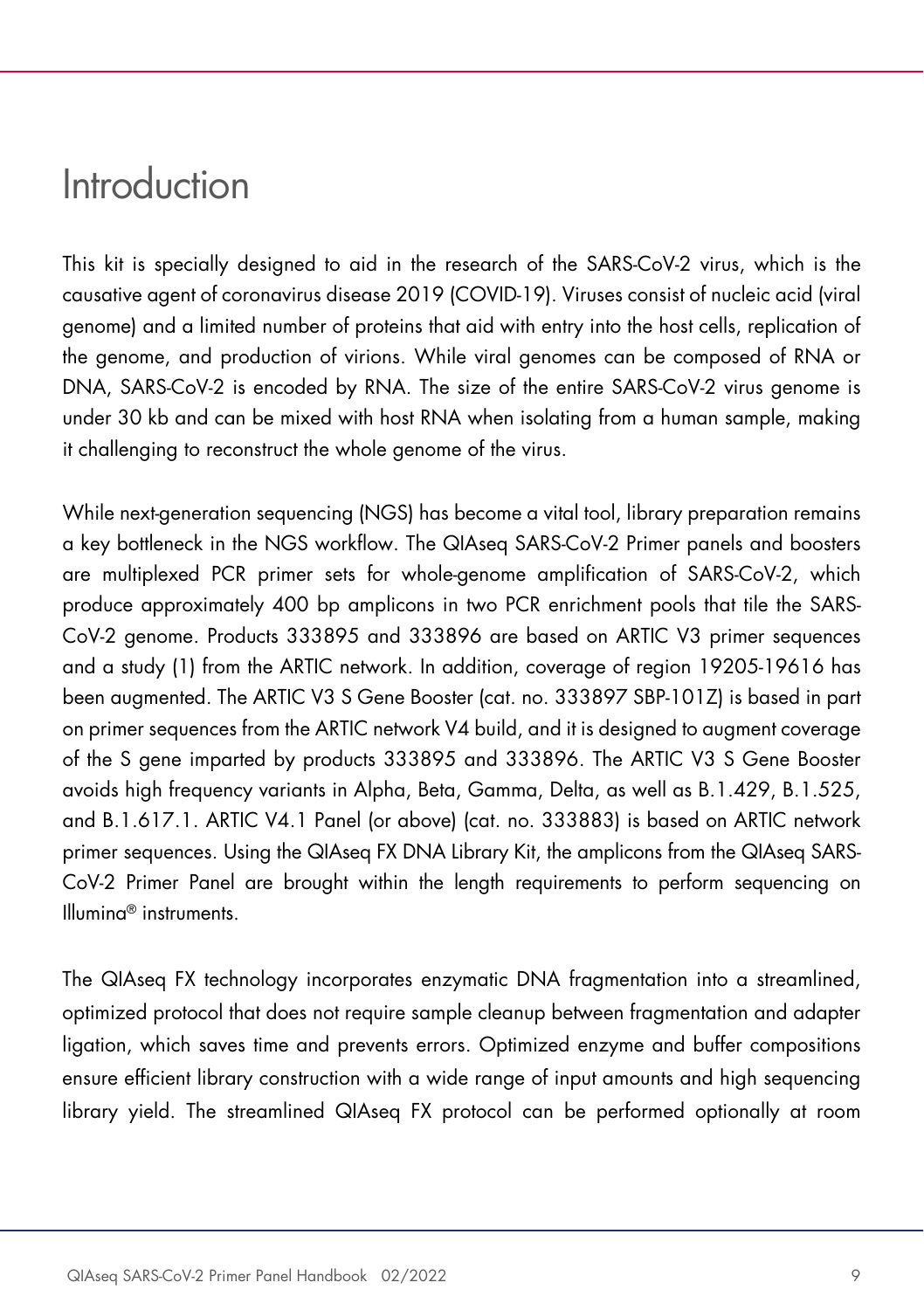temperature, enabling straightforward automation of the library preparation on various liauid-handling platforms.

### <span id="page-9-0"></span>Principle and procedure

The QIAseq SARS-CoV-2 Primer Panel utilizes a 2-stage PCR workflow for targeted enrichment of the entire SARS-CoV-2 virus genome [\(Figure 1\).](#page-9-1)





Figure 1B. Schematic of QIAseq FX DNA Library Kit Workflow



<span id="page-9-1"></span>Figure 1. Scheme of optimized QIAseq SARS-CoV-2 Primer Panel inclusive of QIAseq FX DNA library construction. (A) The QIAseq SARS-CoV-2 Primer Panel workflow illustrates the conversion of viral RNA to cDNA. The cDNA is then used as the input into the multiplex PCR reaction. The amplified amplicons are then pooled and purified. (B) Using the QIAseq FX DNA Library Kit, purified amplicons from the multiplexed QIAseq SARS-CoV-2 Primer Panel are converted to sequencing libraries by employing a one-tube library construction step.

cDNA Synthesis and Targeted Enrichment:

The QIAseq SARS-CoV-2 Primer Panel workflow begins with reverse-transcribing total viral RNA into cDNA using random priming (no rRNA depletion or poly-A selection is required). 5 µl viral RNA input is the recommended starting amount; more RNA volume can be added.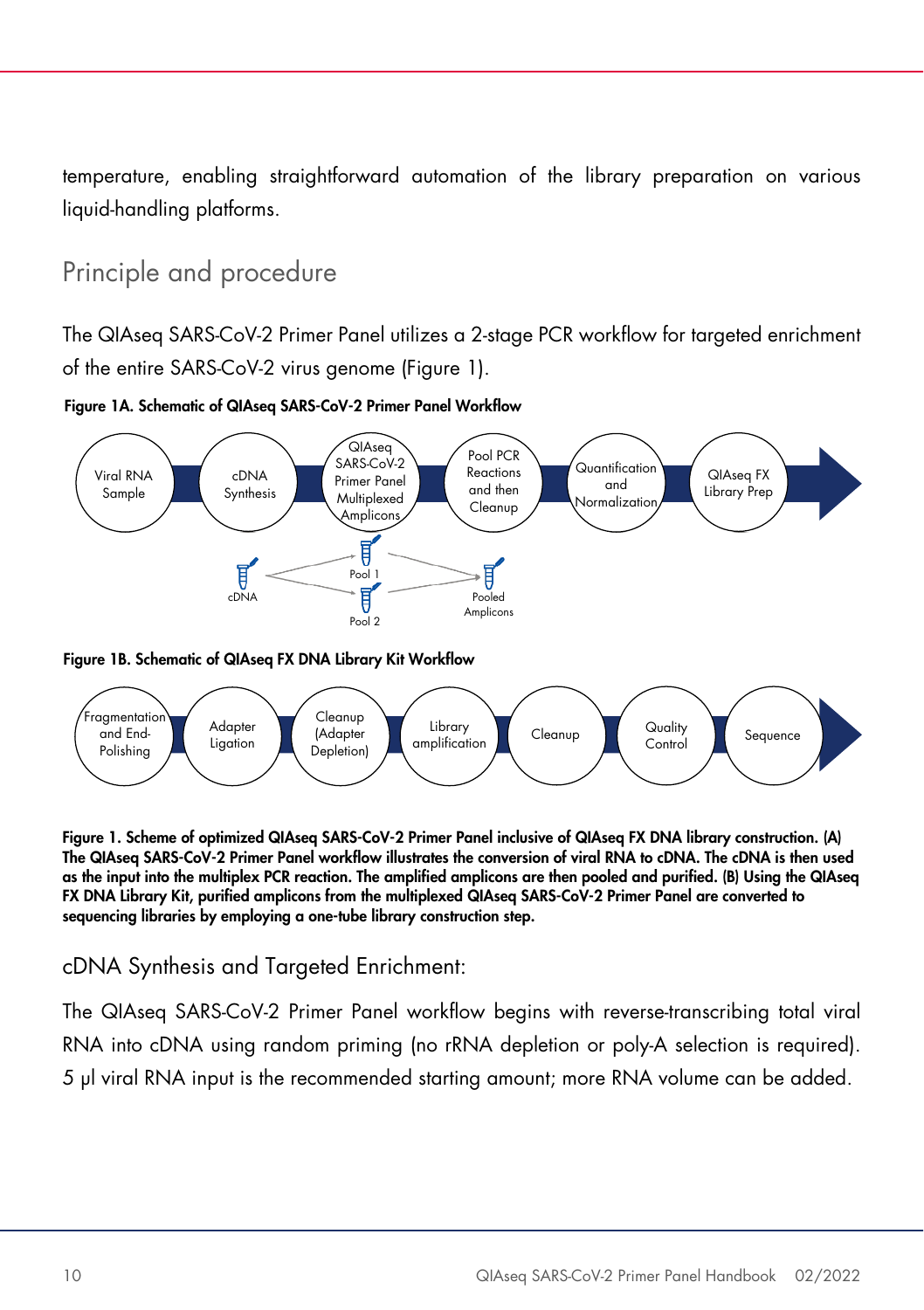Following cDNA synthesis, a high-fidelity multiplex PCR reaction is performed to prepare two pools of 400 bp QIAseq SARS-CoV-2 Primer Panel amplicons. In addition, coverage of region 19205-19616 has been augmented. Products 333895 and 333896 are based on ARTIC V3 primer sequences and a study [\(1\)](#page-38-1) from the ARTIC network. In addition, coverage of region 19205-19616 has been augmented. The ARTIC V3 S Gene Booster (cat. no. 333897 SBP-101Z) is based in part on primer sequences from the ARTIC network V4 build, and it is designed to augment coverage of the S gene imparted by products 333895 and 333896. The ARTIC V3 S Gene Booster avoids high frequency variants in Alpha, Beta, Gamma, Delta, as well as B.1.429, B.1.525, and B.1.617.1. ARTIC V4.1 Panel or above (cat. no. 333883) is based on ARTIC network primer sequences. The two enriched pools per sample are then pooled into a single tube and purified. The procedure then moves to the QIAseq FX DNA library construction.

#### QIAseq FX DNA Library Construction:

Purified, target-enriched samples from the QIAseq SARS-CoV-2 Primer Panel are first enzymatically sheared into smaller fragments. The desired median fragment size is 250 bp. The fragmented DNA is then directly end-repaired, and an 'A' is added to the 3' ends during the FX reaction, making the DNA fragments ready for adapter ligation. Following this step, Illumina platform-specific adapters are ligated to both ends of the DNA fragments. These adapters contain sequences essential for binding dual-barcoded libraries to a flow cell for sequencing. To ensure maximum yields, a high-fidelity amplification step is then performed using the reagents included in the QIAseq FX DNA Library Kit. The proprietary HiFi PCR Master Mix can evenly amplify DNA regions with vastly different GC contents, minimizing amplification bias caused by PCR.

#### Next-generation Sequencing

QIAseq SARS-CoV-2 Primer Panel is compatible with Illumina NGS platforms including iSeq® 100, MiniSeq®, MiSeq®, NextSeq® 500/550, NextSeq 1000/2000, HiSeq® 2500, HiSeq 3000/4000, and NovaSeq® 6000. When using Illumina NGS systems, 151-bp paired-end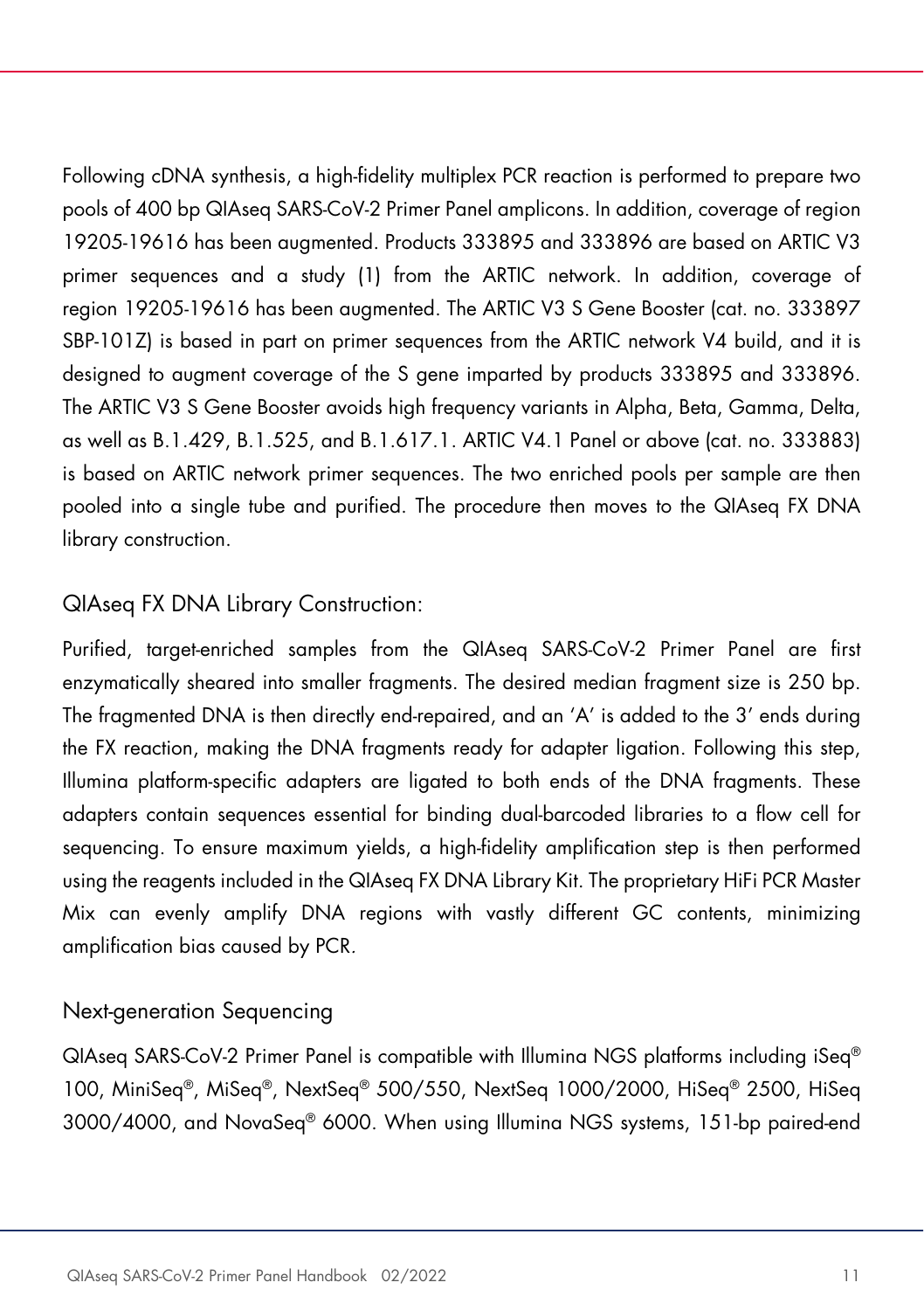reads are required for the QIAseq FX DNA CDI libraries and dual 8-bp indices, while 149-bp paired-end reads are required for the QIAseq FX DNA UDI libraries and dual 10-bp indices. Important: As a starting point, we recommend allocating 1M reads per sample. Through testing, it is possible to reduce the read allocation per sample. [Table 1](#page-11-0) describes the number of samples that can be multiplexed (assumes 10% duplicates).

| Instrument        | Clusters/flow cell (M)<br>Version |                  | Samples/flow cell        |  |
|-------------------|-----------------------------------|------------------|--------------------------|--|
| iSeq 100          | il Reagents                       | 4                | $\overline{\mathcal{A}}$ |  |
| MiniSeq           | Mid Output                        | 8                | $\overline{7}$           |  |
| MiniSeq           | <b>High Output</b>                | 25               | 22                       |  |
| MiSeq             | v2 Reagents                       | 15               | 13                       |  |
| MiSeq             | v3 Reagents                       | 25               | 22                       |  |
| NextSeq 500/550   | Mid Output                        | 130              | 117                      |  |
| NextSeq 500/550   | High Output                       | 400              | 360                      |  |
| NextSeq 1000/2000 | P <sub>1</sub>                    | 100              | 90                       |  |
| NextSeq 1000/2000 | P <sub>2</sub>                    | 400              | 360                      |  |
| NextSeq 1000/2000 | P <sub>3</sub>                    | 1200             | 1080                     |  |
| HiSeq 2500        | Rapid Run v2 with cBot            | 150 (per lane)   | 135                      |  |
| HiSeg 3000/4000   |                                   | 312.5 (per lane) | 281                      |  |
| NovaSeq 6000      | <b>SP</b>                         | 800              | 720                      |  |
| NovaSeq 6000      | S <sub>1</sub>                    | 1600             | 1440                     |  |

<span id="page-11-0"></span>Table 1. Sample multiplexing recommendations

#### Indexing recommendations

Sample multiplexing is one of the most important NGS tools for increasing throughput and reducing costs. It works by combining multiple samples to be processed together in a single sequencing run; as a consequence, sequencing reads need to be demultiplexed by reassigning each single read to its original source library. This is facilitated by the integration of index sequences into the individual adapter molecules. Use different sample indexes for all samples.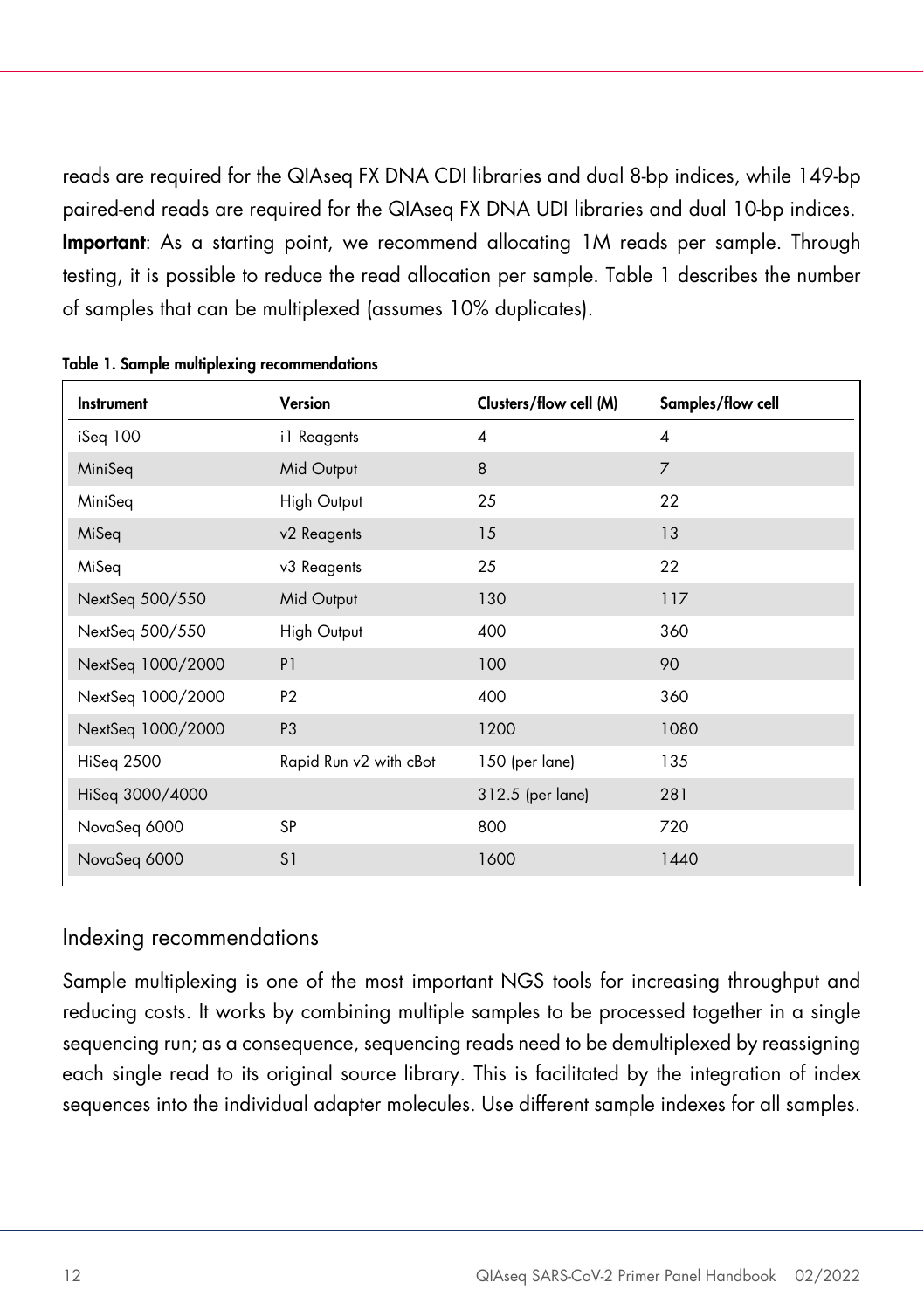The QIAseq FX DNA Library CDI/UDI Kits include a fully compatible indexing solution containing a QIAseq Y-Adapter plate with either combinatorial dual-index adapters (CDI) or unique dualindex adapters (UDI). We recommend using the QIAseq Dual-Index Y-Adapter Plates delivered with the kit. Each QIAseq FX DNA Library CDI/UDI Kit includes one of the following:

- QIAseq Combinatorial Dual-Index (CDI) Y-Adapter Plate (24)
- QIAseq Combinatorial Dual-Index (CDI) Y-Adapter Plate (96)
- QIAseq Unique Dual-Index (UDI) Y-Adapter Plate (24)
- QIAseq Unique Dual-Index (UDI) Y-Adapter Plate A, B, C, or D (96)

This is achieved using either the QIAseq CDI Y-Adapters or QIAseq UDI Y-Adapters to generate QIAseq FX, QIAseq SARS-CoV-2 enriched amplicon libraries. CDI adapters use twelve i7 and eight i5 barcode motives that can be combined to form up to 96 combinatory dual indices. In contrast, QIAseq UDI Adapters use a fixed combination of two unique barcode motives per adapter molecule. Therefore, each single-index motive is only used once on any UDI adapter plate. The QIAseq FX DNA CDI library adapters are described in [References](#page-38-0)

[Itokawa K, Sekizuka T., Hashino M., Tanaka R., and Kuroda M. \(2020\). A proposal of an](#page-38-0)  [alternative primer for the ARTIC Network's multiplex PCR to improve coverage of SARS-CoV-](#page-38-0)2 genome sequencing. [https://doi.org/10.1101/2020.03.10.985150.](#page-38-0)

[Appendix A: QIAseq Dual-Index Y-Adapters.](#page-38-0) To multiplex more than 96 libraries in a single sequencing run, combine kits with different UDI Y-adapter plates. For example, combining the QIAseq FX DNA Library UDI-A (or B or C or D) Kit (96) Kit will allow the generation of 384 libraries with different sample indexes for 384-plex sequencing. Use of UDI adapters effectively mitigates the risk of read misassignment due to index hopping. This is enabled by filtering misassigned reads during the demultiplexing of individual samples, thus generating highly accurate output data. For more information on QIAseq Y-Adapter Plates, please refer to [References](#page-38-0)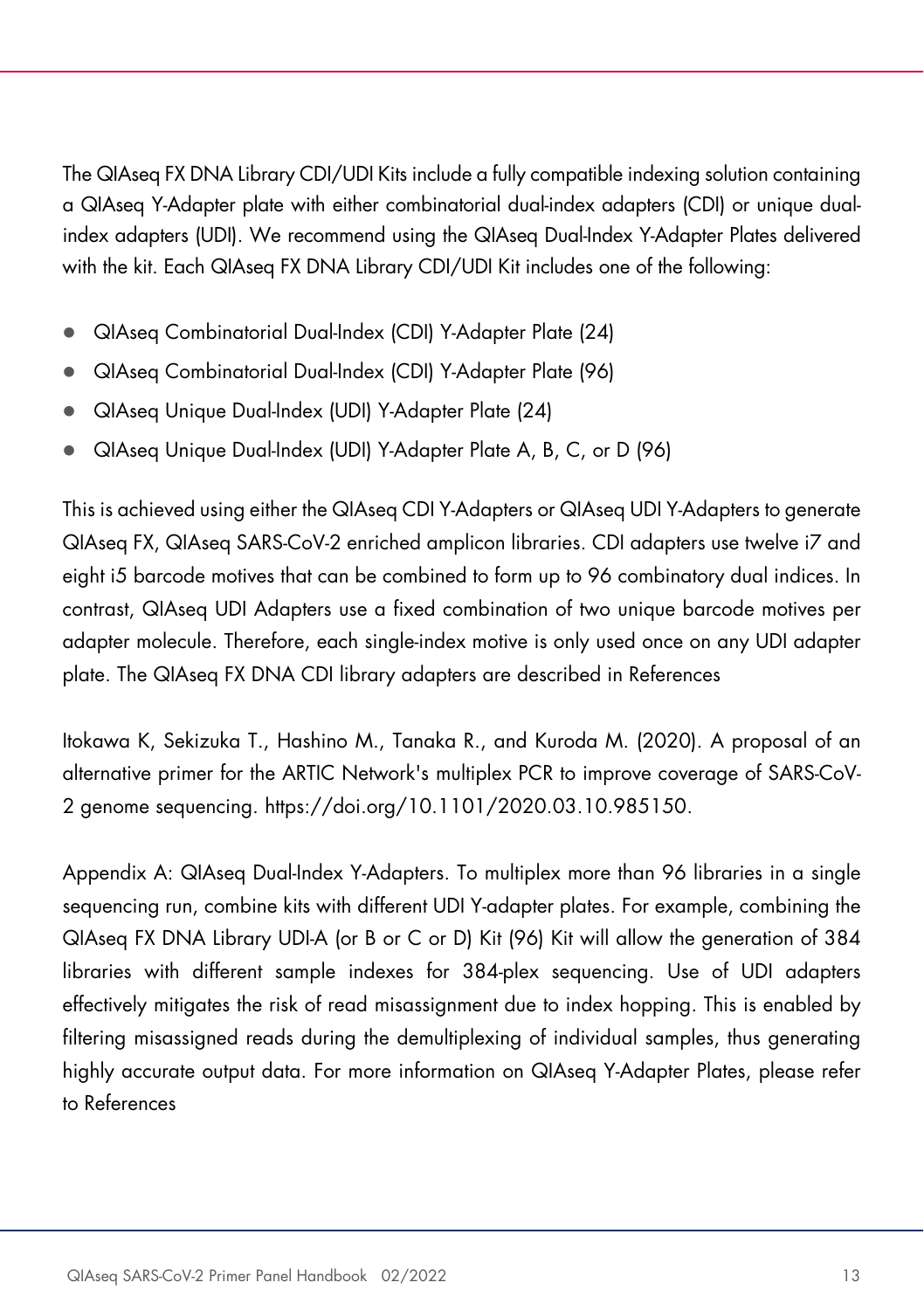[Itokawa K, Sekizuka T., Hashino M., Tanaka R., and Kuroda M. \(2020\). A proposal of an](#page-38-0)  [alternative primer for the ARTIC Network's multiplex PCR to improve coverage of SARS-CoV-](#page-38-0)2 genome sequencing. [https://doi.org/10.1101/2020.03.10.985150.](#page-38-0)

[Appendix A: QIAseq Dual-Index Y-Adapters.](#page-38-0)

Data Analysis

Downstream NGS data can be analyzed with the QIAGEN CLC Genomics Workbench.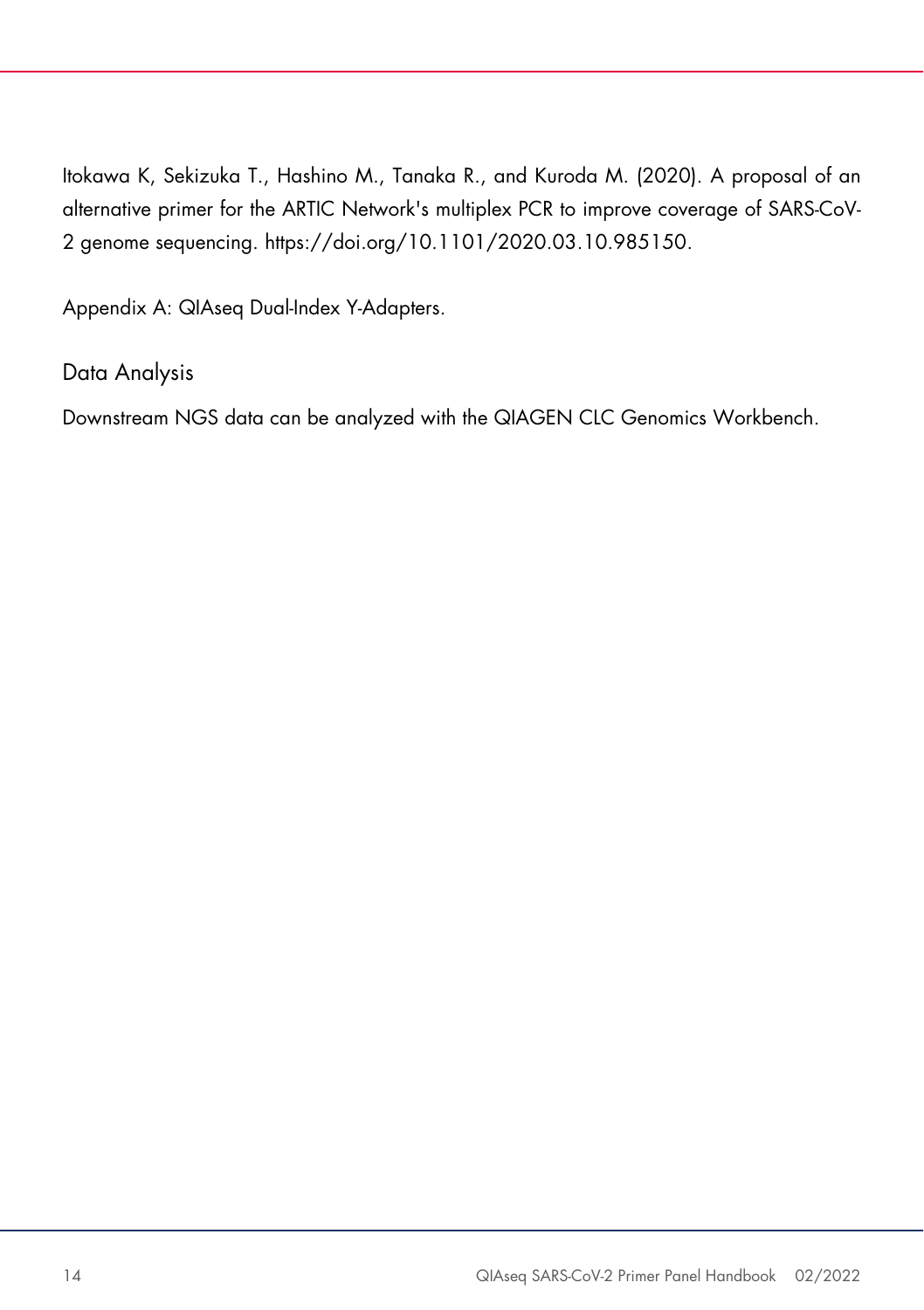# <span id="page-14-0"></span>Equipment and Reagents to be Supplied by User

When working with chemicals, always wear a suitable lab coat, disposable gloves, and protective goggles. For more information, consult the appropriate safety data sheets (SDSs), available from the product supplier.

Consumables and reagents

- Nuclease-free pipette tips and tubes
- PCR tubes (0.2 ml individual tubes or 8-well tube strips) (VWR®, cat. no. 20170-012 or 93001-118) or plates
- 1.5 ml LoBind® tubes (Eppendorf®, cat. no. 022431021)
- 100% ethanol (ACS grade)
- Nuclease-free Water
- Ice
- Agilent<sup>®</sup> High Sensitivity DNA Kit (Agilent, cat. no. 5067-4626) or High Sensitivity D1000 ScreenTape (Agilent, cat. no. 5067-5584) or High Sensitivity D5000 ScreenTape (Agilent, cat. no. 5067-5592)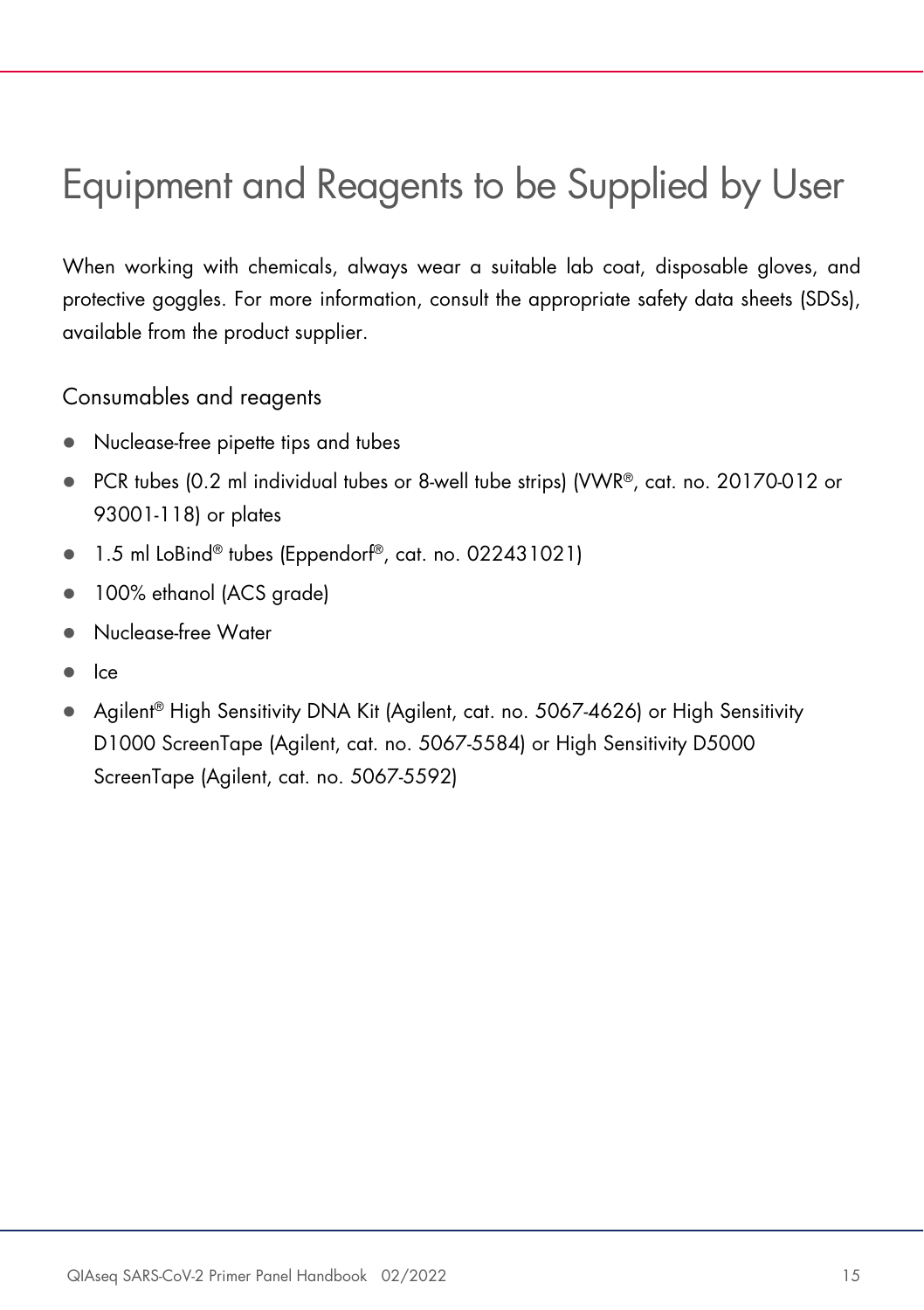#### Laboratory equipment

- **Single-channel pipette**
- Multichannel pipette
- Magnetic racks for magnetic beads separation, e.g., MagneSphere® Technology Magnetic Separation Stand (Promega®, cat. no. Z5342) or DynaMag™-96 Side Magnet (Thermo Fisher Scientific, cat. no. 12331D)
- **•** Microcentrifuge
- Thermal cycler
- Vortexer
- Qubit 4 Fluorometer or Qubit Flex Fluorometer (Thermo Fisher Scientific)
- Capillary electrophoresis device, (e.g., QIAGEN QIAxcel®, Agilent 2100 Bioanalyzer®, or similar to evaluate the DNA fragmentation profile [optional])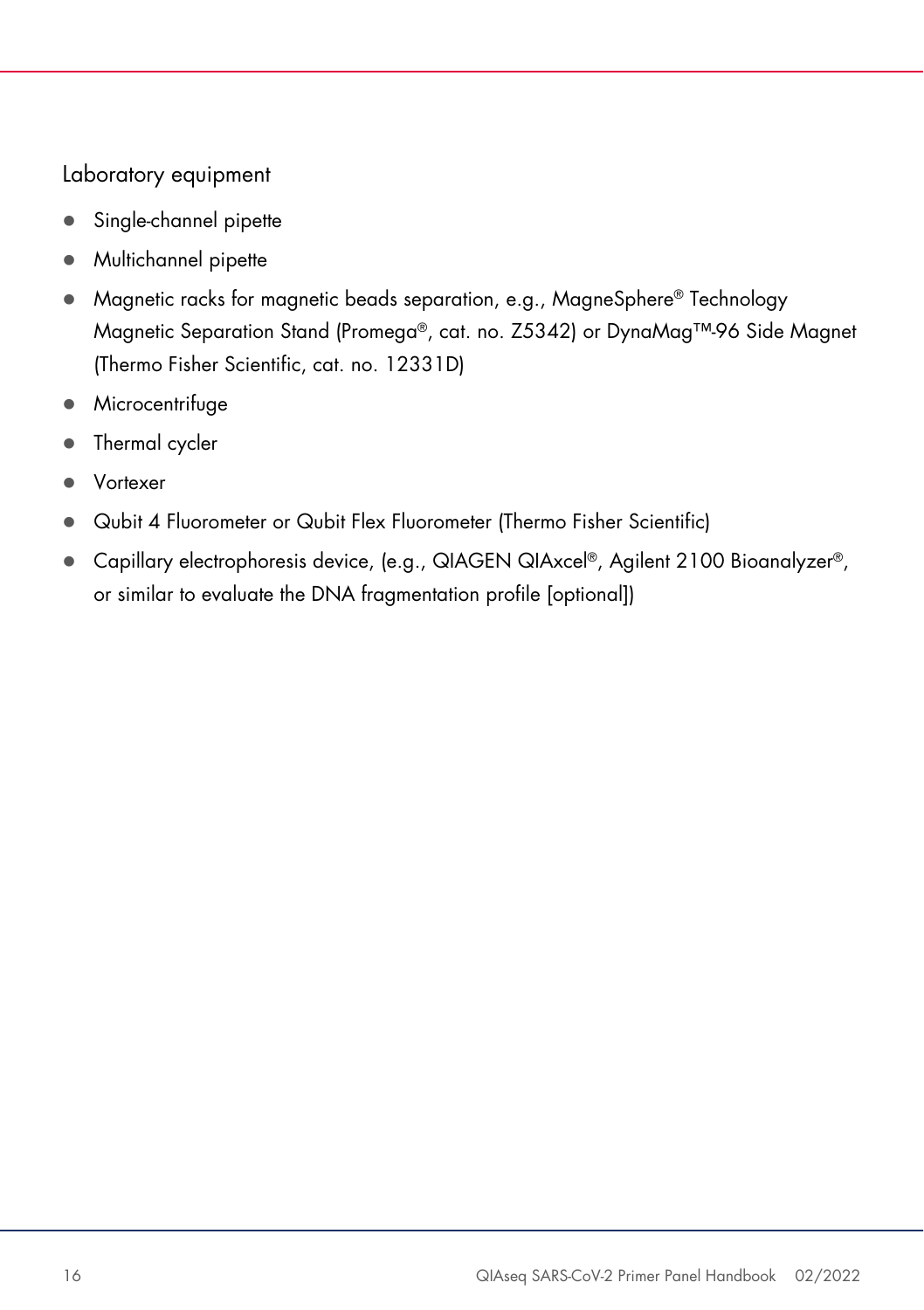### <span id="page-16-0"></span>Important Notes

### General precautions

- Observe Good Laboratory Practices to minimize cross-contamination of nucleic acid products.
- Always use PCR tubes, microcentrifuge tubes, and pipette tips that are certified sterile and DNase- and RNase-free.
- Before starting, wipe down work area and pipettes with an RNase and DNA cleaning product such as RNase Away® (Thermo Fisher Scientific) or LookOut® DNA Erase (Sigma-Aldrich).
- For consistent genome amplification and library construction and amplification, ensure that the thermal cycler used in this protocol is in good working order and has been calibrated according to the manufacturer's specifications.
- Please read the entire protocol before beginning. Take note of required product, notes, recommendations, and stopping points.
- **Recommended library quantification methods:** QIAGEN's QIAseq Library Quant Assay Kit (QIAGEN, cat. no. 333314) or QIAseq Library Quant Array Kit (QIAGEN, cat. no. 333304), which both contain laboratory-verified forward and reverse primers together with a DNA standard, is highly recommended for accurate quantification of the prepared QIAseq SARS-CoV-2 in conjunction with QIAseq FX DNA libraries.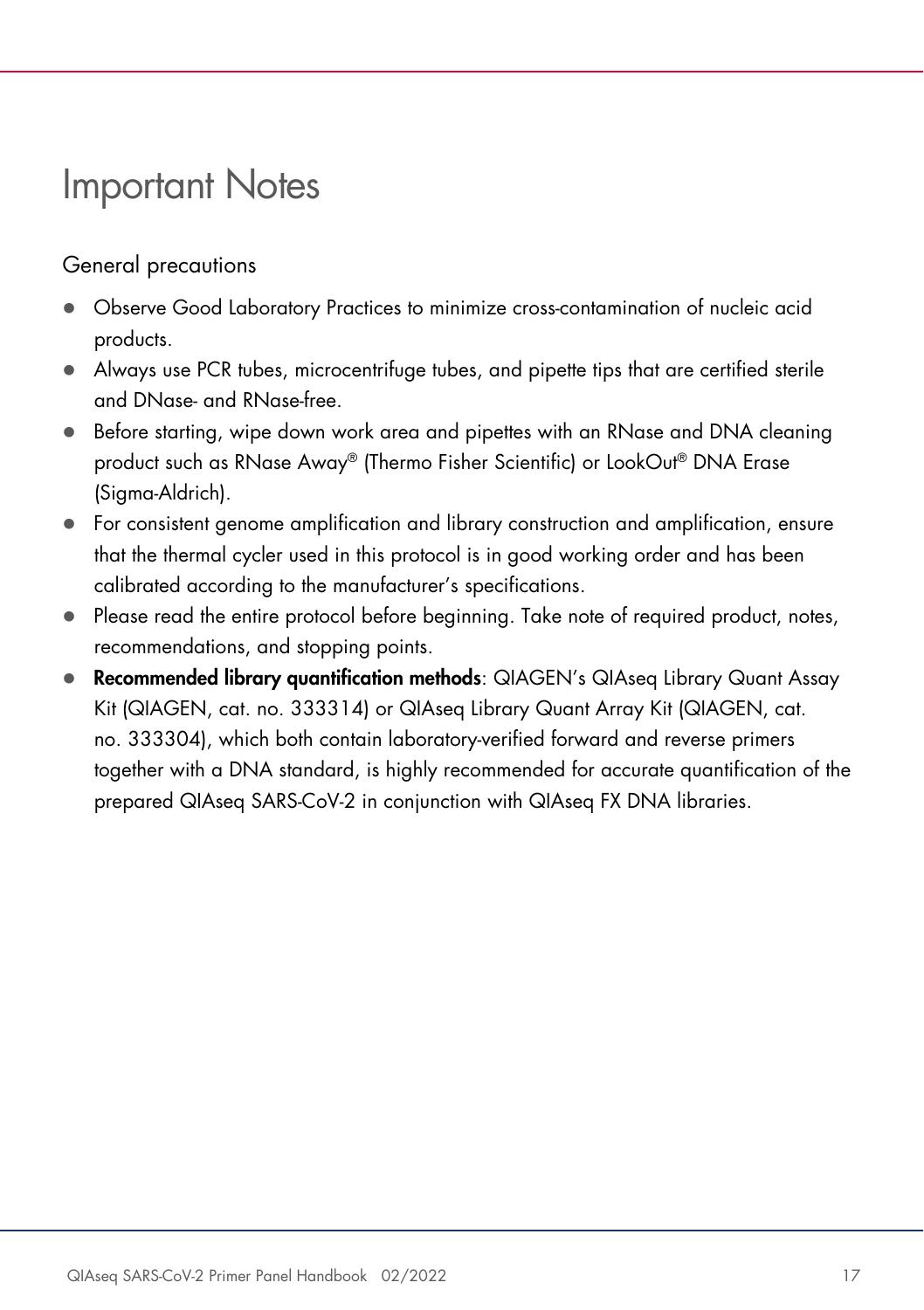# <span id="page-17-0"></span>Protocol: cDNA Synthesis

Important points before starting

- Use 5 µl viral RNA input as a starting point.
- Set up cDNA synthesis reaction on ice.
- Use a thermal cycler with a heated lid.
- Note: Depending on the application, the RNA/primer mixture [\(Table 2\)](#page-18-0) and RNA/primer incubation [\(Table 3\)](#page-18-1) may be able to be skipped. Instead, the RNA and the 11-fold diluted RP Primer could be assembled as part of [Table 4.](#page-18-2) For this, please perform an equivalency experiment where both conditions are tested.

### Procedure: cDNA Synthesis

- 1. Thaw template RNA on ice. Gently yet thoroughly mix, then briefly centrifuge to collect residual liquid from the sides of the tubes and return to ice.
- 2. Prepare the reagents required for cDNA synthesis.
	- 2a. Thaw RP Primer (random hexamer), Multimodal RT Buffer, and Nuclease-free Water at room temperature (15–25°C).
	- 2b. Mix thoroughly and then briefly centrifuge to collect residual liquid from the sides of the tubes. Prolonged storage of Multimodal RT Buffer at –30 to −15°C can cause white precipitate to form. This is normal. Just ensure to mix until precipitate is fully dissolved.
	- 2c. Thaw RNase Inhibitor and EZ Reverse Transcriptase on nice. Mix by flicking the tubes, briefly centrifuge, and return to ice. After use, immediately return the enzymes to the freezer.
- 3. Important: Dilute the RP Primer 11-fold. Add 2 μl of RP Primer to 20 μl of Nuclease-free Water to create 22 μl of "**RP-Primer (11-fold diluted**)". Briefly centrifuge and vortex to mix.
- 4. On ice, prepare the cDNA synthesis reaction according to Table 2. Briefly centrifuge, "Gently yet thoroughly" vortex the reaction to mix, and centrifuge briefly again.

Note: If setting up more than one reaction, prepare a volume of master mix 10% greater than what is required for the total number of reactions.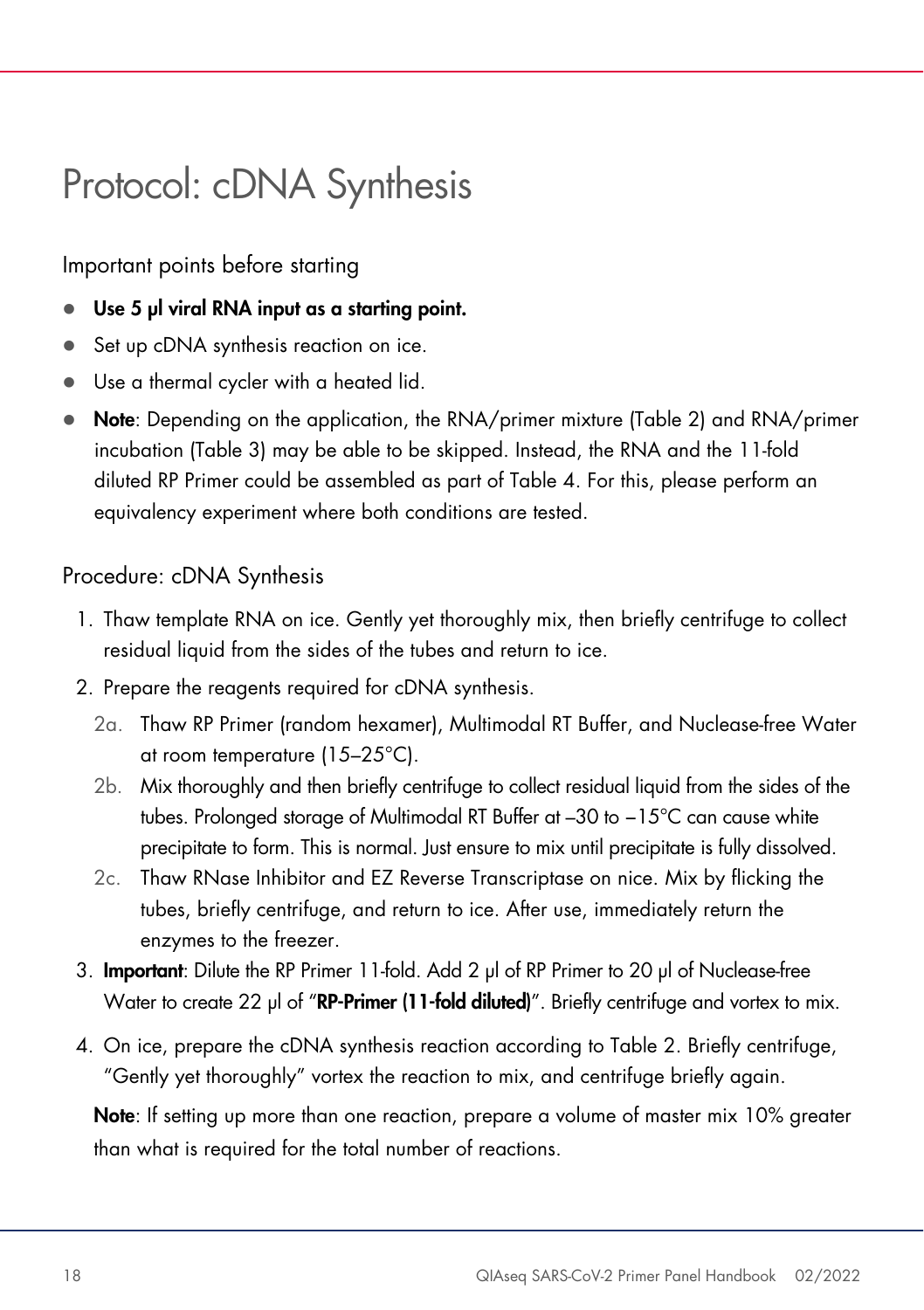#### <span id="page-18-0"></span>Table 2. Setup of RNA/primer mixture

| Component                   | Volume/reaction |
|-----------------------------|-----------------|
| Template RNA                | $5 \mu$         |
| RP Primer (11-fold diluted) | $1 \mu$         |
| Nuclease-free Water         | $6 \mu$         |
| <b>Total volume</b>         | $12 \mu$        |

#### 5. Incubate as described in Table 3.

#### <span id="page-18-1"></span>Table 3. RNA/primer incubation

| Step | Temperature    | Incubation time |
|------|----------------|-----------------|
|      | $65^{\circ}$ C | 5 min           |
|      | Ice            | min             |

6. On ice, prepare the cDNA synthesis reaction according to [Table 4.](#page-18-2) Briefly centrifuge, "Gently yet thoroughly" vortex the reaction to mix, and centrifuge briefly again. Note: If setting up more than one reaction, prepare a volume of master mix 10%

greater than what is required for the total number of reactions.

| Component                                        | Volume/reaction |
|--------------------------------------------------|-----------------|
| Template RNA/RP Primer Mixture (already in tube) | $12 \mu$        |
| Multimodal RT Buffer, 5x                         | $4 \mu$         |
| Nuclease-free Water                              | $2 \mu$         |
| RNase Inhibitor                                  | $1 \mu$         |
| <b>EZ Reverse Transcriptase</b>                  | 1 μl            |
| <b>Total volume</b>                              | $20 \mu$        |

#### <span id="page-18-2"></span>Table 4. Setup of cDNA synthesis reaction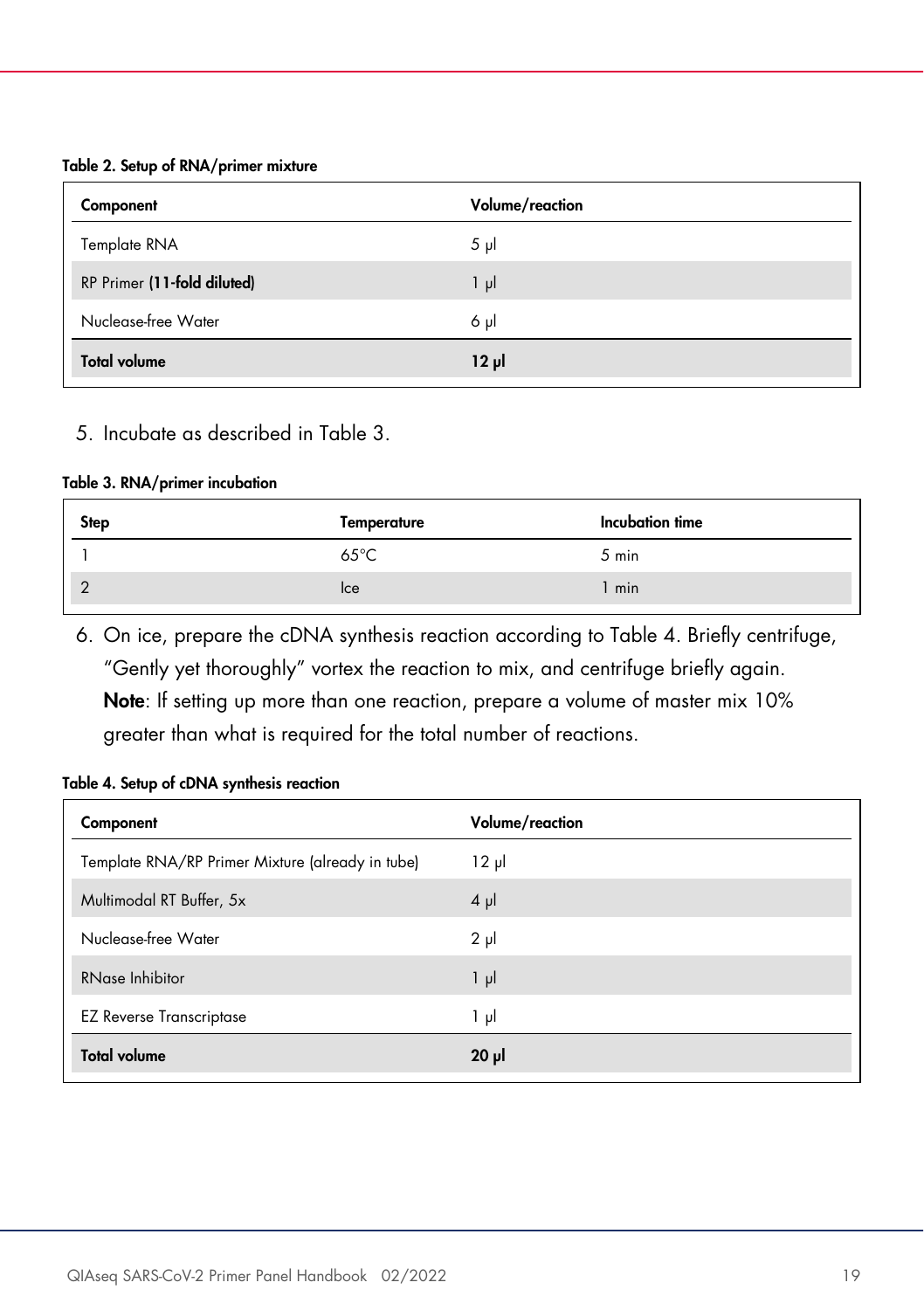7. Incubate as described in Table 5.

|  |  |  |  | Table 5. cDNA synthesis incubation |
|--|--|--|--|------------------------------------|
|--|--|--|--|------------------------------------|

| Step           | Temperature    | Incubation time |
|----------------|----------------|-----------------|
|                | $42^{\circ}$ C | 50 min          |
| $\overline{2}$ | $70^{\circ}$ C | $15$ min        |
|                | $4^{\circ}$ C  | Hold            |

8. Proceed to ["Protocol: Target Enrichment"](#page-20-0). Alternatively, the samples can be stored at −30 to –15°C in a constant-temperature freezer.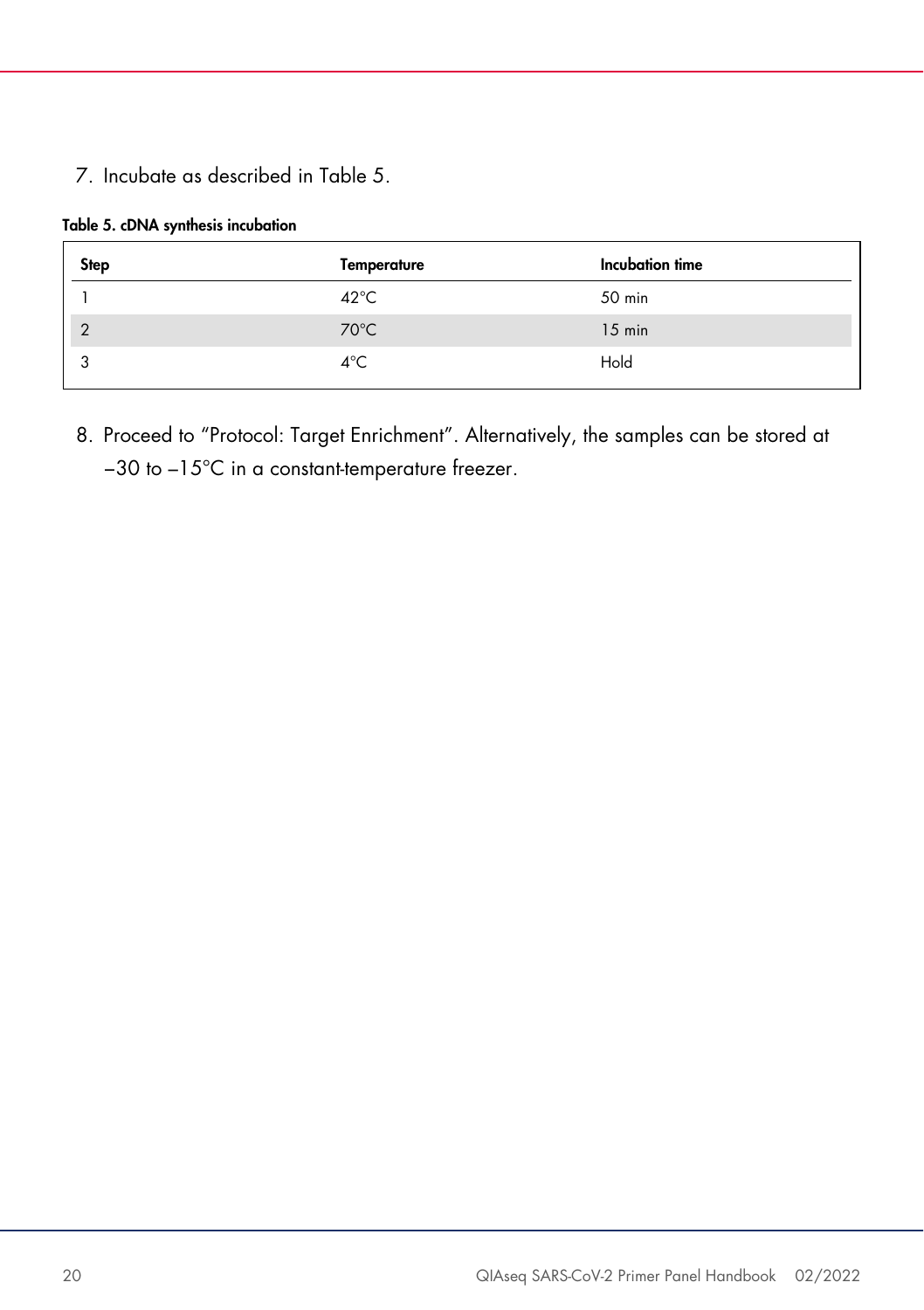## <span id="page-20-0"></span>Protocol: Target Enrichment

#### Important points before starting

- 5 µl (two, 2.5 µl aliquots) of the cDNA from ["Protocol: cDNA Synthesis"](#page-17-0) is the starting material for the Target Enrichment.
- Set up the reactions on ice.
- Use a thermal cycler with a heated lid.
- **Equilibrate Agencourt AMPure XP beads to room temperature (15–25°C) for 20–30 min** before use.
- Vortex AMPure XP beads thoroughly to ensure they are well resuspended; the solution should be a homogenous brown color. If a delay in the protocol occurs, simply vortex the beads.
- Important: Prepare fresh 80% ethanol daily.

#### Procedure: Target Enrichment

- 1. Prepare the reagents required for target enrichment.
	- 1a. Thaw QIAseq SARS-CoV-2 Pool 1 and QIAseq SARS-CoV-2 Pool 2 at room temperature.
	- 1b. Thaw QIAseq 2X HiFi MM on ice. Note: If a precipitate is present, bring to room temperature for 5 min, and dissolve the precipitate by mixing with pipettor.
	- 1c. Mix thoroughly by flicking the tubes, and then centrifuge briefly.
- 2. On ice, prepare the two target enrichment reactions according to [Table 6.](#page-21-0) Briefly centrifuge, "Gently yet thoroughly" vortex the reaction to mix, and centrifuge briefly again.

Note: If setting up more than one reaction, prepare a volume of master mix 10% greater than what is required for the total number of reactions.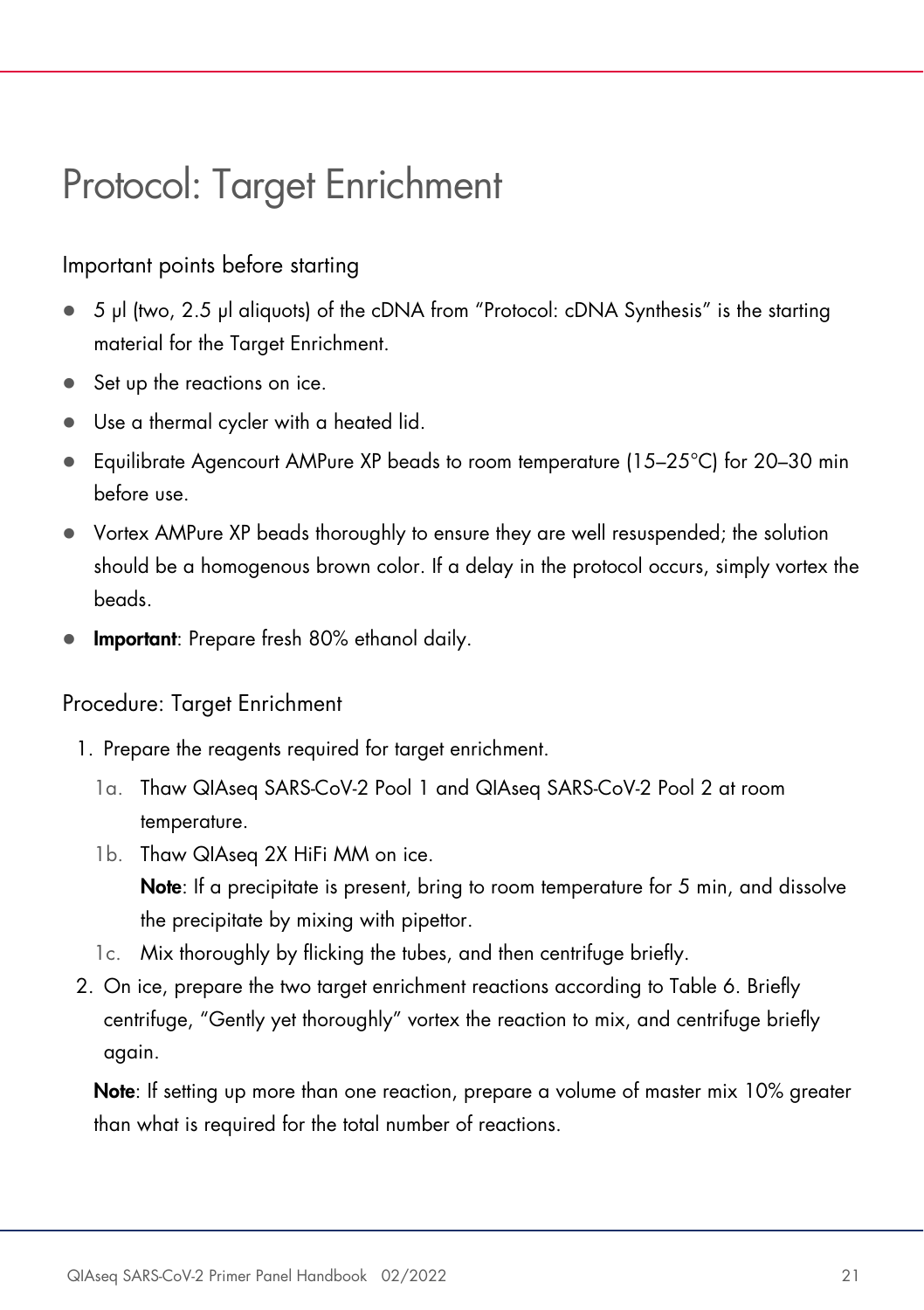<span id="page-21-0"></span>

|  |  |  | Table 6. Setup of target enrichment reactions |  |
|--|--|--|-----------------------------------------------|--|
|--|--|--|-----------------------------------------------|--|

| Component                                | Enrichment 1:<br>Volume/reaction | <b>Enrichment 2:</b><br>Volume/reaction |
|------------------------------------------|----------------------------------|-----------------------------------------|
| cDNA from "Protocol: cDNA Synthesis"     | $2.5$ $\mu$                      | $2.5$ pl                                |
| QIAseq SARS-CoV-2 Pool 1*                | $3 \mu$                          | $-\mu$                                  |
| QIAseg SARS-CoV-2 Pool 2*                | $-\mu$                           | $3 \mu$                                 |
| ARTIC Region Booster Pool 1 <sup>t</sup> | $3 \mu$                          | $-\mu$                                  |
| ARTIC Region Booster Pool 2 <sup>+</sup> | $-\mu$                           | $3 \mu$                                 |
| QIAseq 2X HiFi MM                        | $12.5$ pl                        | $12.5$ pl                               |
| Nuclease-free Water                      | Bring total volume to 25 µl      | Bring total volume to 25 µl             |
| <b>Total volume</b>                      | $25$ $\mu$                       | $25$ $\mu$                              |

\* QIAseq SARS-CoV-2 Pool 1 and Pool 2 can be replaced by ARTIC V4.1 or above. ARTIC Region Boosters should only be combined with the appropriate QIAseq SARS-CoV-2 Pool ARTIC Version in the Enrichment reactions.

† ARTIC Region Boosters should only be combined with compatible Artic QIAseq SARS-CoV-2 Pools in the Enrichment reactions. For example, the ARTIC V3 S Gene Booster should only be combined with the ARTIC V3 Panel (333896; 333895). It is not compatible with Artic V4.1 (333883 SRP-101Z). Additionally, both ARTIC V3 S Gene Booster Pools 1 and 2 should be used, one per its respective reaction. They should not be used alone.

#### 3. Incubate as described in [Table 7.](#page-21-1)

#### <span id="page-21-1"></span>Table 7. Target enrichment cycling conditions

| <b>Step</b>         | Time            | <b>Temperature</b> | Number of cycles |
|---------------------|-----------------|--------------------|------------------|
| Heat activation     | $2 \text{ min}$ | 98°C               |                  |
| Denaturation        | 20 <sub>s</sub> | $98^{\circ}$ C     | 35               |
| Annealing/Extension | 5 min           | $65^{\circ}$ C     |                  |
| Hold                | $\infty$        | $4^{\circ}$ C      | Hold             |

4. After amplification, combine the entire contents of "Pool 1" and "Pool 2" PCR reactions for each biological sample into a single tube, giving a volume of 50 µl. Briefly centrifuge, "Gently yet thoroughly" vortex the reaction to mix, and centrifuge briefly again.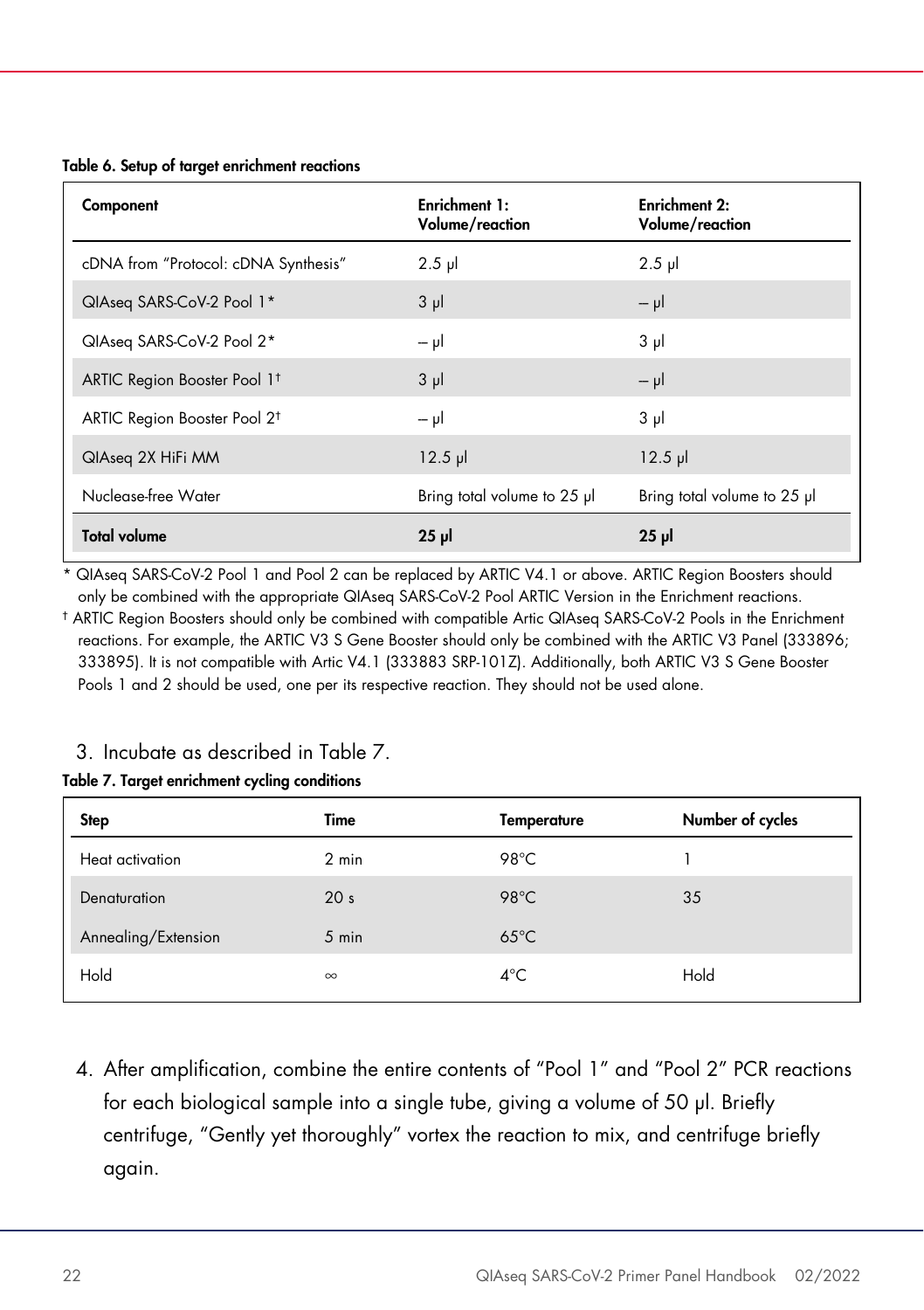5. Add 50 µl AMPure XP beads to each of the 50 µl combined sample. "Gently yet thoroughly" vortex the reaction to mix.

Note: Vortex AMPure XP beads thoroughly to ensure they are well resuspended; the solution should be a homogenous brown color.

- 6. Pulse centrifuge and incubate for 5 min at room temperature.
- 7. Place the tube onto a magnetic rack. After the solution has cleared (2 min or longer), carefully remove and discard the supernatant.

Important: Do not discard the beads, as they contain the DNA of interest.

8. With the tubes still on the magnetic stand, add 200 µl of 80% ethanol. Carefully remove and discard the wash. Repeat the wash, for a total of 2 ethanol washes. Remove excess ethanol as much as possible.

Important: Completely remove all traces of the ethanol wash after the second wash. Briefly centrifuge and return the tubes to the magnetic stand. Remove the ethanol with a 200 µl pipette first, and then use a 10 µl pipette to remove any residual ethanol.

9. With the tube (caps opened) still on the magnetic stand, air-dry at room temperature for 5–10 min or until the pellet loses its shine.

Note: If the pellet dries completely, it will crack and become difficult to resuspend.

- 10. Remove the tube from the magnetic stand and elute the DNA from the beads by adding 30 µl Buffer EB. "Gently yet thoroughly" vortex (triturate if necessary) to mix, briefly centrifuge, and incubate for 2 min.
- 11. Return the tube to the magnetic rack until the solution has cleared.
- 12. Transfer 28 µl to a clean tube. This is the target enriched sample.
- 13. Proceed to ["Protocol: Target Enrichment Quantification and Normalization"](#page-23-0). Alternatively, the samples can be stored at –30 to –15°C in a constant-temperature freezer.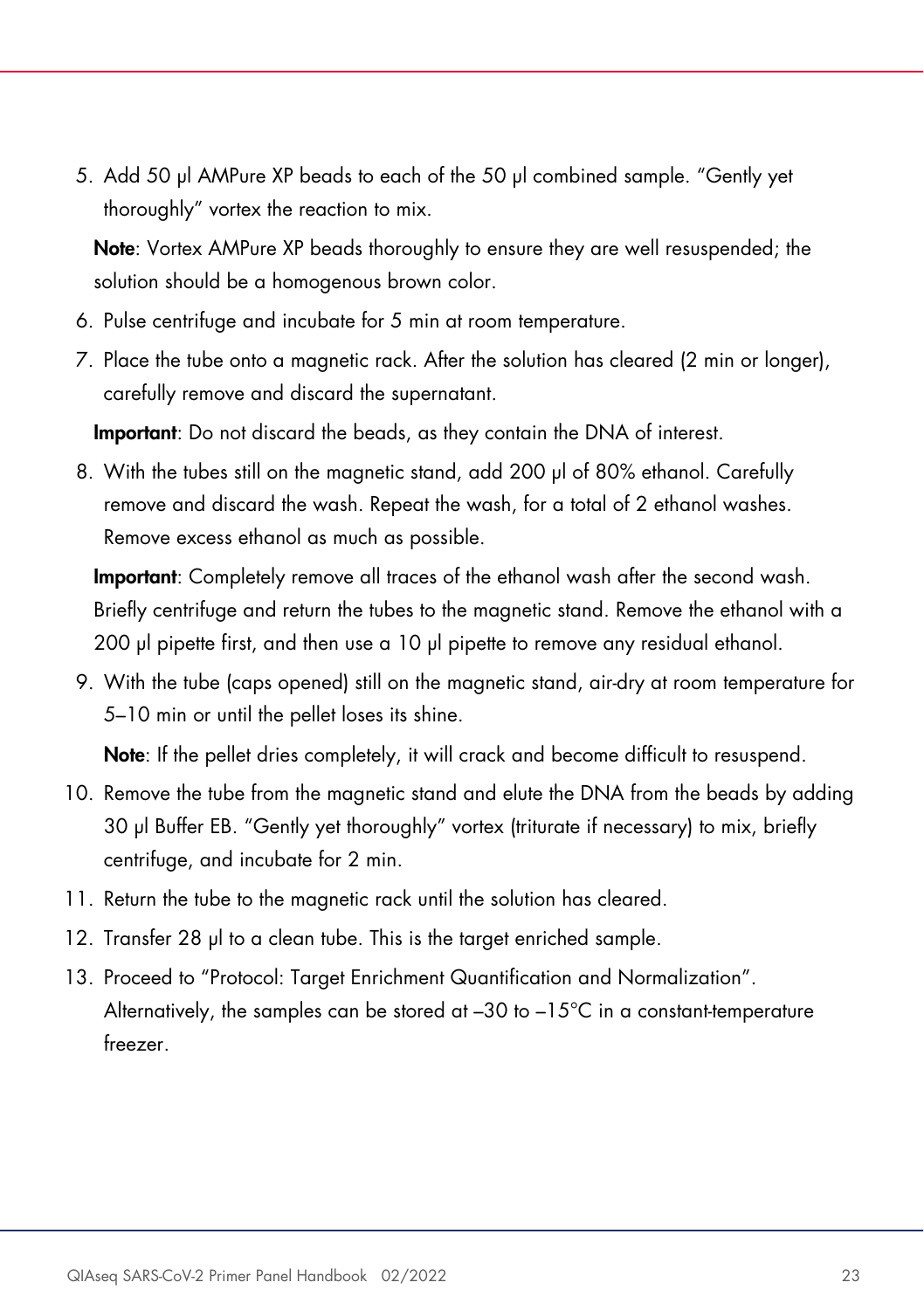# <span id="page-23-0"></span>Protocol: Target Enrichment Quantification and Normalization

#### Important points before starting

- A small portion (approximately 1 to 2 µl) of the target enriched sample from ["Protocol:](#page-20-0)  [Target Enrichment"](#page-20-0) is the starting material for quantification and normalization.
- Normalize the samples in Buffer EB.

#### Procedure: Target Enrichment Quantification and Normalization

1. Using a small portion (approximately 1 to 2 µl) of the sample, quantify the amount of enrichment using a dsDNA HS assay Kit with either a Qubit 4 Fluorometer, Qubit Flex Fluorometer, or similar instrument. To do this, follow the respective user manual for your chosen fluorometer.

Note: Ensure that the concentration reading is on the linear scale. If the concentration is not on the linear scale, dilute a small portion of the target enriched sample, and re-quantify.

- 2. Once concentration has been determined, dilute each target enriched sample to a common concentration (as an example, 10 ng/µl, 25 ng/µl, etc.) using Buffer EB.
- 3. Proceed to ["Protocol: Fragmentation, End-Repair,](#page-24-0) and A-addition". Alternatively, the samples can be stored at -30 to -15°C in a constant-temperature freezer.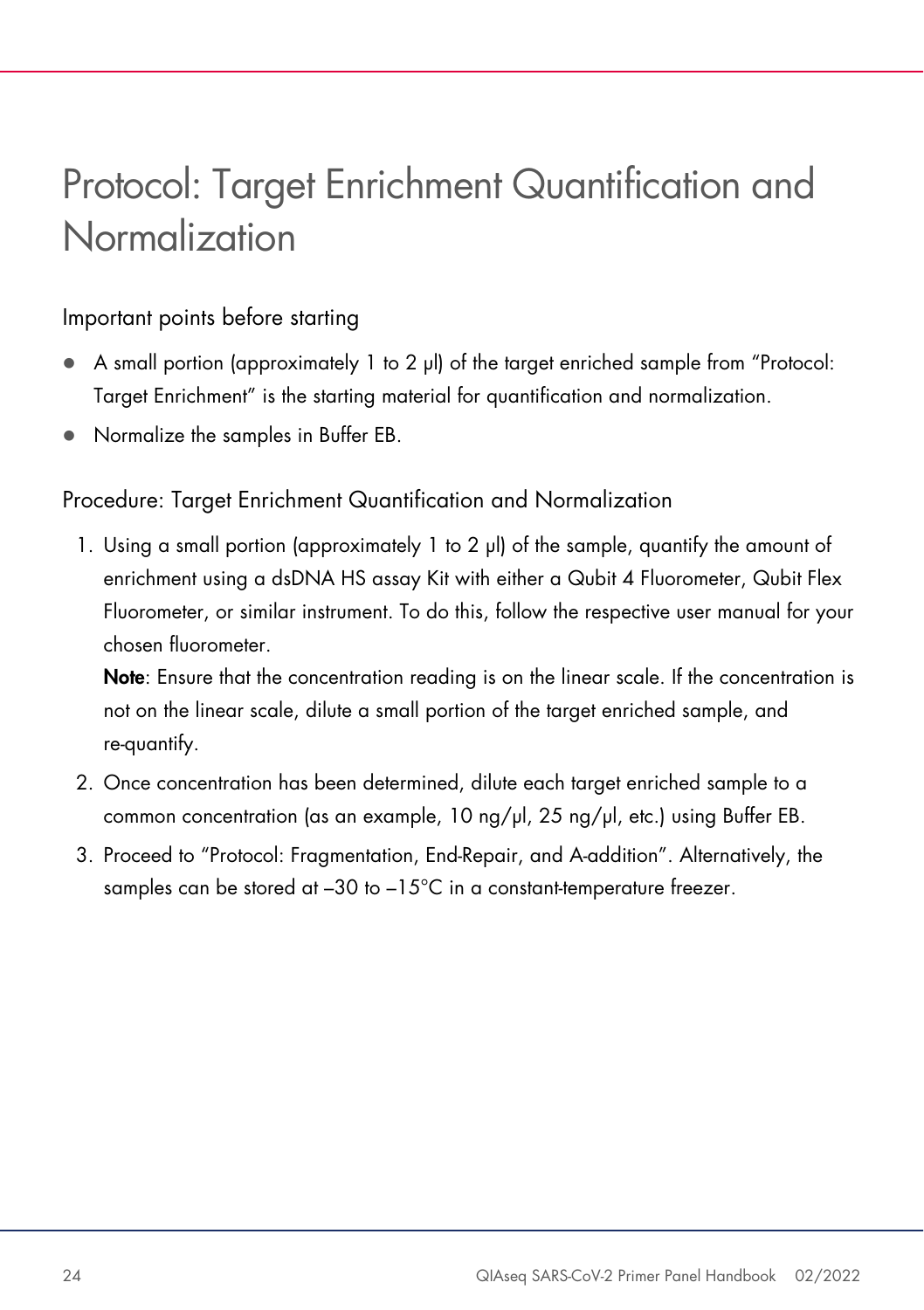# <span id="page-24-0"></span>Protocol: Fragmentation, End-Repair, and A-addition

The reagents required for this protocol are found in the QIAseq FX DNA Library kits. This protocol describes the FX reaction for single-tube fragmentation, end-repair, and A-addition.

Important points before starting

- A normalized, target enriched sample from ["Protocol: Target Enrichment Quantification](#page-23-0)  [and Normalization"](#page-23-0) is the starting material for the QIAseq FX DNA Library Kit preparation.
- Before setting up the reaction, it is critical to accurately determine the amount of the input DNA.
- **Important:** Make fresh 80% ethanol.
- Thaw reagents on ice. Once reagents are thawed, mix buffers thoroughly by vortexing quickly to avoid any localized concentrations. Briefly spin down vortexed reagents before use.
- Program thermal cyclers. For increased speed and convenience, all incubation steps of the protocol can be preprogrammed and saved in advance.

Procedure: Fragmentation, End-Repair, and A-addition

1. Program a thermal cycler according to [Table 8](#page-25-0) using the pre-determined FX fragmentation time for step 2. Be sure to use the instrument's heated lid, and if possible, set the temperature of the heated lid to 70°C.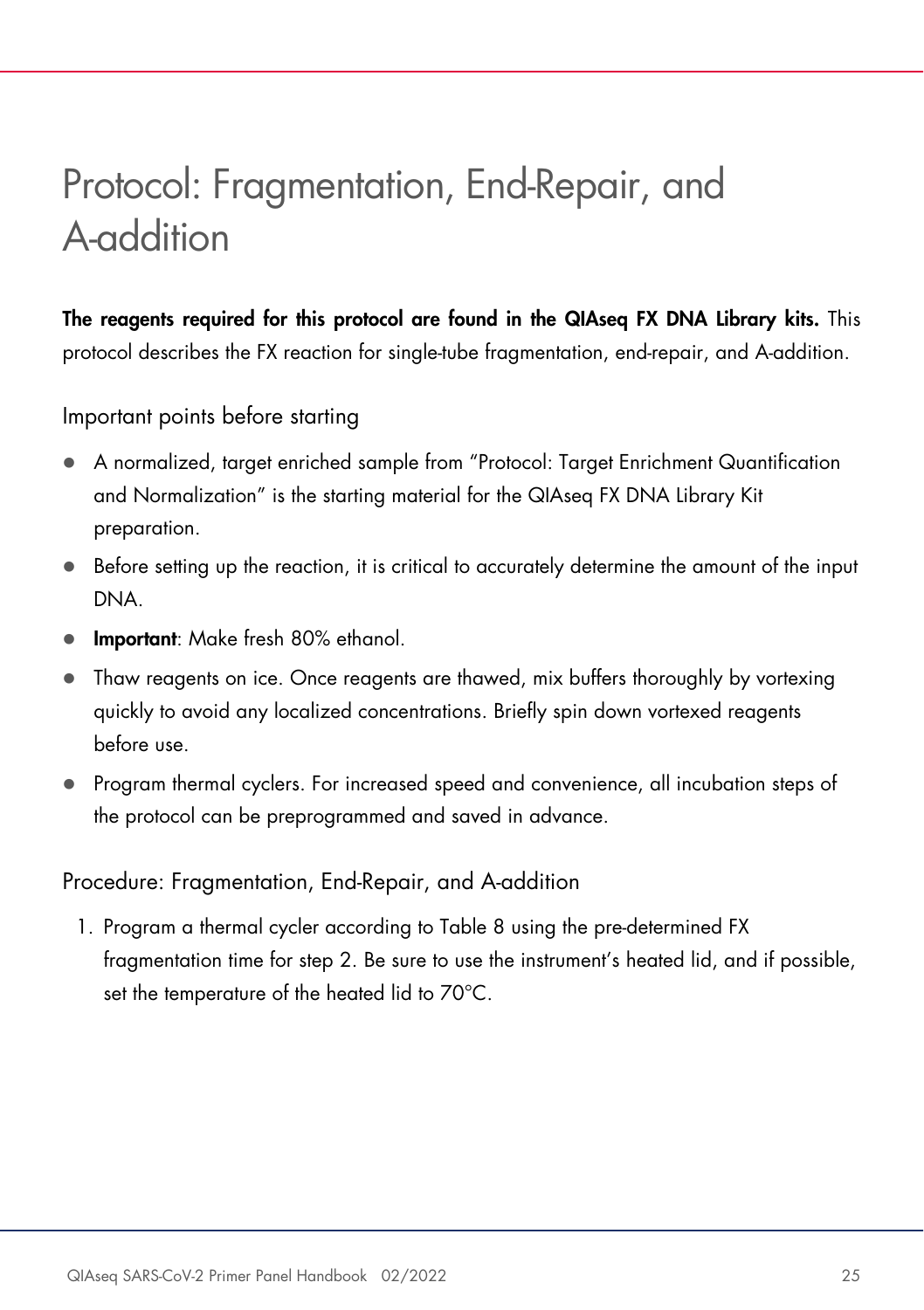| <b>Step</b>    | Incubation temperature | Incubation time |
|----------------|------------------------|-----------------|
|                | $4^{\circ}$ C          | 1 min           |
| $\overline{2}$ | $32^{\circ}$ C         | $14 min*$       |
| ◠              | $65^{\circ}$ C         | 30 min          |
| $\overline{4}$ | $4^{\circ}$ C          | Hold            |

<span id="page-25-0"></span>Table 8. DNA fragmentation, end-repair, and A-addition program

\* Important: The target-enriched sample is approximately 400 bp, and the desired fragment size is approximately 250 bp.

- 2. Start the program. When the thermal cycler block reaches 4°C, pause the program.
- 3. Prepare the FX reaction mix in a PCR plate or tube on ice according to [Table 9](#page-25-1) for >10 ng input DNA or [Table 10](#page-25-2) for 1–10 ng input DNA. Mix well by gently pipetting (do not vortex to mix).

#### <span id="page-25-1"></span>Table 9. FX reaction mix setup (per sample) for >10 ng input DNA

| Component                          | Volume/reaction |
|------------------------------------|-----------------|
| FX Buffer, 10x                     | $5 \mu$         |
| <b>Purified DNA</b>                | Variable        |
| Nuclease-free Water                | Variable        |
| <b>Total without FX Enzyme Mix</b> | ار 40           |

#### <span id="page-25-2"></span>Table 10. FX reaction mix setup (per sample) for 1–10 ng input DNA

| Component                          | Volume/reaction |
|------------------------------------|-----------------|
| FX Buffer, 10x                     | $5 \mu$         |
| <b>Purified DNA</b>                | Variable        |
| <b>FX Enhancer</b>                 | 2.5             |
| Nuclease-free Water                | Variable        |
| <b>Total without FX Enzyme Mix</b> | ار 40           |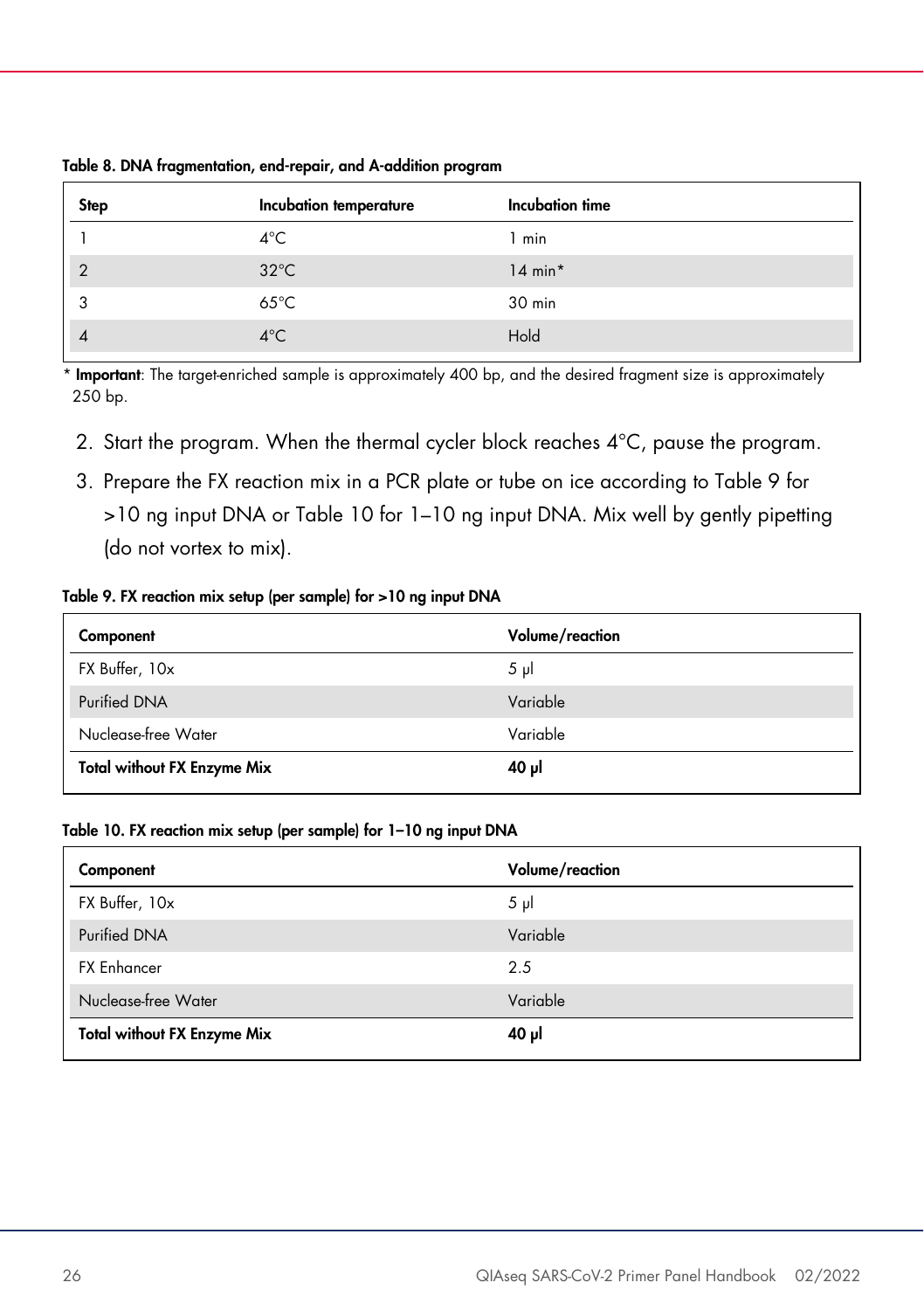4. Add 10 µl FX Enzyme Mix to each reaction and mix well by pipetting up-and-down 20 times.

Important: It is critical to thoroughly mix the reaction.

Important: It is critical to keep reactions on ice for the entire duration of the reaction setup.

- 5. Briefly spin down the PCR plate/tubes and immediately transfer to a pre-chilled thermal cycler (4°C). Resume the cycling program.
- 6. When the thermal cycler program is complete and the sample block has cooled to  $4^{\circ}$ C. remove samples and place them on ice.
- 7. Immediately proceed to ["Protocol: Adapter Ligation"](#page-27-0).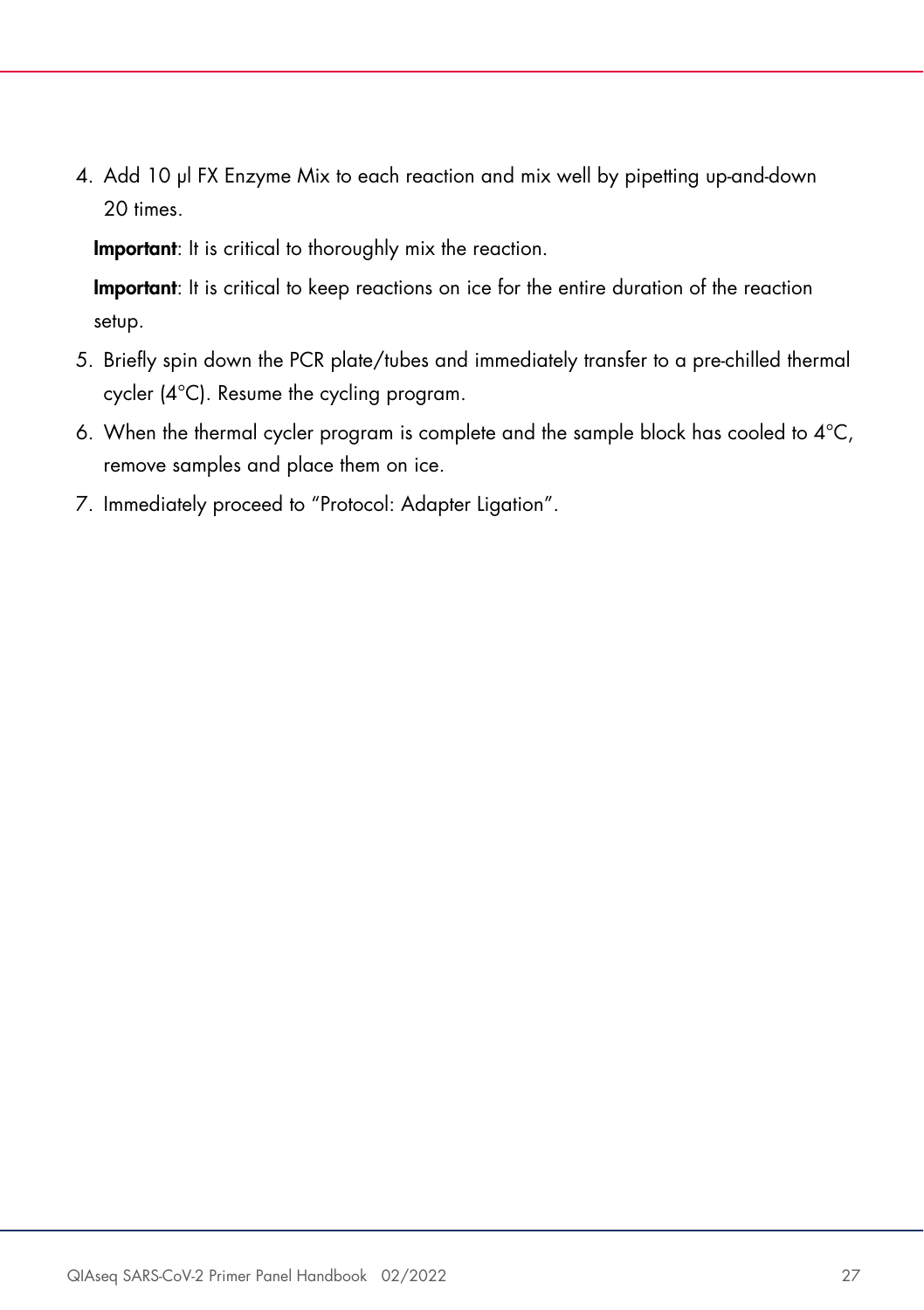### <span id="page-27-0"></span>Protocol: Adapter Ligation

The reagents required for this protocol are found in the QIAseq FX DNA Library kits. This protocol describes adapter ligation.

Things to do before starting

- The adapter layout of the 96-plex and 24-plex single use adapter plates are described in [References](#page-38-0)
- [Itokawa K, Sekizuka T., Hashino M., Tanaka R., and Kuroda M. \(2020\). A proposal of](#page-38-0)  [an alternative primer for the ARTIC Network's multiplex PCR to improve coverage of](#page-38-0)  SARS-CoV-2 genome sequencing. [https://doi.org/10.1101/2020.03.10.985150.](#page-38-0)
- [Appendix A: QIAseq Dual-Index Y-Adapters.](#page-38-0)
- **Equilibrate AMPure XP beads to room temperature (15–25°C) for 20–30 min before use.**
- Vortex AMPure XP beads thoroughly to ensure they are well resuspended; the solution should be a homogenous brown color. If a delay in conducting the protocol occurs, simply re-vortex the beads.
- Vortex and spin down the thawed adapter plate before use.
- Thaw Ligation buffer, 5x and DNA ligase on ice. Thoroughly mix Ligation buffer 5x by vortexing and DNA ligase by flicking the tube. Briefly centrifuge.

#### Procedure: Adapter Ligation

1. Remove the protective adapter plate lid, pierce the foil seal for each adapter well to be used, and transfer 5 µl from one DNA adapter well to each 50 µl sample from the previous protocol. Track the barcodes from each adapter well used for each sample.

Note: If the DNA input is <10 ng, dilute the adapters according to [Table 11.](#page-27-1)

#### <span id="page-27-1"></span>Table 11. Adapter dilution factors

Sample DNA amount and a series of the Adapter dilution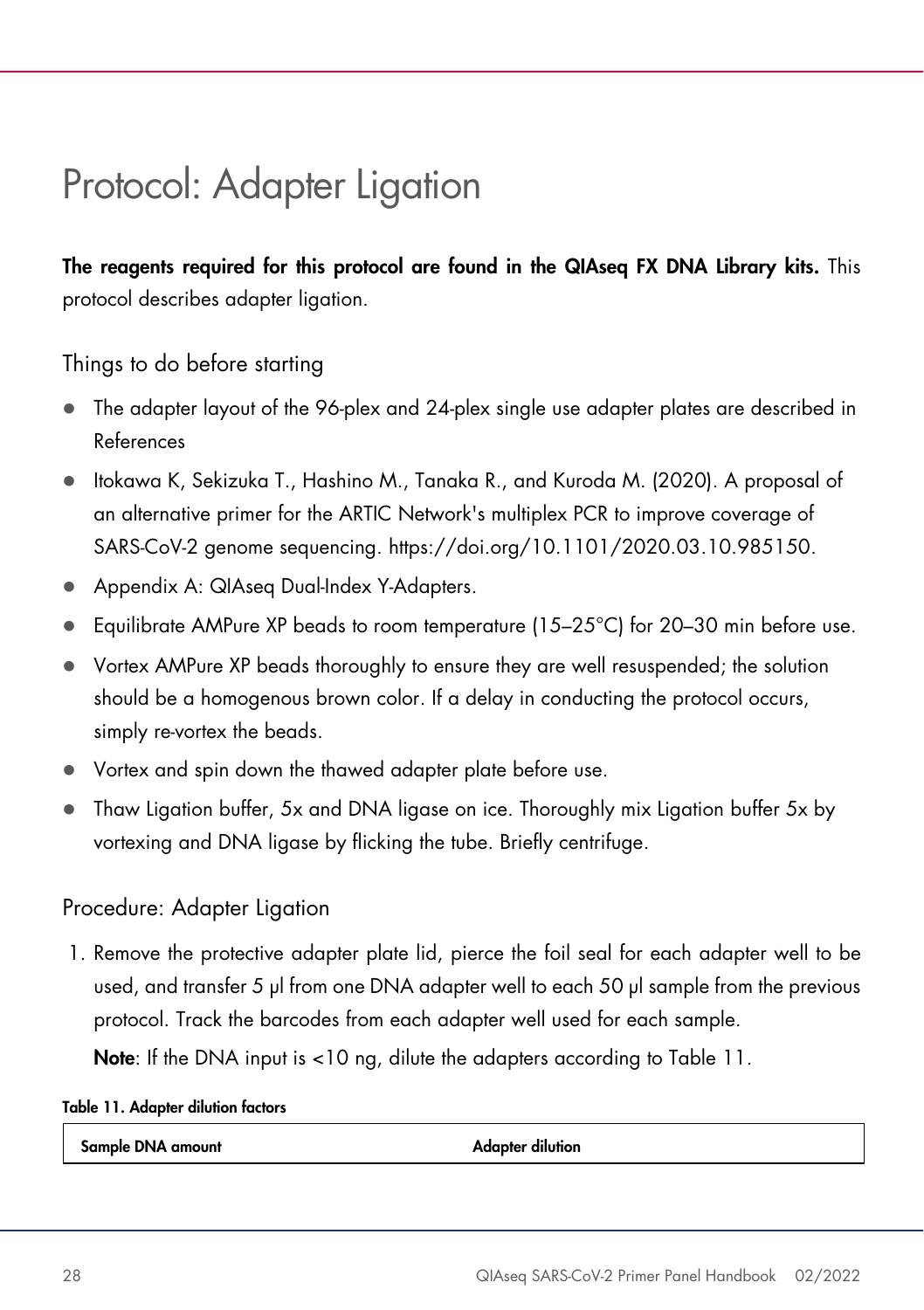| 10–99 pg   | 1:1000 |
|------------|--------|
| 100-999 pg | 1:100  |
| $1-9$ ng   | 1:10   |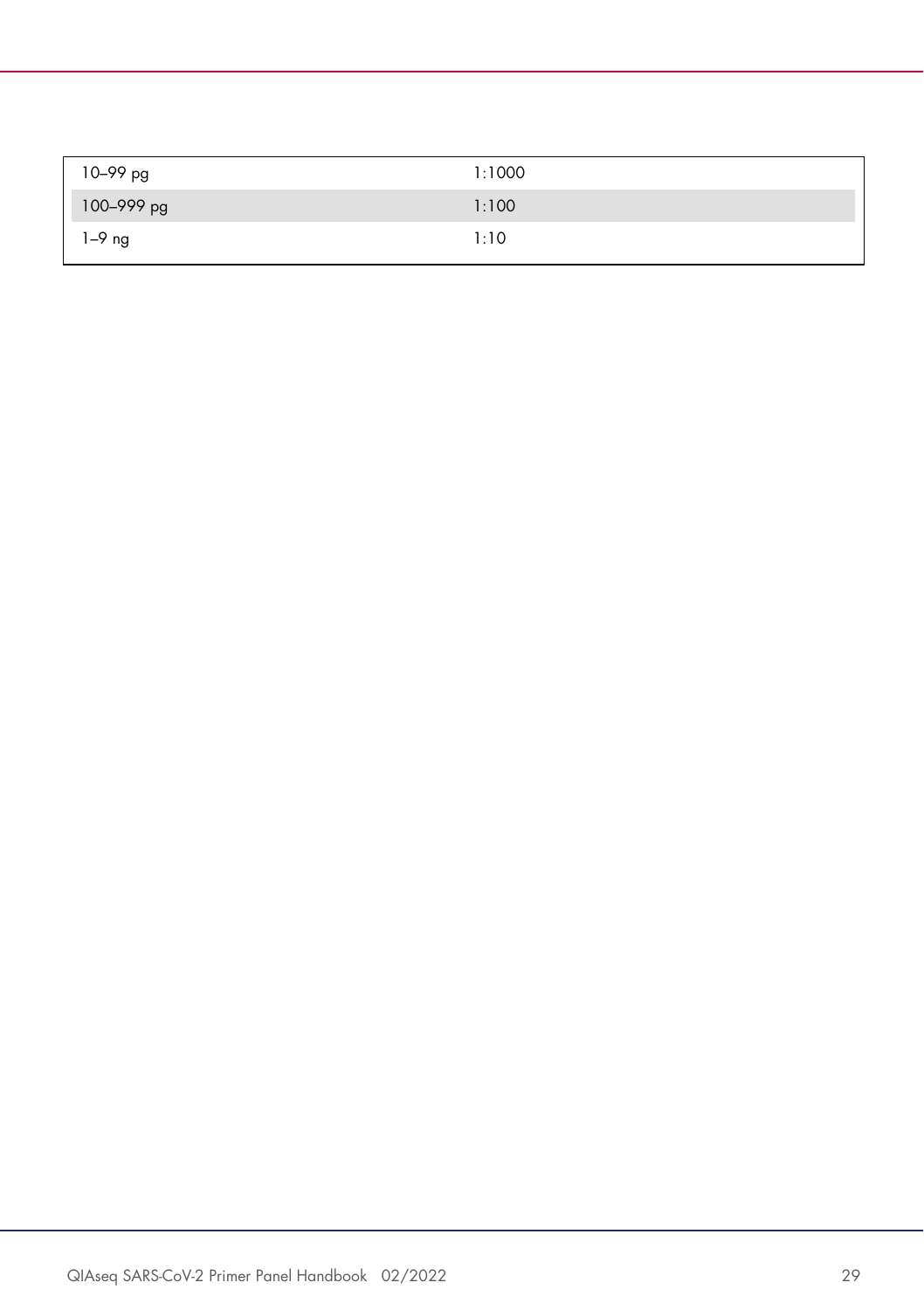2. Replace the adapter plate lid and freeze unused adapters. The adapter plate is stable for a minimum of 10 freeze–thaw cycles.

Important: Only 1 single adapter should be used per ligation reaction. Do not reuse adapter wells once the foil seal has been pierced.

3. Prepare the ligation master mix (per DNA sample, [Table 12\)](#page-29-0) in a separate PCR plate or tube on ice, and mix well by pipetting.

| Component           | Volume/reaction |
|---------------------|-----------------|
| Ligation buffer, 5x | $20 \mu$        |
| DNA ligase          | $10 \mu$        |
| Nuclease-free Water | $15 \mu$        |
| Total               | $45$ pl         |

<span id="page-29-0"></span>Table 12. Ligation master mix setup (per sample)

4. Add 45 µl of the ligation master mix to each sample (for a total of 100 µl), and mix well by pipetting, and briefly centrifuge. Incubate the ligation reaction at 20°C for 15 min, and then heat inactivate the ligase at 65°C for 20 min.

Important: Do not use a thermal cycler with a heated lid for the "20°C for 15 min" step.

- 5. Proceed immediately to adapter ligation cleanup using 0.8x (80 µl) AMPure XP beads. Note: In contrast to the protocol described in an ARTIC network study [\(1\)](#page-38-1), the adapter ligations are kept separate here to facilitate equal sample loading and representation during NGS.
- 6. Add 80 µl of resuspended AMPure XP beads to each ligated sample, mix well by pipetting, and briefly centrifuge.
- 7. Incubate the mixture for 5 min at room temperature. Pellet the beads on a magnetic stand until the solution has cleared (2 min or longer), then carefully discard the supernatant.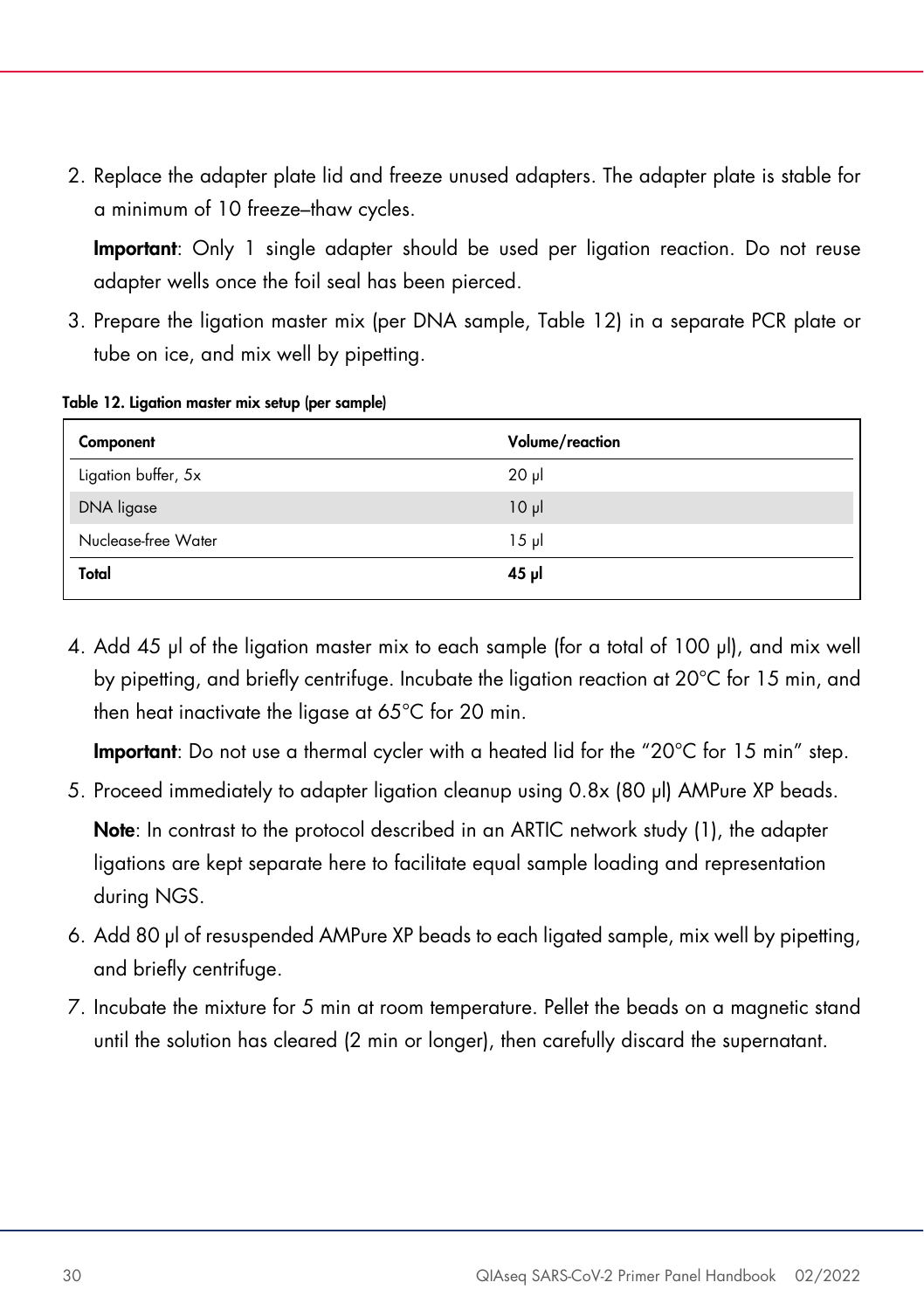8. Wash the beads by adding 200 µl of 80% ethanol. Pellet the beads on the magnetic stand and discard the supernatant. Repeat the wash, for a total of 2 ethanol washes. Remove as much excess ethanol as possible.

Important: Completely remove all traces of the ethanol wash after the second wash. Briefly centrifuge and return the tubes to the magnetic stand. Remove ethanol with a 200 µl pipette first, then use a 10 µl pipette to remove any residual ethanol.

- 9. Incubate the beads on the magnetic stand for 5–10 min or until the beads are dry. Overdrying of the beads may result in lower DNA recovery. Remove beads from the magnetic stand.
- 10. Elute by resuspending in 52.5 µl of Buffer EB. "Gently yet thoroughly" vortex (triturate if necessary) to mix, briefly centrifuge, and incubate for 2 min. Pellet the beads on the magnetic stand, and carefully transfer 50 µl of supernatant into a new plate or tube.
- 11. Perform a second purification using 50 µl AMPure XP beads.
- 12. Incubate the mixture for 5 min at room temperature. Pellet the beads on a magnetic stand until the solution has cleared (2 min or longer), then carefully discard the supernatant.
- 13. Wash the beads by adding 200 µl of 80% ethanol. Pellet the beads on the magnetic stand and discard the supernatant. Repeat the wash, for a total of 2 ethanol washes. Remove as much excess ethanol as possible.

Important: Completely remove all traces of the ethanol wash after the second wash. Briefly centrifuge and return the tubes to the magnetic stand. Remove the ethanol with a 200 µl pipette first, then use a 10 µl pipette to remove any residual ethanol.

- 14. Incubate the beads on the magnetic stand for 5–10 min or until the beads are dry. Overdrying of beads may result in lower DNA recovery. Remove beads from the magnetic stand.
- 15. Elute DNA by adding 26 µl Buffer EB. "Gently yet thoroughly" vortex (triturate if necessary) to mix, briefly centrifuge, and incubate for 2 min. Pellet the beads on the magnetic stand, and carefully collect 23.5 µl of purified DNA sample in a new tube.
- 16. Proceed to ["Protocol: Library Amplification"](#page-31-0). Alternatively, the purified library can be safely stored at –30 to –15°C in a constant-temperature freezer.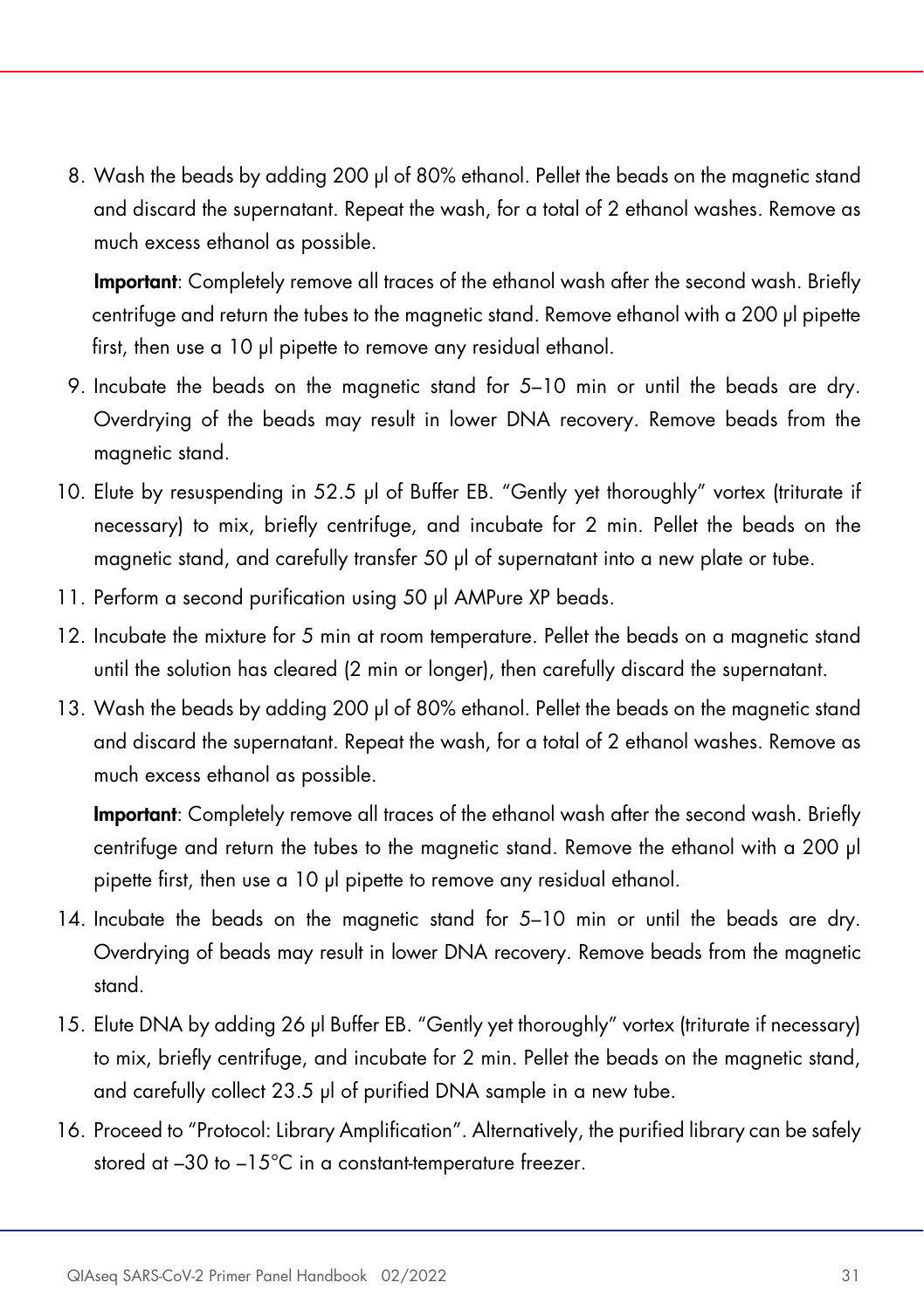# <span id="page-31-0"></span>Protocol: Library Amplification

The reagents required for this protocol are found in the QIAseq FX DNA Library Kit. This protocol is for high-fidelity amplification of the DNA library using the amplification reagents provided in the QIAseq FX DNA Library Kit.

#### Things to do before starting

- Thaw HiFi PCR Master Mix, 2x, and Primer Mix on ice. Once reagents are thawed, mix them thoroughly by vortexing quickly to avoid any localized concentrations.
- Always start with the cycling conditions specified in this protocol. The cycling has been optimized for use with QIAseq HiFi PCR Master Mix for even and high-fidelity amplification of sequencing libraries.

#### Procedure: Amplification of Library DNA

1. Program a thermal cycler with a heated lid according to [Table 13.](#page-31-1)

| <b>Step</b>            | <b>Temperature</b> | Time            | Number of cycles                                                                                                          |
|------------------------|--------------------|-----------------|---------------------------------------------------------------------------------------------------------------------------|
| Initial denaturation   | 98°C               | 2 min           |                                                                                                                           |
| 3-step cycling         |                    |                 |                                                                                                                           |
| Denaturation           | 98°C               | 20 <sub>s</sub> |                                                                                                                           |
| Annealing              | $60^{\circ}$ C     | 30 <sub>s</sub> | 8 (100 ng input DNA)*<br>12 (10 ng input DNA)*<br>14 (1 ng input DNA)*<br>16 (100 pg input DNA)*<br>18 (20 pg input DNA)* |
| Extension              | $72^{\circ}$ C     | 30 <sub>s</sub> |                                                                                                                           |
| <b>Final extension</b> | $72^{\circ}$ C     | 1 min           | л                                                                                                                         |
| Hold                   | $4^{\circ}$ C      | $\infty$        | Hold                                                                                                                      |

#### <span id="page-31-1"></span>Table 13. Library amplification cycling conditions

\* Note: Amplification cycles are recommended based on the amount of input DNA into the FX kit and quality.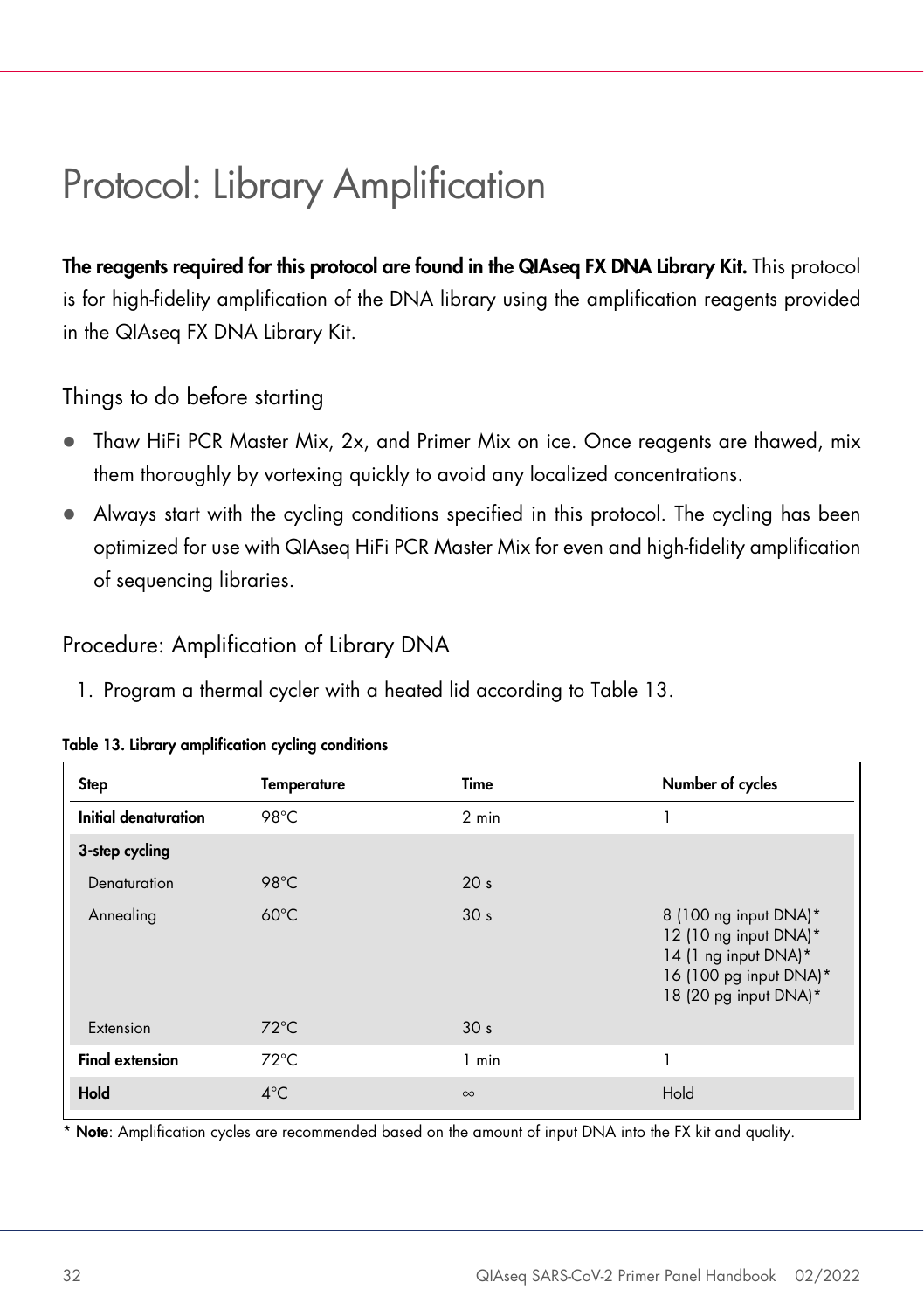2. Prepare a reaction mix on ice according to [Table 14.](#page-32-0) Mix the components in a PCR tube or a 96-well PCR plate.

| Component                    | Volume/reaction |
|------------------------------|-----------------|
| HiFi PCR Master Mix, 2x      | $25$ pl         |
| Primer Mix (10 µM each)      | $1.5$ pl        |
| Nuclease-free Water          | $4 \mu$         |
| Library DNA                  | $19.5$ pl       |
| <b>Total reaction volume</b> | $50$ $\mu$      |

<span id="page-32-0"></span>Table 14. Reaction mix for library amplification

- 3. Transfer the PCR tube or plate to the thermal cycler and start the program.
- 4. Once PCR is complete, add 50 µl of resuspended AMPure XP beads to each reaction (50 µl) mix well by pipetting, and briefly centrifuge..
- 5. Incubate the mixture for 5 min at room temperature. Pellet the beads on a magnetic stand until the solution has cleared (2 min or longer), and then carefully discard the supernatant.
- 6. Wash the beads by adding 200 µl of 80% ethanol. Pellet the beads on the magnetic stand and discard the supernatant. Repeat the wash for a total of 2 ethanol washes. Remove as much excess ethanol as possible.

Important: Completely remove all traces of the ethanol wash after this second wash. Briefly centrifuge and return the tubes to the magnetic stand. Remove the ethanol with a 200 µl pipette first, and then use a 10 µl pipette to remove any residual ethanol.

- 7. Incubate on the magnetic stand for 5–10 min or until the beads are dry. Over-drying of beads may result in lower DNA recovery. Remove from the magnetic stand.
- 8. Elute by resuspending in 25 µl of Buffer EB. "Gently yet thoroughly" vortex (triturate if necessary) to mix, briefly centrifuge, and incubate for 2 min. Pellet the beads on the magnetic stand, and carefully transfer 23 µl of the supernatant into a new tube. If not proceeding immediately, the sample can be stored at –30 to –15°C.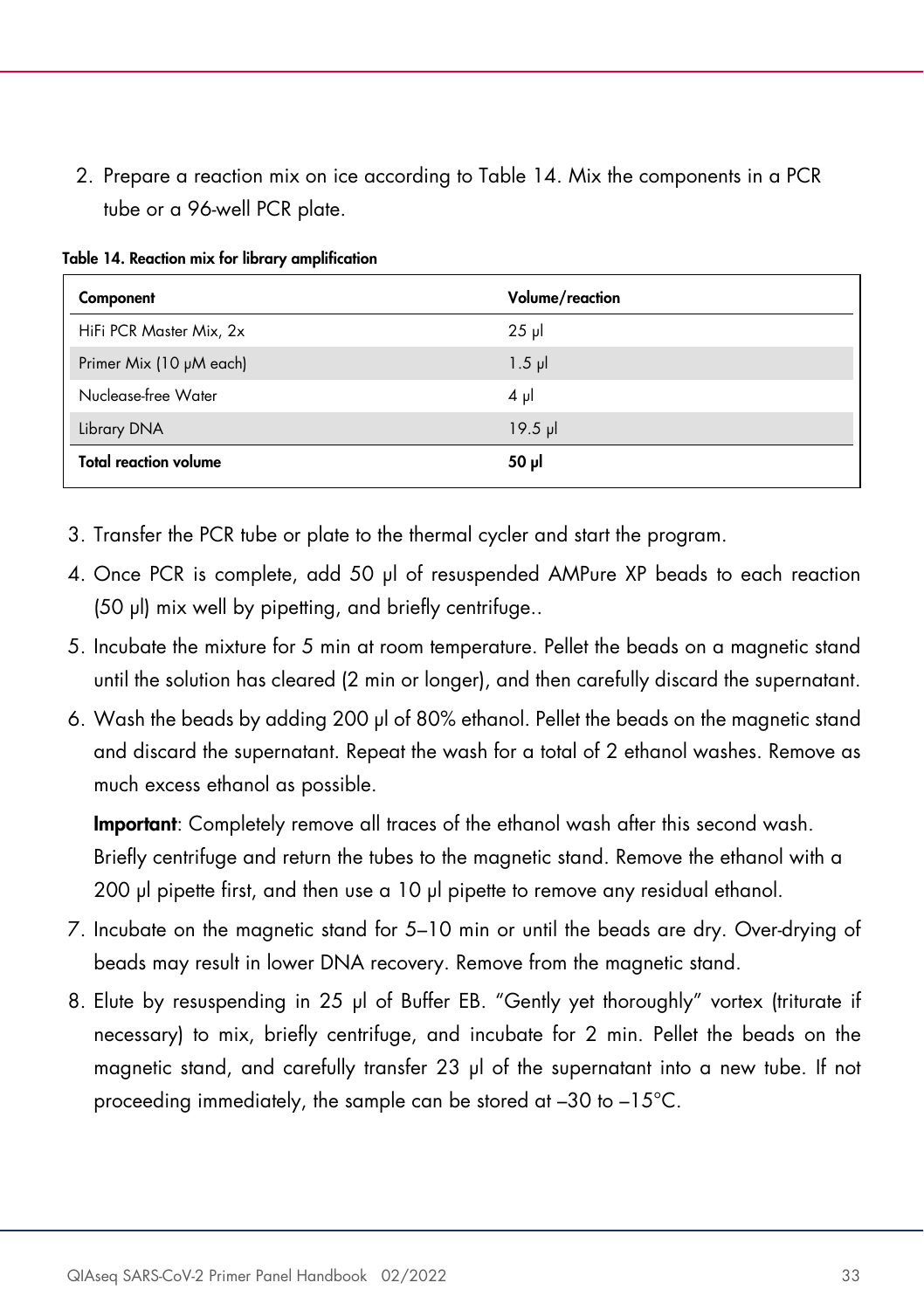9. Assess the quality of the library using a capillary electrophoresis device such as QIAGEN QIAxcel or Agilent Bioanalyzer. Check for the expected size distribution of library fragments (approximately 400 bp hump, potentially with a spike at approximately 500 bp; see [Figure 2\)](#page-33-0) and for the absence of an adapters or adapter-dimers peak around 120 bp.



<span id="page-33-0"></span>Figure 2. Example of QIAseq SARS-CoV-2 Library trace using an Agilent TapeStation with a High Sensitivity D5000 ScreenTape.

- 10. Quantify the library using a qPCR-based method, such as the QIAseq Library Quant Assay Kit (cat. no. 333314; not provided), or a comparable method.
- 11. Proceed to ["Protocol: Library Amplification"](#page-31-0). Alternatively, the purified library can be safely stored at –30 to –15°C in a constant-temperature freezer until ready to use for sequencing.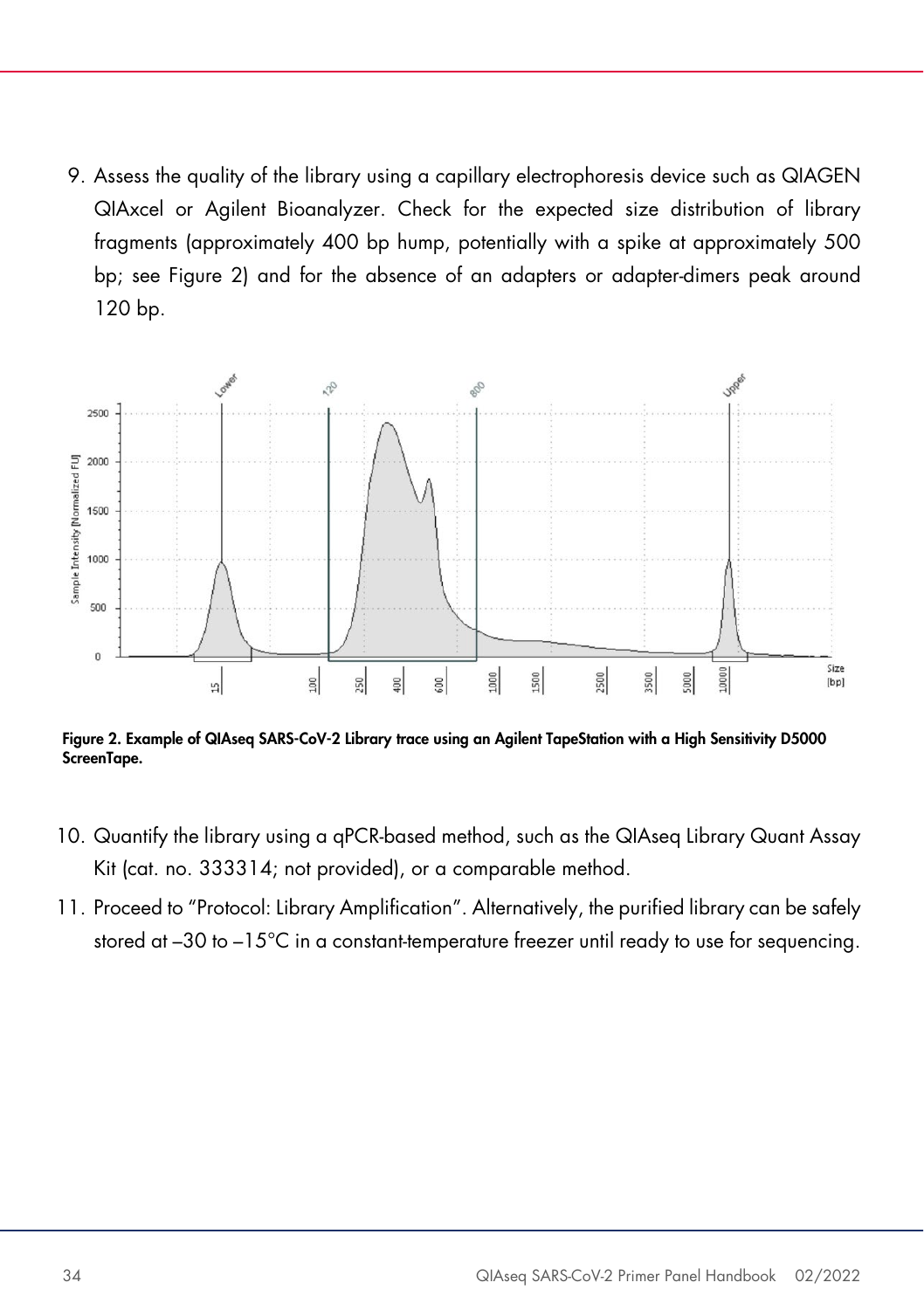### <span id="page-34-0"></span>Protocol: Sequencing Setup on an Illumina Instrument

QIAseq FX DNA libraries are compatible with Illumina NGS platforms, including iSeq100, MiniSeq, MiSeq, NextSeq 500/550, NextSeq 1000/2000, HiSeq 2500, HiSeq 3000/4000, and NovaSeq 6000.

Important: As a starting point, we recommend allocating 1M reads per sample.

Important points before starting

- Important: Recommendations for library dilution concentrations and library loading concentrations are based on QIAseq Library Quant System.
- **Important:** To make sequencing preparation more convenient, download Illumina-compatible sample sheets for different sequencing instruments on [www.qiagen.com](http://www.qiagen.com/), and refer to [References](#page-38-0)
- [Itokawa K, Sekizuka T., Hashino M., Tanaka R., and Kuroda M. \(2020\). A proposal of](#page-38-0)  [an alternative primer for the ARTIC Network's multiplex PCR to improve coverage of](#page-38-0)  SARS-CoV-2 genome sequencing. [https://doi.org/10.1101/2020.03.10.985150.](#page-38-0)
- [Appendix A: QIAseq Dual-Index Y-Adapters.](#page-38-0)
- **Important:** 151 bp paired-end sequencing should be used for QIAseq FX DNA CDI libraries and dual 8 bp indices on Illumina platforms.
- **Important:** 149 bp paired-end sequencing should be used for QIAseq FX DNA UDI libraries and dual 10 bp indices on Illumina platforms.
- For complete instructions on how to denature sequencing libraries and set up a sequencing run, please refer to the system-specific Illumina documents.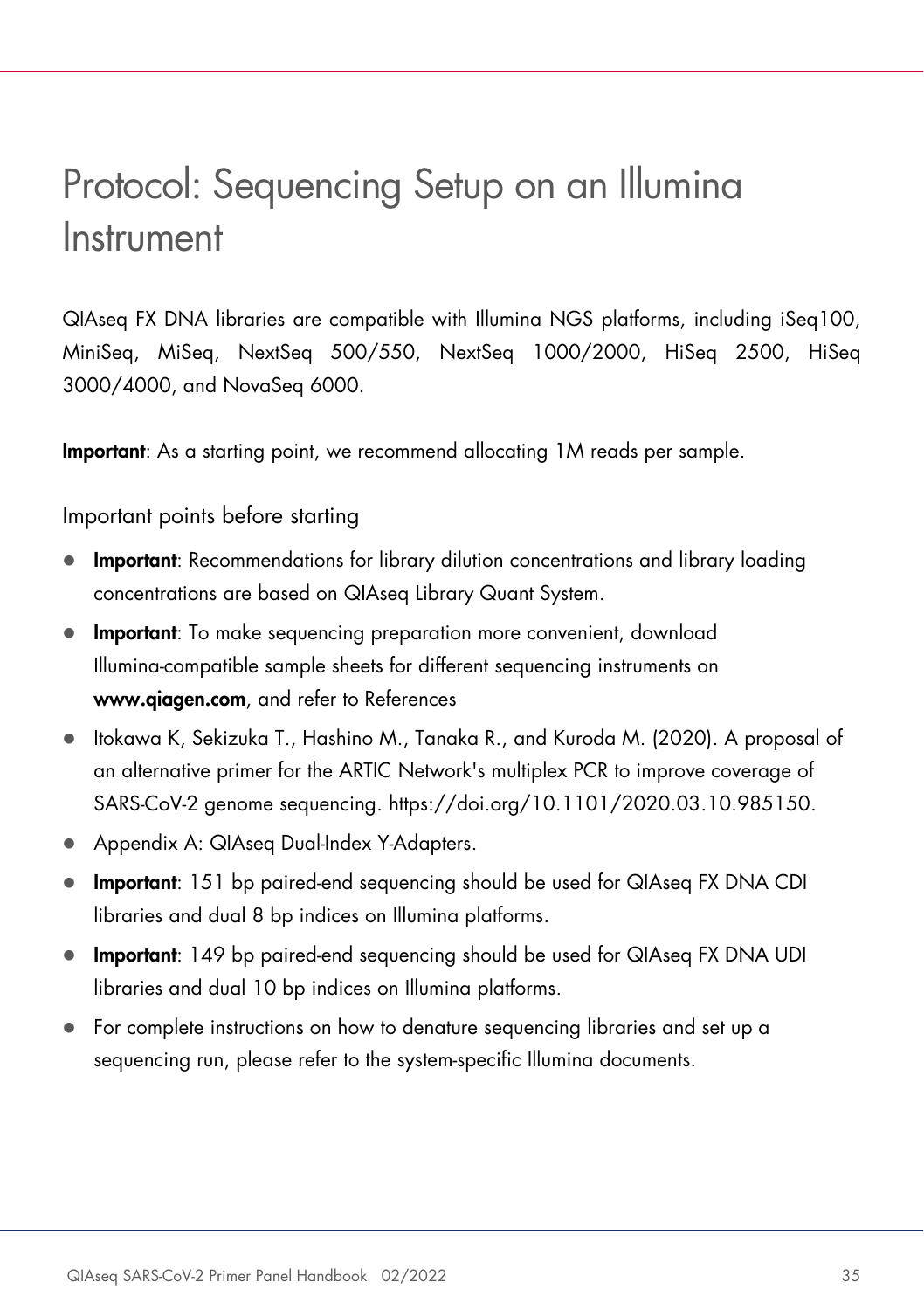Sample dilution, pooling, sequencing, and data analysis

 QIAseq FX libraries yields are typically sufficient for an NGS sequencing run. Dilute the individual QIAseq FX DNA libraries to a concentration of 4 nM, then combine libraries with different sample indexes in equimolar amounts. The recommended starting concentration of the pooled QIAseq FX DNA libraries to load onto a MiSeq is 9 pM, or 1.6 pM on a NextSeq instrument.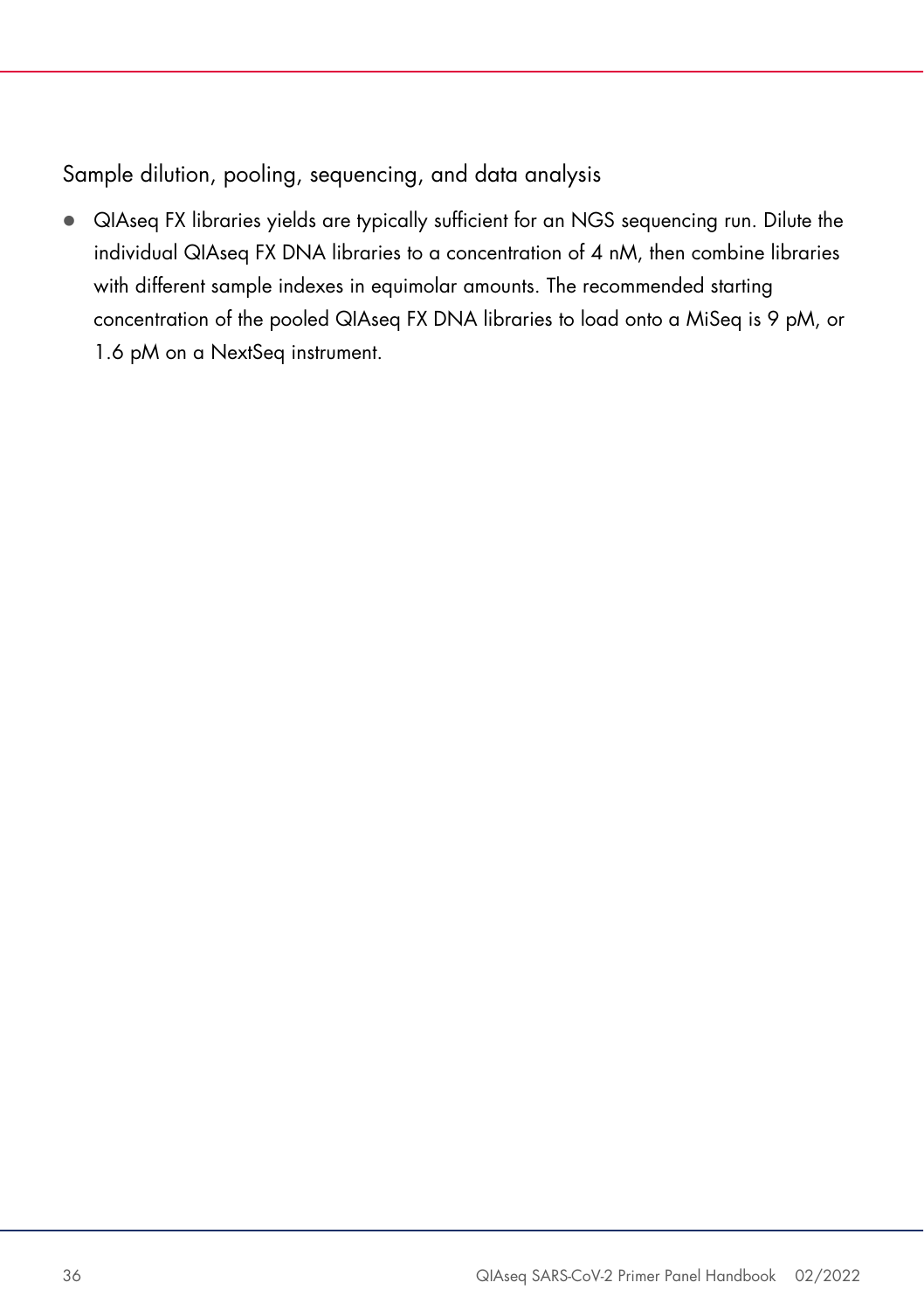### <span id="page-36-0"></span>Protocol: Data Analysis

- Downstream NGS data can be analyzed with QIAGEN CLC Genomics Workbench. Desktop or server versions are available.
- QIAGEN CLC Genomics Workbench is a comprehensive analysis package for the analysis and visualization of data from all major NGS platforms. The workbench supports and seamlessly integrates into a typical NGS workflow, and is available for Windows, Mac OS X, and Linux platforms. Incorporating cutting-edge technology and algorithms, QIAGEN CLC Genomics Workbench supports key next-generation sequencing features within genomics, transcriptomics, and epigenomics research fields. Additionally, it includes all the classical analysis tools of QIAGEN CLC Main Workbench.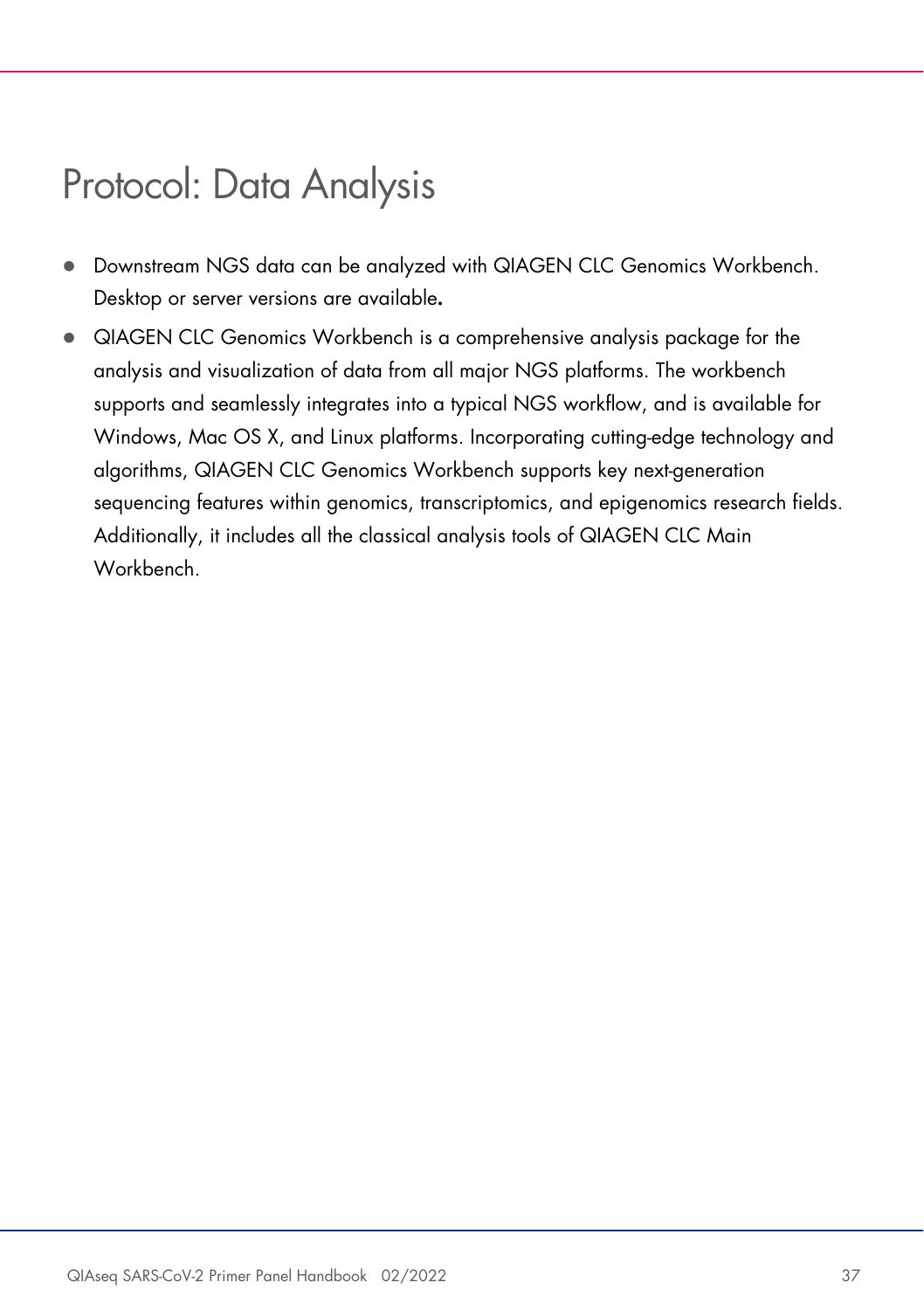## <span id="page-37-0"></span>Troubleshooting Guide

This troubleshooting guide may be helpful in solving any problems that may arise. For more information, see also the Frequently Asked Questions page at our Technical Support Center: www.qiagen.com/FAQ/FAQList.aspx. The scientists in QIAGEN Technical Services are always happy to answer any questions you may have about either the information and/or protocols in this handbook or sample and assay technologies (for contact information, visit www.qiagen.com).

|    |                                                             | <b>Comments and suggestions</b>                                                                                                                                                                                                                                                                                                                                                                                                                                                                                                                                                                                                                            |
|----|-------------------------------------------------------------|------------------------------------------------------------------------------------------------------------------------------------------------------------------------------------------------------------------------------------------------------------------------------------------------------------------------------------------------------------------------------------------------------------------------------------------------------------------------------------------------------------------------------------------------------------------------------------------------------------------------------------------------------------|
|    | Low library yields                                          |                                                                                                                                                                                                                                                                                                                                                                                                                                                                                                                                                                                                                                                            |
| a) | Suboptimal reaction<br>conditions due to low RNA<br>quality | Make sure to use high-quality RNA to ensure optimal activity of the library enzymes.                                                                                                                                                                                                                                                                                                                                                                                                                                                                                                                                                                       |
|    |                                                             | Unexpected signal peaks in capillary electrophoresis device traces                                                                                                                                                                                                                                                                                                                                                                                                                                                                                                                                                                                         |
| a) | Presence of shorter peaks<br>between 60 and 120 bp          | These peaks represent library adapters and adapter-dimers that occur when there<br>is no, or insufficient, adapter depletion after library preparation. As adapter-dimers<br>can form clusters on the flow cell and will be sequenced, this will reduce the<br>capacity of the flow cell for the library fragments, even though a low ratio of<br>adapter-dimers versus library will not be a problem. Agencourt AMPure XP Beads<br>or GeneRead® Size Selection Kit (cat. no. 180514) efficiently remove adapter-<br>dimers, as well as free adapter molecules.                                                                                            |
| b) | Incorrect library fragment size<br>after adapter ligation   | During library preparation, adapters of approximately 60 bp are ligated to both<br>ends of the DNA library fragments. This should be reflected on a capillary<br>electrophoresis device by a shift in size of all library fragments of 120 bp. If using<br>library adapters from other suppliers, refer to the size information given in the<br>respective documentation. The absence of a clear size shift may indicate no, or<br>only low, adapter ligation efficiency. Ensure that you use the parameters and<br>incubation times described in the handbook for end-repair, A-addition, and<br>ligation, as well as the correct amount of starting DNA. |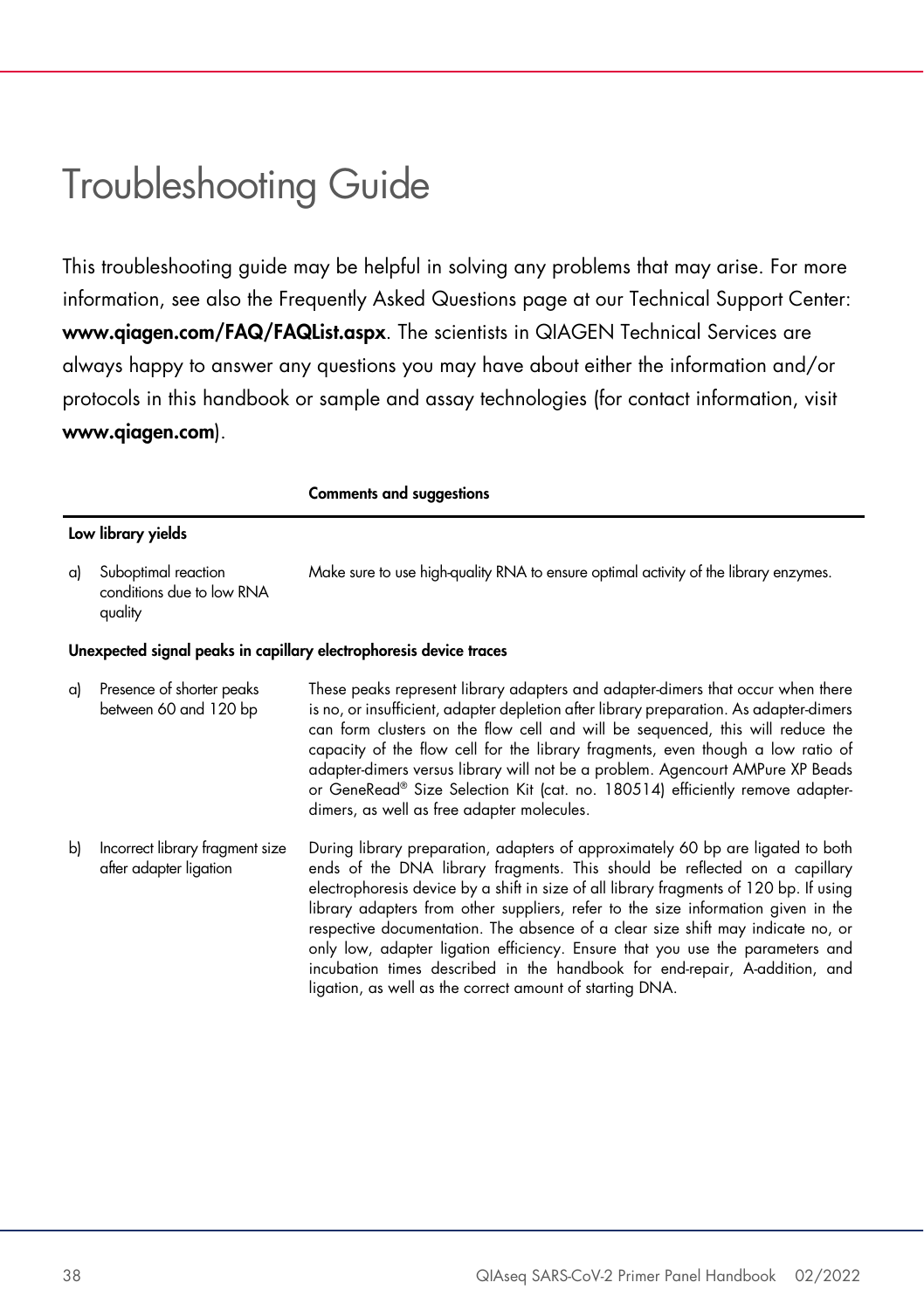## <span id="page-38-0"></span>References

<span id="page-38-1"></span>1. Itokawa K, Sekizuka T., Hashino M., Tanaka R., and Kuroda M. (2020). A proposal of an alternative primer for the ARTIC Network's multiplex PCR to improve coverage of SARS-CoV-2 genome sequencing. https://doi.org/10.1101/2020.03.10.985150.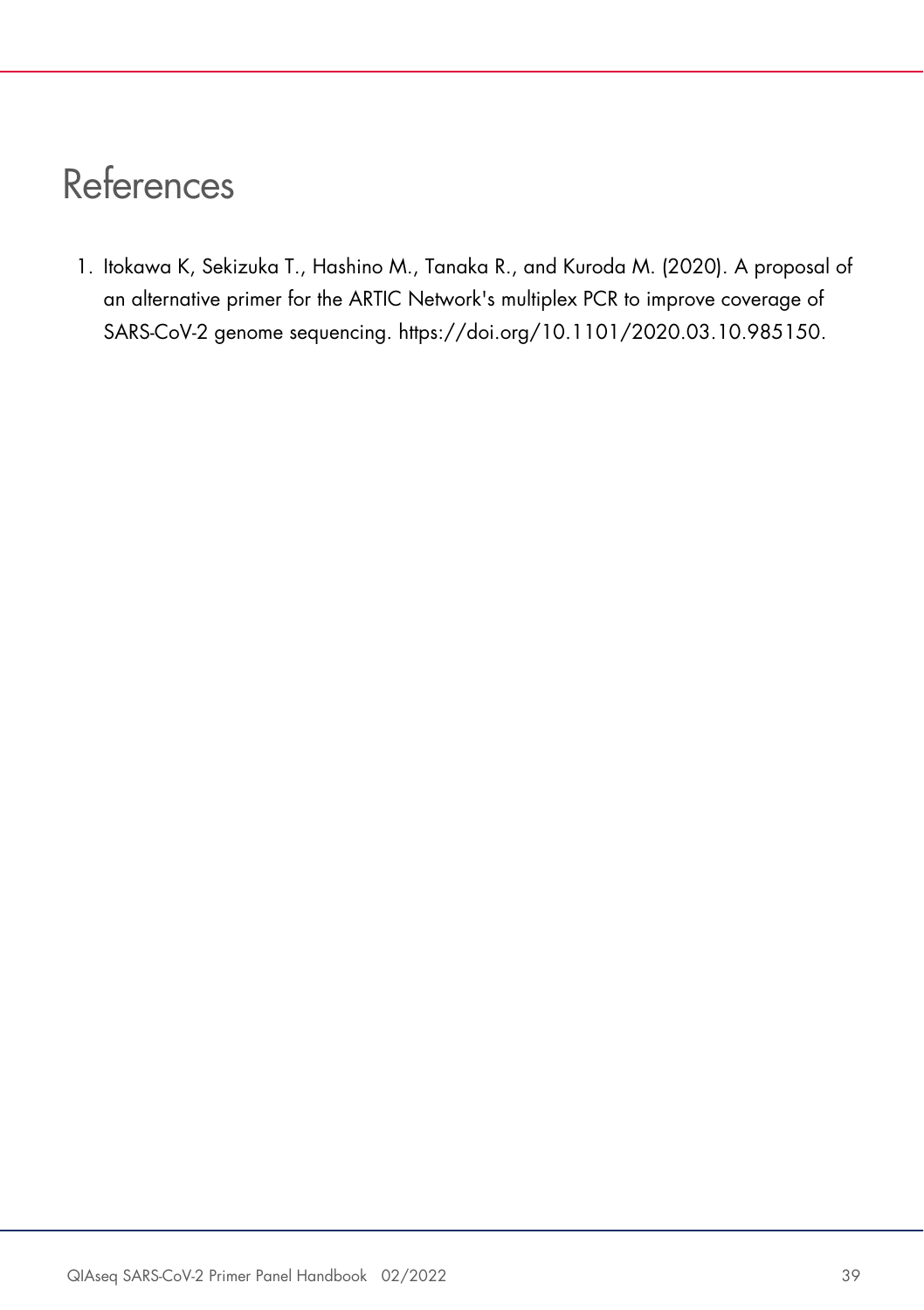# <span id="page-39-0"></span>Appendix A: QIAseq Dual-Index Y-Adapters

### <span id="page-39-1"></span>Generation of sample sheets for Illumina instruments

Index sequences for QIAseq Unique and Combinatorial Dual-Index Y-Adapters are available for download at www.qiagen.com. Sequencing on the NextSeq, HiSeq X™, or HiSeq 3000/4000 system follows a different dual-indexing workflow than other Illumina systems. If you are manually creating sample sheets for these instruments, enter the reverse complement of the i5 index adapter sequence. If you are using Illumina Experiment Manager, BaseSpace®, or Local Run Manager for run planning, the software will automatically reverse complement index sequences when necessary.

Ready-to-use sample sheets containing all QIAseq CDI and UDI Y-Adapter barcode sequences are available for MiSeq, NextSeq, MiniSeq, HiSeq, and NovaSeq instruments. These can be conveniently downloaded from www.qiagen.com. These can be imported and edited using the Illumina Experiment Manager Software, Illumina Local Run Manager, or any text editor. Make sure to download the appropriate sample sheet for NextSeq, HiSeq X, or HiSeq 3000/4000 systems depending on whether you are using Local Run Manager or manually configuring the sequencing run

### <span id="page-39-2"></span>Unique Dual-Index Y-Adapters

The layout of the 24-plex and 96-plex (A/B/C/D) single-use UDI adapter plate is shown in [Figure 3](#page-40-0) an[d Figure 4.](#page-40-1) The index motives used in the QIAseq Unique Dual-Index Kits are listed at www.qiagen.com. To make sequencing preparation more convenient, you can download Illumina-compatible sample sheets for different sequencing instruments on www.qiagen.com.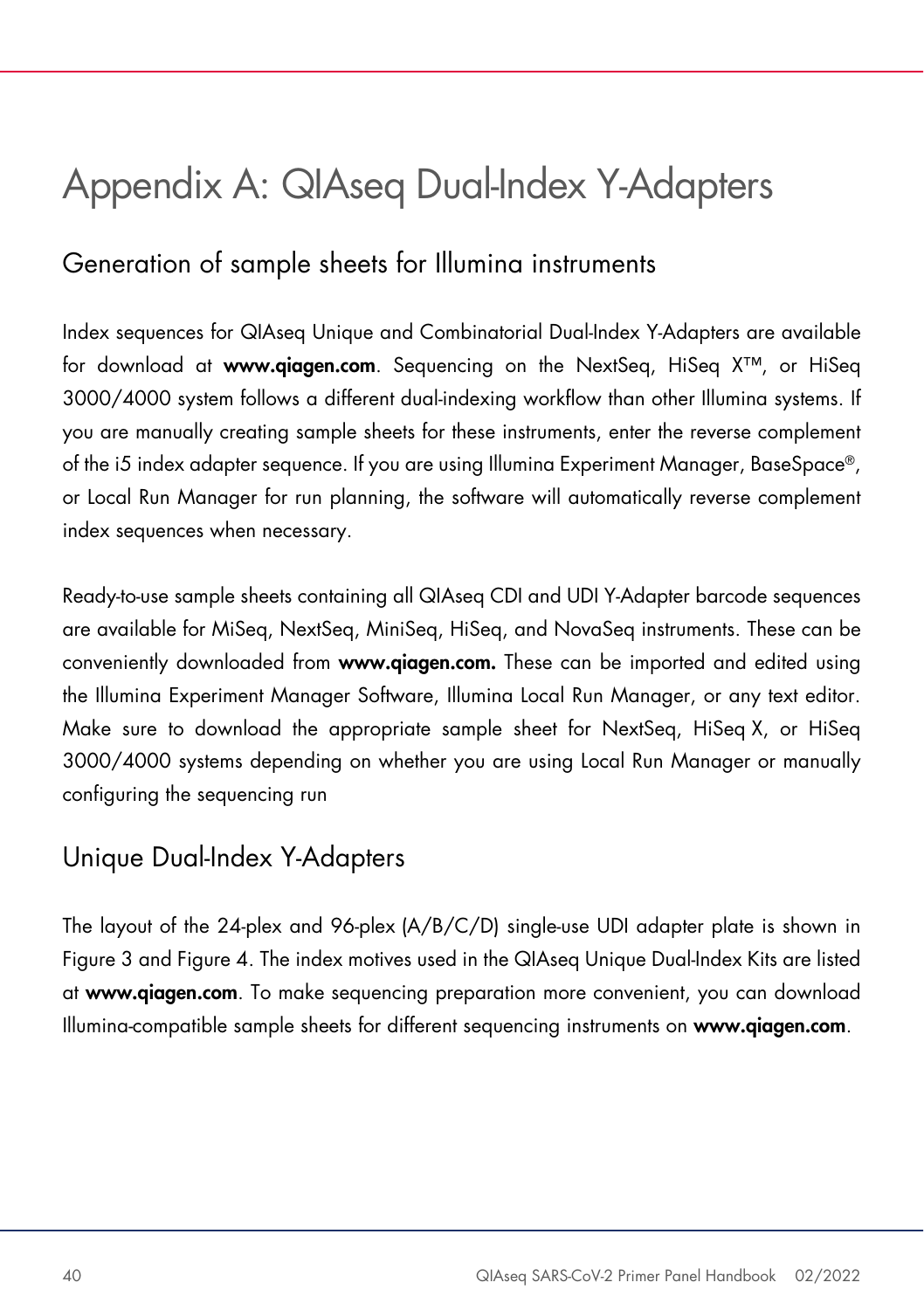

Figure 3. QIAseq UDI Y-Adapter Plate (24) layout (UDI 1–24).

<span id="page-40-0"></span>

<span id="page-40-1"></span>Figure 4. QIAseq UDI Y-Adapter Plates: Plate A (96) layout (UDI 1–96), Plate B (96) layout (UDI 97–192), Plate C (96) layout (UDI 193–288), and Plate D (96) layout (UDI 289–384).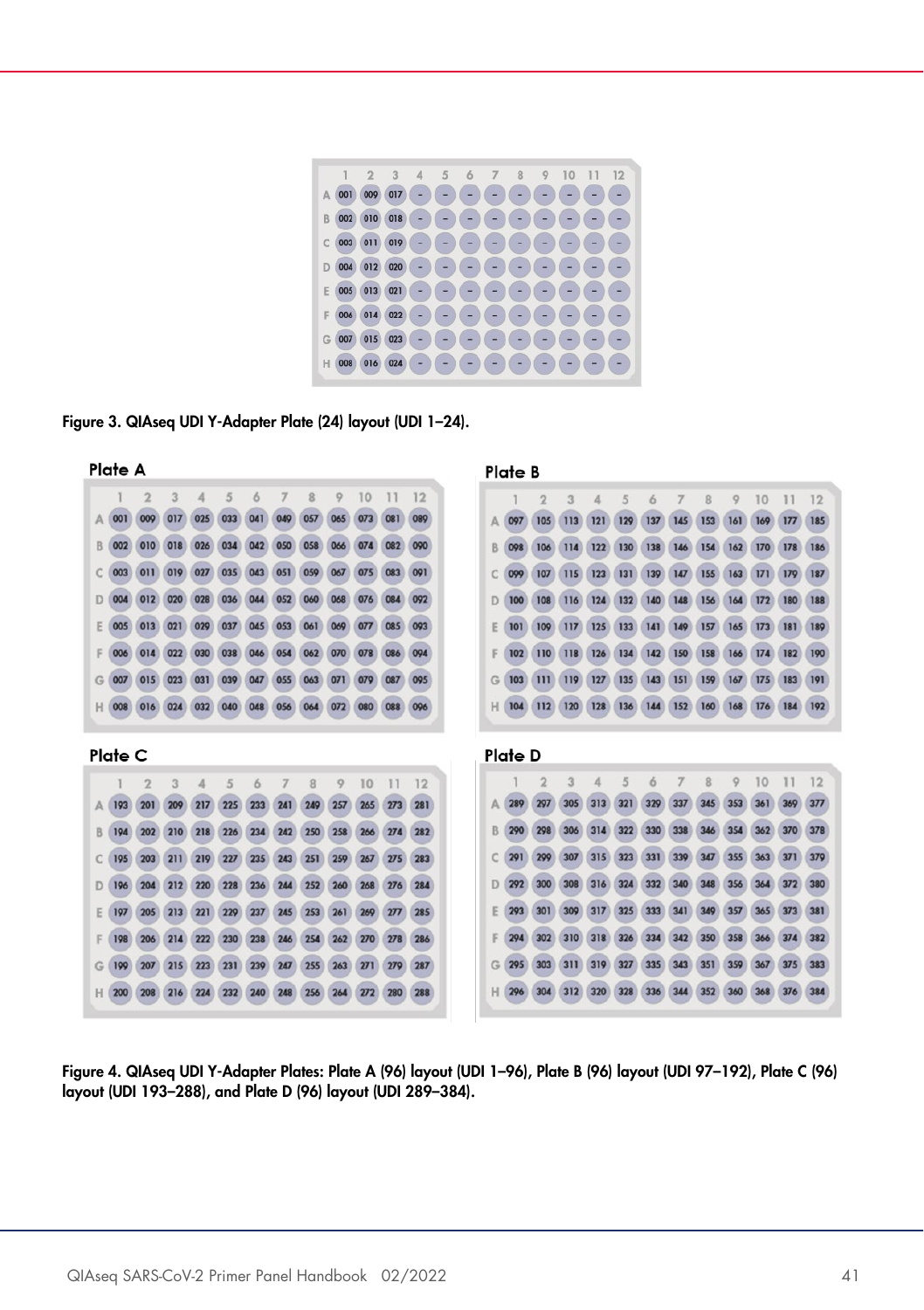### <span id="page-41-0"></span>Combinatorial Dual-Index Y-Adapters

The layout of the 96-plex and 24-plex single-use CDI adapter plate is shown in [Figure 5](#page-42-0) and [Figure 6.](#page-42-1) The barcode sequences used in the QIAseq Combinatorial Dual-Index Kits are listed in [Table 15.](#page-41-1) Indices 501-508 and 701-712 correspond to the respective Illumina adapter barcodes. To make sequencing preparation more convenient, you can download Illuminacompatible sample sheets for different sequencing instruments at [www.qiagen.com](http://www.qiagen.com/).

<span id="page-41-1"></span>Table 15. CDI Adapter barcodes used in the QIAseq CDI Y-Adapter FX DNA Library Kits (24 and 96-plex Adapter Plates)

|                                | Codes for entry on sample sheet                                    |                                                                                   |                                |                                       |
|--------------------------------|--------------------------------------------------------------------|-----------------------------------------------------------------------------------|--------------------------------|---------------------------------------|
| <b>D50X</b><br>barcode<br>name | i5 bases for entry on sample<br>sheet<br>(MiSeq, HiSeq 2000/ 2500) | i5 bases for entry on<br>sample sheet<br>(MiniSeq, NextSeq,<br>HiSeq 3000/ 4000)* | <b>D50X</b><br>barcode<br>name | i7 bases for entry on<br>sample sheet |
|                                |                                                                    |                                                                                   |                                |                                       |
| D <sub>5</sub> 01              | <b>TATAGCCT</b>                                                    | <b>AGGCTATA</b>                                                                   | D701                           | <b>ATTACTCG</b>                       |
| D <sub>502</sub>               | <b>ATAGAGGC</b>                                                    | <b>GCCTCTAT</b>                                                                   | D702                           | <b>TCCGGAGA</b>                       |
| D.503                          | <b>CCTATCCT</b>                                                    | <b>AGGATAGG</b>                                                                   | D703                           | <b>CGCTCATT</b>                       |
| D.504                          | <b>GGCTCTGA</b>                                                    | <b>TCAGAGCC</b>                                                                   | D704                           | <b>GAGATTCC</b>                       |
| D <sub>505</sub>               | AGGCGAAG                                                           | <b>CTTCGCCT</b>                                                                   | D705                           | <b>ATTCAGAA</b>                       |
| D.506                          | <b>TAATCTTA</b>                                                    | <b>TAAGATTA</b>                                                                   | D706                           | <b>GAATTCGT</b>                       |
| D <sub>507</sub>               | CAGGACGT                                                           | <b>ACGTCCTG</b>                                                                   | D707                           | <b>CTGAAGCT</b>                       |
| D <sub>508</sub>               | <b>GTACTGAC</b>                                                    | <b>GTCAGTAC</b>                                                                   | D708                           | <b>TAATGCGC</b>                       |
|                                |                                                                    |                                                                                   | D709                           | <b>CGGCTATG</b>                       |
|                                |                                                                    |                                                                                   | D710                           | <b>TCCGCGAA</b>                       |
|                                |                                                                    |                                                                                   | D711                           | <b>TCTCGCGC</b>                       |
|                                |                                                                    |                                                                                   | D712                           | <b>AGCGATAG</b>                       |

Note: Sequencing on the MiniSeq, NextSeq, and HiSeq 3000/4000 systems follow a different dual-indexing workflow than other Illumina systems, which requires the reverse complement of the i5 index adapter sequence.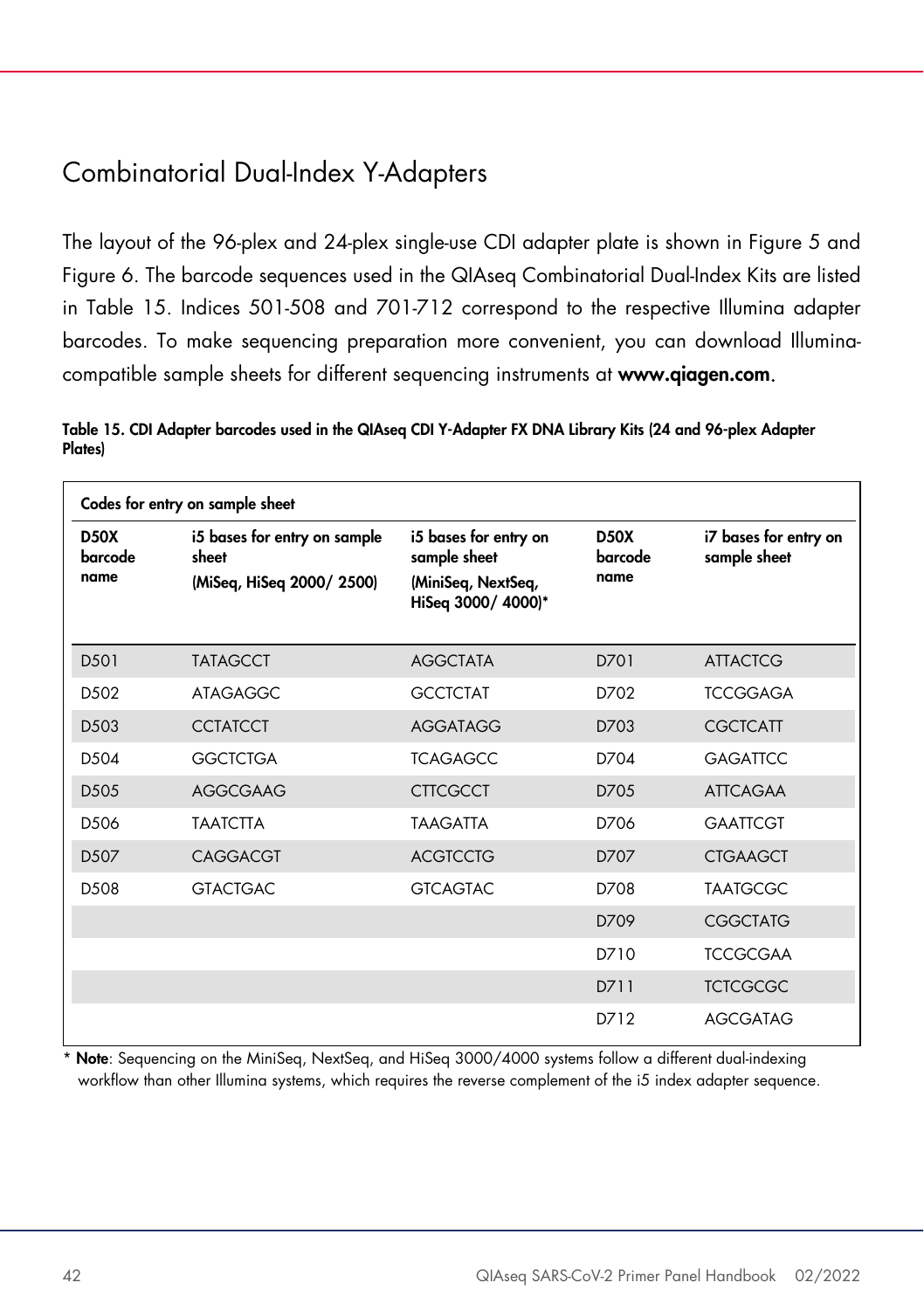

<span id="page-42-0"></span>Figure 5. QIAseq CDI Y-Adapter Plate (96) layout (CDI 1–96).



<span id="page-42-1"></span>Figure 6. QIAseq CDI Y-Adapter Plate (24) layout (CDI 1–24).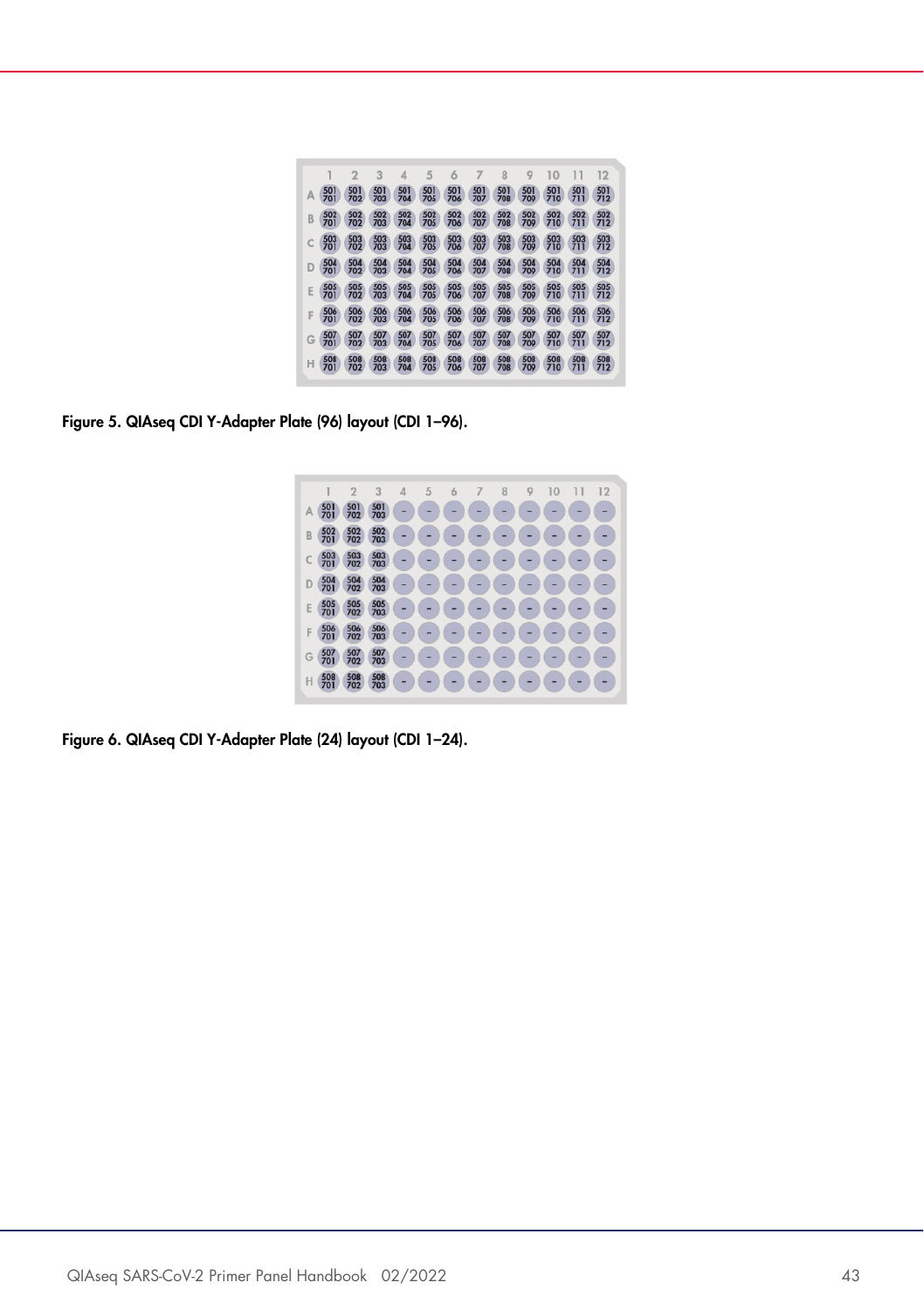# <span id="page-43-0"></span>Ordering Information

| Product                                               | <b>Contents</b>                                                                                                                                                                                                                                                                                              | Cat. no. |
|-------------------------------------------------------|--------------------------------------------------------------------------------------------------------------------------------------------------------------------------------------------------------------------------------------------------------------------------------------------------------------|----------|
| QIAseq SARS-CoV-2<br>Primer Panel (96)                | For 96 reactions: Buffers and reagents for cDNA,<br>and SARS-CoV-2 specific amplicon library<br>amplification; for use with QIAGEN's QIAseq FX<br><b>DNA Library Kits</b>                                                                                                                                    | 333896   |
| QIAseq SARS-CoV-2<br>Primer Panel (24)                | For 24 reactions: Buffers and reagents for cDNA,<br>and SARS-CoV-2 specific amplicon library<br>amplification; for use with QIAGEN's QIAseq FX<br><b>DNA Library Kits</b>                                                                                                                                    | 333895   |
| QIASeq SARS-CoV-2<br>Region Booster Panel             | For 96 reactions: S Gene Booster Primer Pools 1<br>and 2 for the QIAseq SARS-CoV-2 Primer Panel                                                                                                                                                                                                              | 333897   |
| QIAseq SARS-CoV-2<br><b>ARTIC Panel</b>               | For 96 reactions: ARTIC Panel for PCR amplicon<br>tiling of the SARS-CoV-2 genome                                                                                                                                                                                                                            | 333883   |
| <b>Related products</b>                               |                                                                                                                                                                                                                                                                                                              |          |
| QIAseq FX DNA Library UDI Kits for Illumina           |                                                                                                                                                                                                                                                                                                              |          |
| <b>QIAseq FX DNA Library</b><br><b>UDI-A Kit (96)</b> | For 96 reactions: Buffers and reagents for DNA<br>fragmentation, end-repair, A-addition, ligation,<br>and library amplification; for use with Illumina<br>instruments; includes a plate containing 96<br>adapters with different barcodes (pierceable foil<br>seal allowing usage of defined parts of plate) | 180479   |
| <b>QIAseq FX DNA Library</b><br><b>UDI-B Kit (96)</b> | For 96 reactions: Buffers and reagents for DNA<br>fragmentation, end-repair, A-addition, ligation,<br>and library amplification; for use with Illumina<br>instruments; includes a plate containing 96<br>adapters with different barcodes (pierceable foil<br>seal allowing usage of defined parts of plate) | 180480   |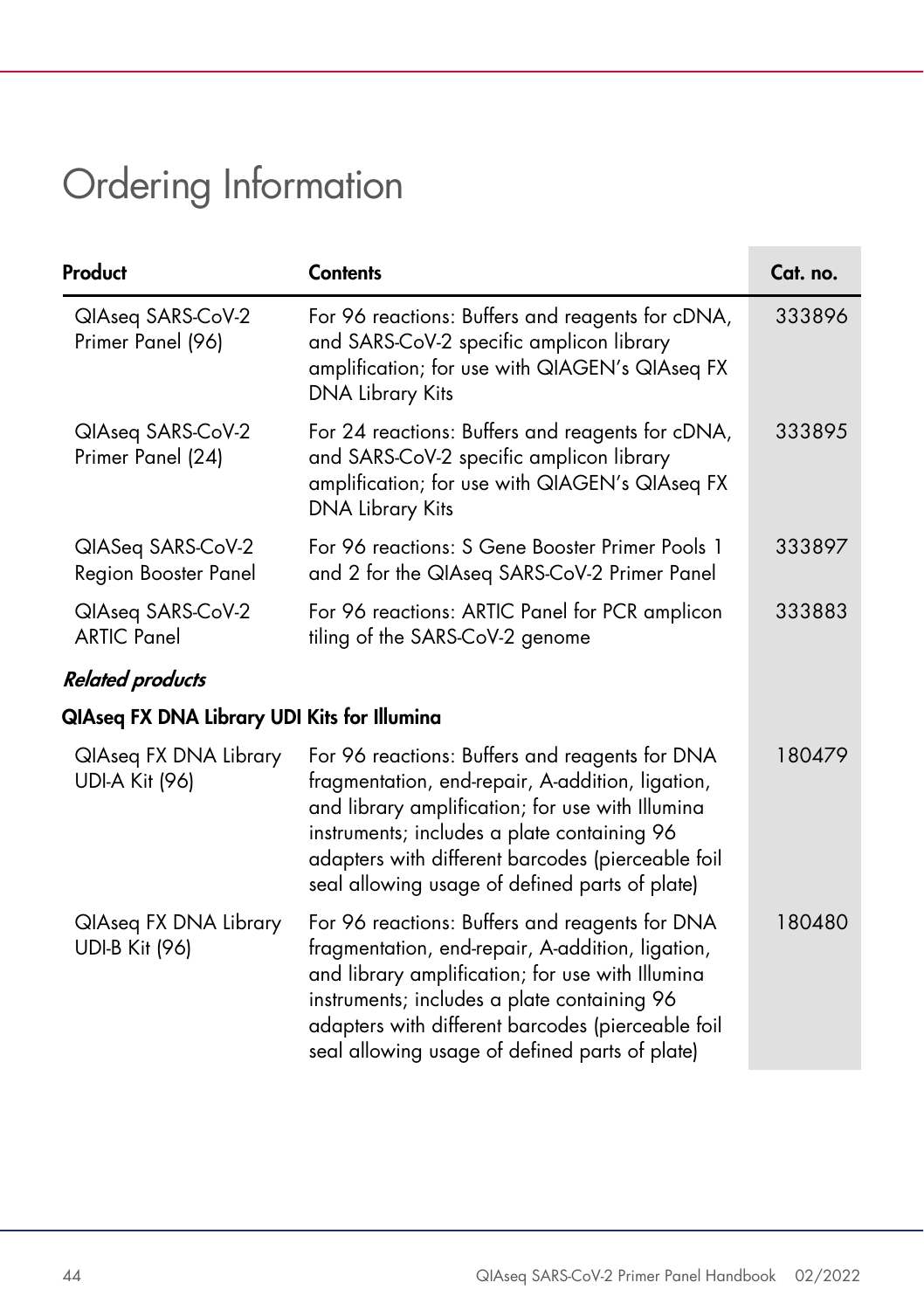| Product                                            | <b>Contents</b>                                                                                                                                                                                                                                                                                              | Cat. no. |
|----------------------------------------------------|--------------------------------------------------------------------------------------------------------------------------------------------------------------------------------------------------------------------------------------------------------------------------------------------------------------|----------|
| QIAseq FX DNA Library<br><b>UDI-C Kit (96)</b>     | For 96 reactions: Buffers and reagents for DNA<br>fragmentation, end-repair, A-addition, ligation,<br>and library amplification; for use with Illumina<br>instruments; includes a plate containing 96<br>adapters with different barcodes (pierceable foil<br>seal allowing usage of defined parts of plate) | 180481   |
| QIAseq FX DNA Library<br><b>UDI-D Kit (96)</b>     | For 96 reactions: Buffers and reagents for DNA<br>fragmentation, end-repair, A-addition, ligation,<br>and library amplification; for use with Illumina<br>instruments; includes a plate containing 96<br>adapters with different barcodes (pierceable foil<br>seal allowing usage of defined parts of plate) | 180482   |
| QIAseq FX DNA Library<br><b>UDI Kit (24)</b>       | For 24 reactions: Buffers and reagents for DNA<br>fragmentation, end-repair, A-addition, ligation,<br>and library amplification; for use with Illumina<br>instruments; includes a plate containing 24<br>adapters with different barcodes (pierceable foil<br>seal allowing usage of defined parts of plate) | 180477   |
| <b>QIAseq FX DNA Library CDI Kits for Illumina</b> |                                                                                                                                                                                                                                                                                                              |          |
| QIAseq FX DNA Library<br>CDI Kit (96)              | For 96 reactions: Buffers and reagents for DNA<br>fragmentation, end-repair, A-addition, ligation,<br>and library amplification; for use with Illumina<br>instruments; includes a plate containing 96<br>adapters with different barcodes (pierceable foil<br>seal allowing usage of defined parts of plate) | 180484   |
| QIAseq FX DNA Library<br><b>CDI Kit (24)</b>       | For 24 reactions: Buffers and reagents for DNA<br>fragmentation, end-repair, A-addition, ligation,<br>and library amplification; for use with Illumina<br>instruments; includes a plate containing 24<br>adapters with different barcodes (pierceable foil<br>seal allowing usage of defined parts of plate) | 180483   |
| <b>QIAseq Y-Adapter Kits for Illumina</b>          |                                                                                                                                                                                                                                                                                                              |          |
| QlAseq UDI Y-Adapter<br>Kit A (96)                 | Unique Dual-Index Adapters for Illumina (1-96)                                                                                                                                                                                                                                                               | 180312   |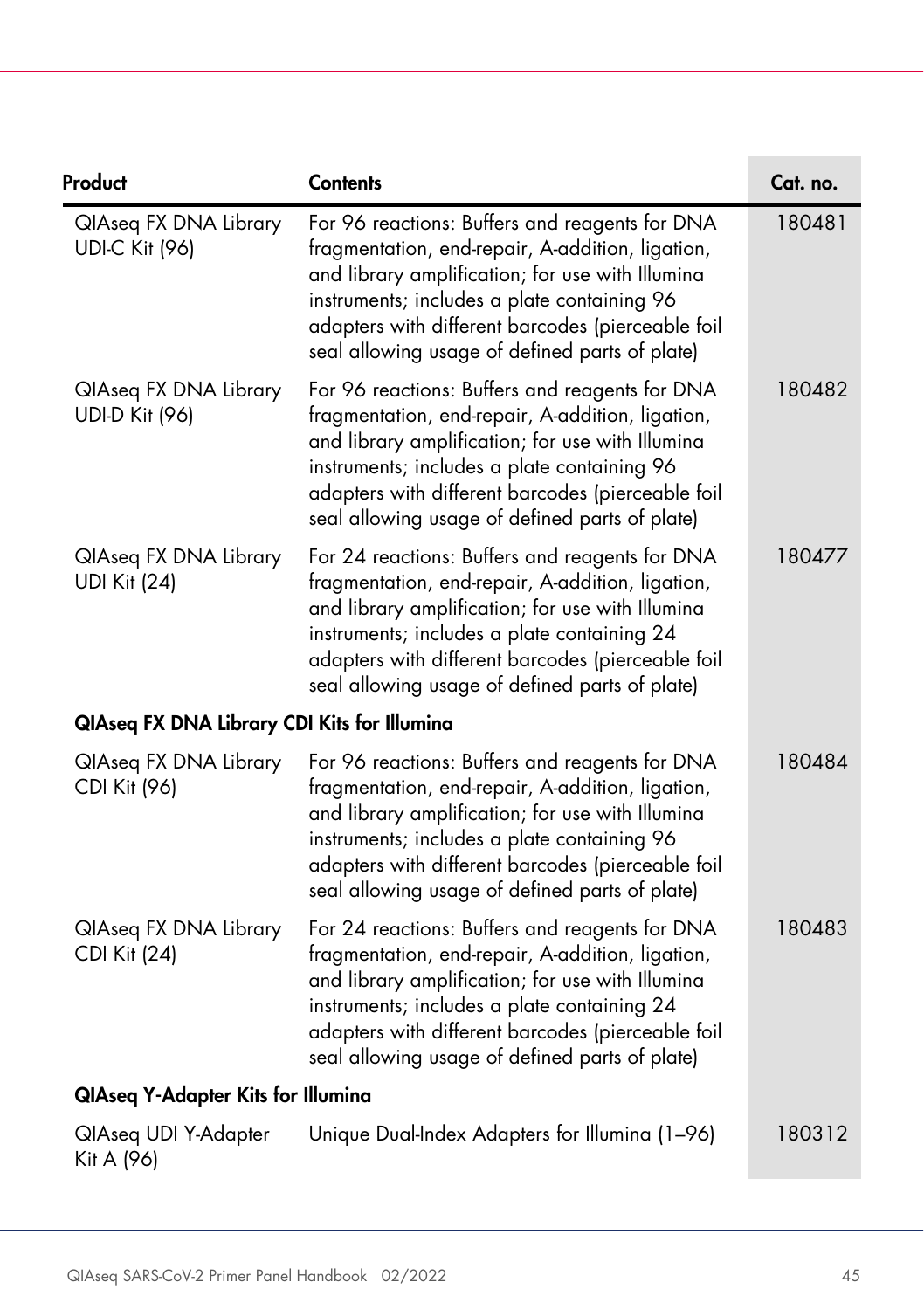| Product                                  | <b>Contents</b>                                                                                                                                                                         | Cat. no. |
|------------------------------------------|-----------------------------------------------------------------------------------------------------------------------------------------------------------------------------------------|----------|
| QlAseq UDI Y-Adapter<br>Kit B (96)       | Unique Dual-Index Adapters for Illumina (97-<br>192)                                                                                                                                    | 180314   |
| QIAseq UDI Y-Adapter<br>Kit C (96)       | Unique Dual-Index Adapters for Illumina (193-<br>288)                                                                                                                                   | 180316   |
| QIAseq UDI Y-Adapter<br>Kit D (96)       | Unique Dual-Index Adapters for Illumina (289-<br>384)                                                                                                                                   | 180318   |
| QIAseq UDI Y-Adapter<br>Kit (24)         | Unique Dual-Index Adapters for Illumina (1-24)                                                                                                                                          | 180310   |
| QlAseq CDI Y-Adapter<br>Kit (96)         | Combinatorial Dual-Index Adapters for Illumina                                                                                                                                          | 180303   |
| QIAseq CDI Y-Adapter<br>Kit (24)         | Combinatorial Dual-Index Adapters for Illumina                                                                                                                                          | 180301   |
|                                          | <b>QIAseq Library Quantification Kits for use with Illumina instruments</b>                                                                                                             |          |
| <b>QlAseq Library Quant</b><br>Assay Kit | Laboratory-verified forward and reverse primers<br>for $500 \times 25$ µl reactions (500 µl); DNA<br>Standard (100 µl); Dilution Buffer (30 ml); SYBR®<br>Green Mastermix (1.35 ml x 5) | 333314   |
| <b>QlAseq Library Quant</b><br>Array Kit | Plate containing dried assay reagents for<br>quantification of libraries prepared for Illumina;<br>SYBR Green Mastermix (1.35 ml x 2)                                                   | 333304   |

For up-to-date licensing information and product-specific disclaimers, see the respective QIAGEN kit handbook or user manual. QIAGEN kit handbooks and user manuals are available at www.qiagen.com or can be requested from QIAGEN Technical Services or your local distributor.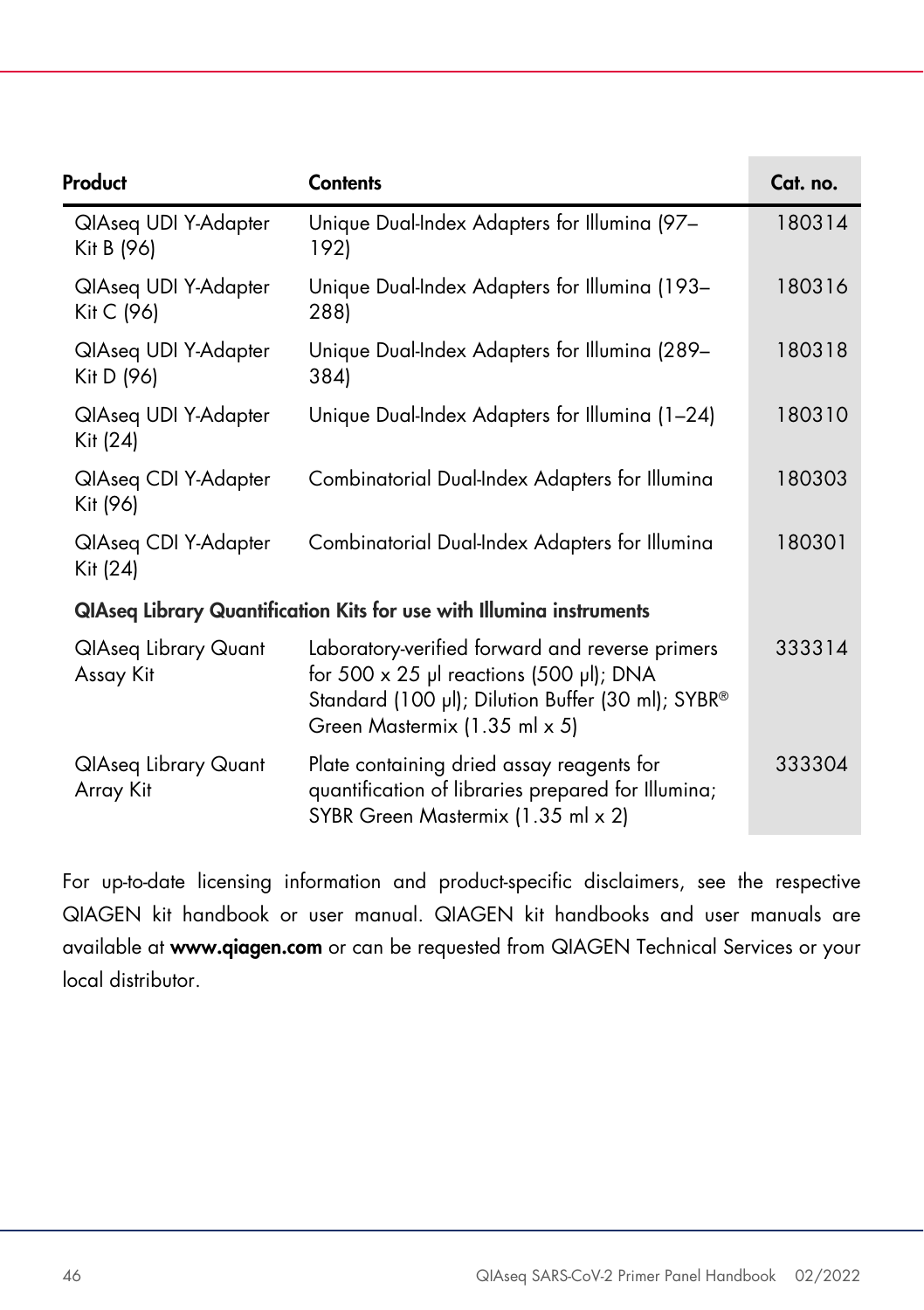**Notes**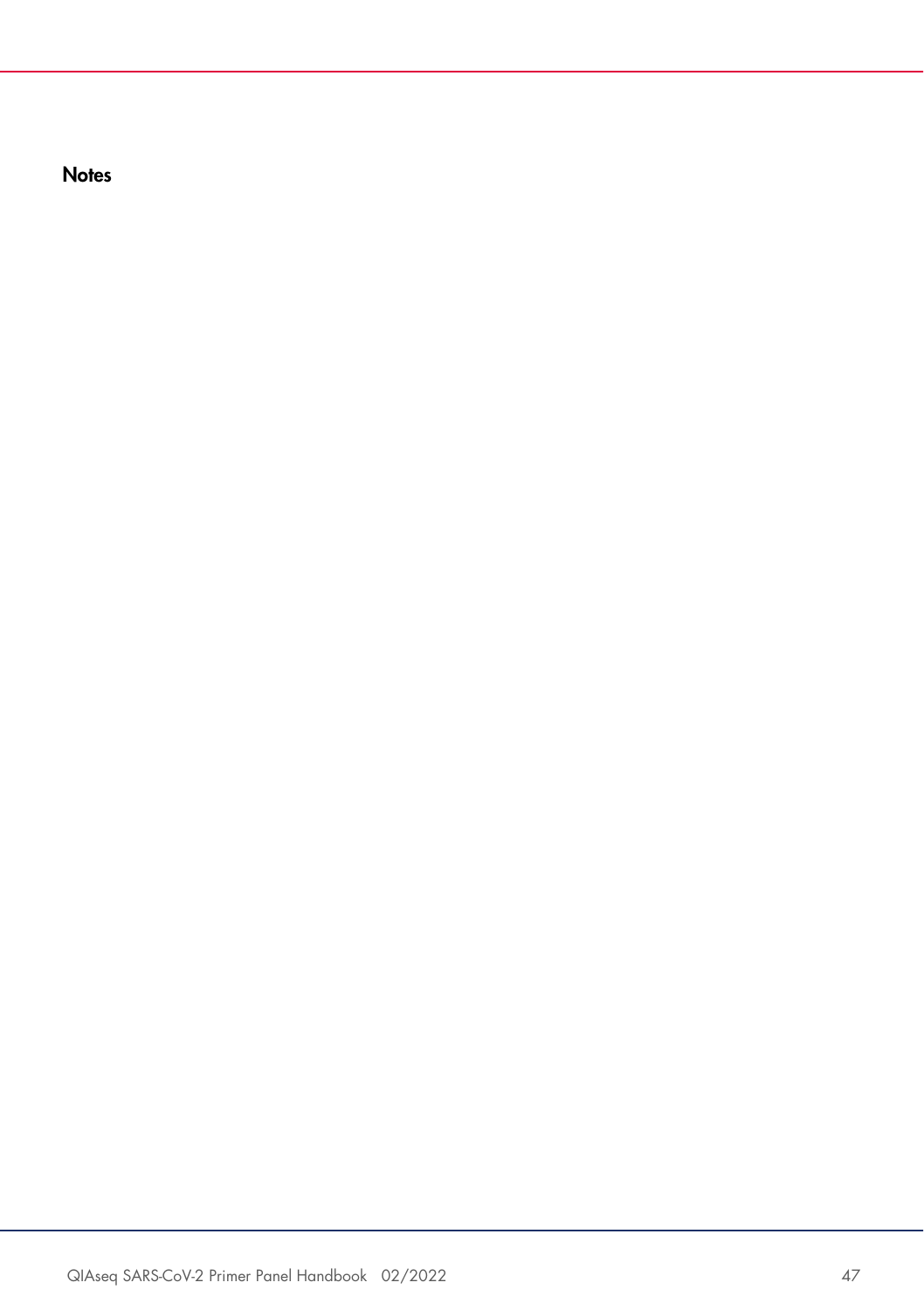### <span id="page-47-0"></span>Document Revision History

| Date    | Changes                                                                                                                                                                                                                                                                                                                                                                                                                                                                                                                                                                                                                                                                                                                      |
|---------|------------------------------------------------------------------------------------------------------------------------------------------------------------------------------------------------------------------------------------------------------------------------------------------------------------------------------------------------------------------------------------------------------------------------------------------------------------------------------------------------------------------------------------------------------------------------------------------------------------------------------------------------------------------------------------------------------------------------------|
| 06/2020 | Initial release.                                                                                                                                                                                                                                                                                                                                                                                                                                                                                                                                                                                                                                                                                                             |
| 03/2021 | Added a statement for additional enrichment primers in "Kit Contents" and<br>"Introduction". Changed the volume of "QIAseq 2X HiFi MM" in the "Kit Contents"<br>section. Changed the optional library amplification protocol (Appendix B) into a<br>main protocol ("Protocol: Library Amplification"). Deleted Appendix C (for<br>fragmentation optimization) and all its citations. Removed a comment/suggestion for<br>"low library yields" in the "Comments and suggestions" section. Emphasized the<br>need to thoroughly mix a reaction in "Procedure: Fragmentation, End-Repair, and A-<br>addition". Added a figure to show an example of QIAseq SARS-CoV-2 Library trace<br>using an Agilent TapeStation (Figure 2). |
| 02/2022 | Implemented changes for the addition of the QIAseq SARS-CoV-2 Region Booster<br>(cat. no. 333897) and the QIAseq SARS-CoV-2 ARTIC Panel (cat. no. 333883).<br>Updated the Introduction section and protocols. Added NextSeq 1000/2000 in<br>Table 1. Added footnotes in Table 6, to provide further instructions/information on<br>the QIAseq SARS-CoV-2 Pool and ARTIC Region Booster Pool. Updated the<br>Ordering Information section. Editorial and layout changes.                                                                                                                                                                                                                                                      |

#### Limited License Agreement

Use of this product signifies the agreement of any purchaser or user of the product to the following terms:

- The product may be used solely in accordance with the protocols provided with the product and this handbook and for use with components contained in the kit only. QIAGEN grants no license under any of its intellectual property to use or incorporate the enclosed components of this kit with any components not included within this kit except as described in the protocols provided with the product, this handbook, and additional protocols available at www.qiagen.com. Some of these additional protocols have been provided by QIAGEN users for QIAGEN users. These protocols have not been thoroughly tested or optimized by QIAGEN. QIAGEN neither guarantees them nor warrants that they do not infringe the rights of third-parties.
- 2. Other than expressly stated licenses, QIAGEN makes no warranty that this kit and/or its use(s) do not infringe the rights of third-parties.
- 3. This kit and its components are licensed for one-time use and may not be reused, refurbished, or resold.
- 4. QIAGEN specifically disclaims any other licenses, expressed or implied other than those expressly stated.
- 5. The purchaser and user of the kit agree not to take or permit anyone else to take any steps that could lead to or facilitate any acts prohibited above. QIAGEN may enforce the prohibitions of this Limited License Agreement in any Court, and shall recover all its investigative and Court costs, including attorney fees, in any action to enforce this Limited License Agreement or any of its intellectual property rights relating to the kit and/or its components.

For updated license terms, see [www.qiagen.com](http://www.qiagen.com/).

Oligonucleotide sequences © 2007–2020 Illumina, Inc. All rights reserved.

Trademarks: QIAGEN®, Sample to Insight®, QIAseq®, QIAxcel®, GeneRead® (QIAGEN Group); Agilent®, Bioanalyzer® (Agilent Technologies, Inc.); Agencourt®, AMPure®, Beckman Coulter® (Beckman Coulter, Inc.); Eppendorf®, LoBind® (Eppendorf AG); BaseSpace®, HiSeq®, Illumina®, iSeq®, MiniSeq®, MiSeq®, NextSeq®, NovaSeq®, HiSeq X™ (Illumina, Inc.); Magnesphere®, Promega® (Promega Corporation), LookOut® (Sigma-Aldrich Co.), DynaMag™, Qubit®, RNase Away®, SYBR® (Thermo-Fisher Scientific or its subsidiaries), VWR® (VWR International). Registered names, trademarks, etc. used in this document, even when not specifically marked as such, are not to be considered unprotected by law.

02/2022 HB-2795-003 © 2022 QIAGEN, all rights reserved.